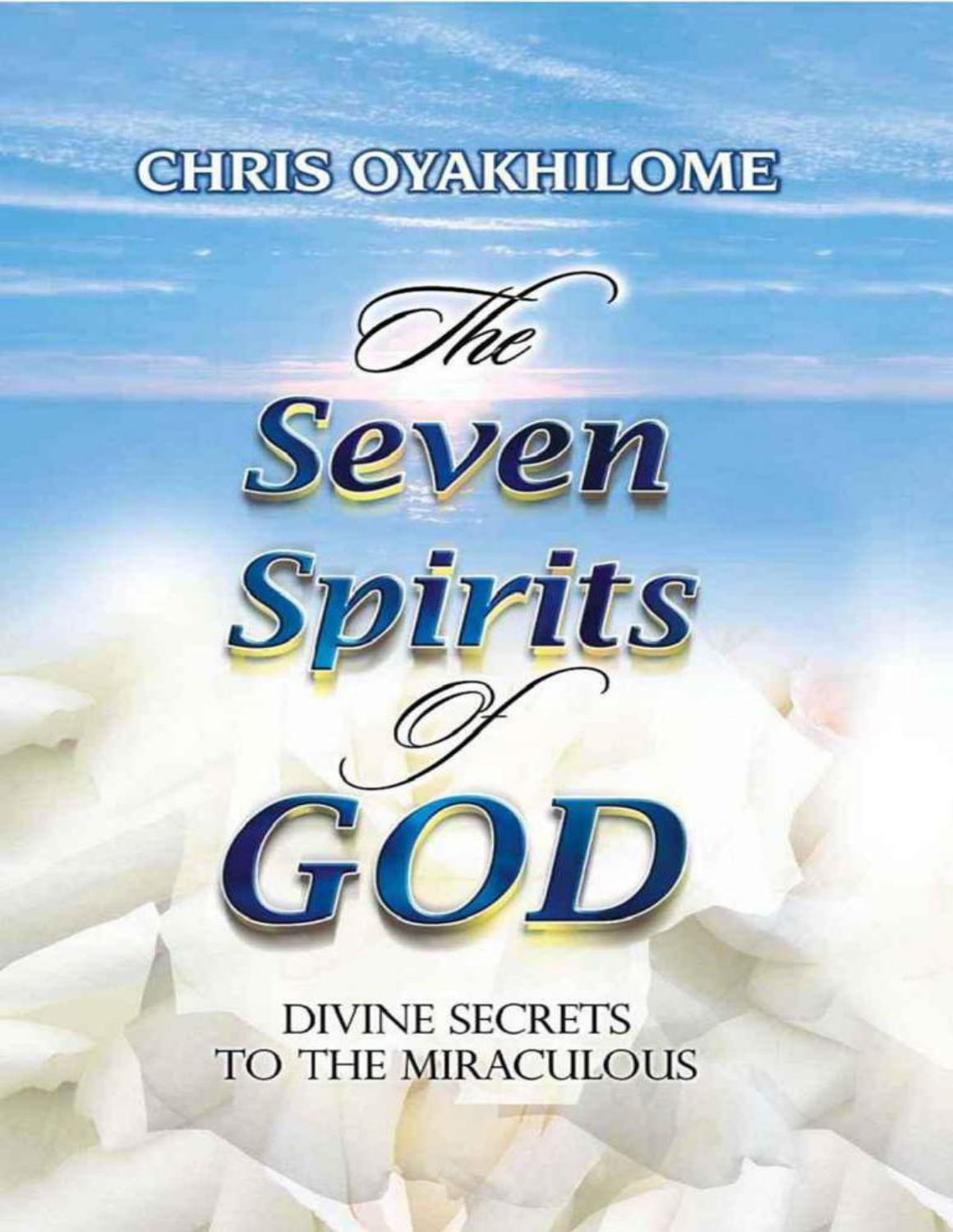## **CHRIS OYAKHILOME** THE SEVEN SPIRITS OF GOD

*...divine secrets to the miraculous*



*LoveWorld Publications*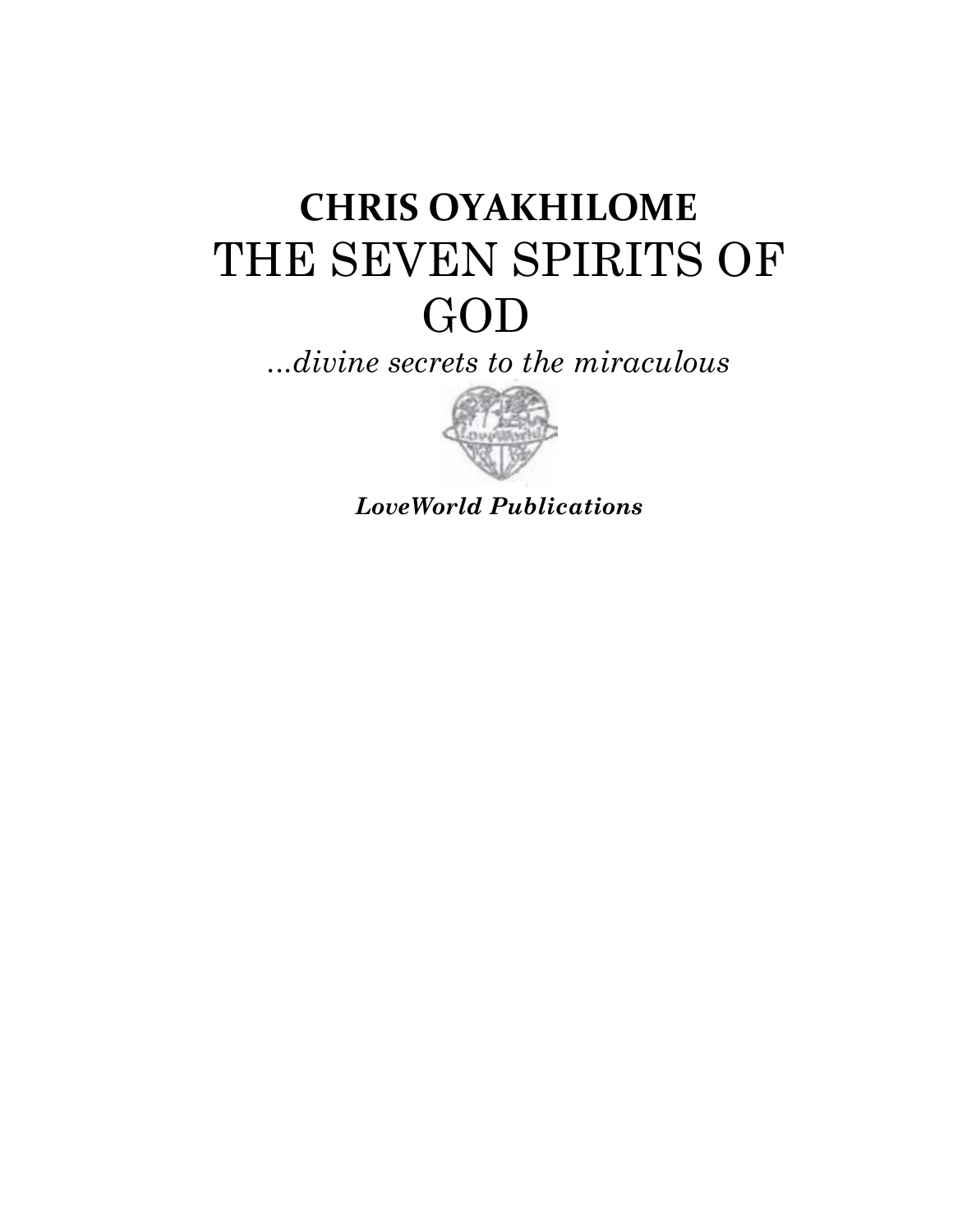Rear Reader, As you receive the revelations of bod in this book, it is my proyer that you will experience the fullness of the Spirit, and that the miraculous and sypenatural units become regular occurence in grow Life<br>as the serven spirit of Good<br>have their name and manifest themselves in Jon. God blees you. Pasto China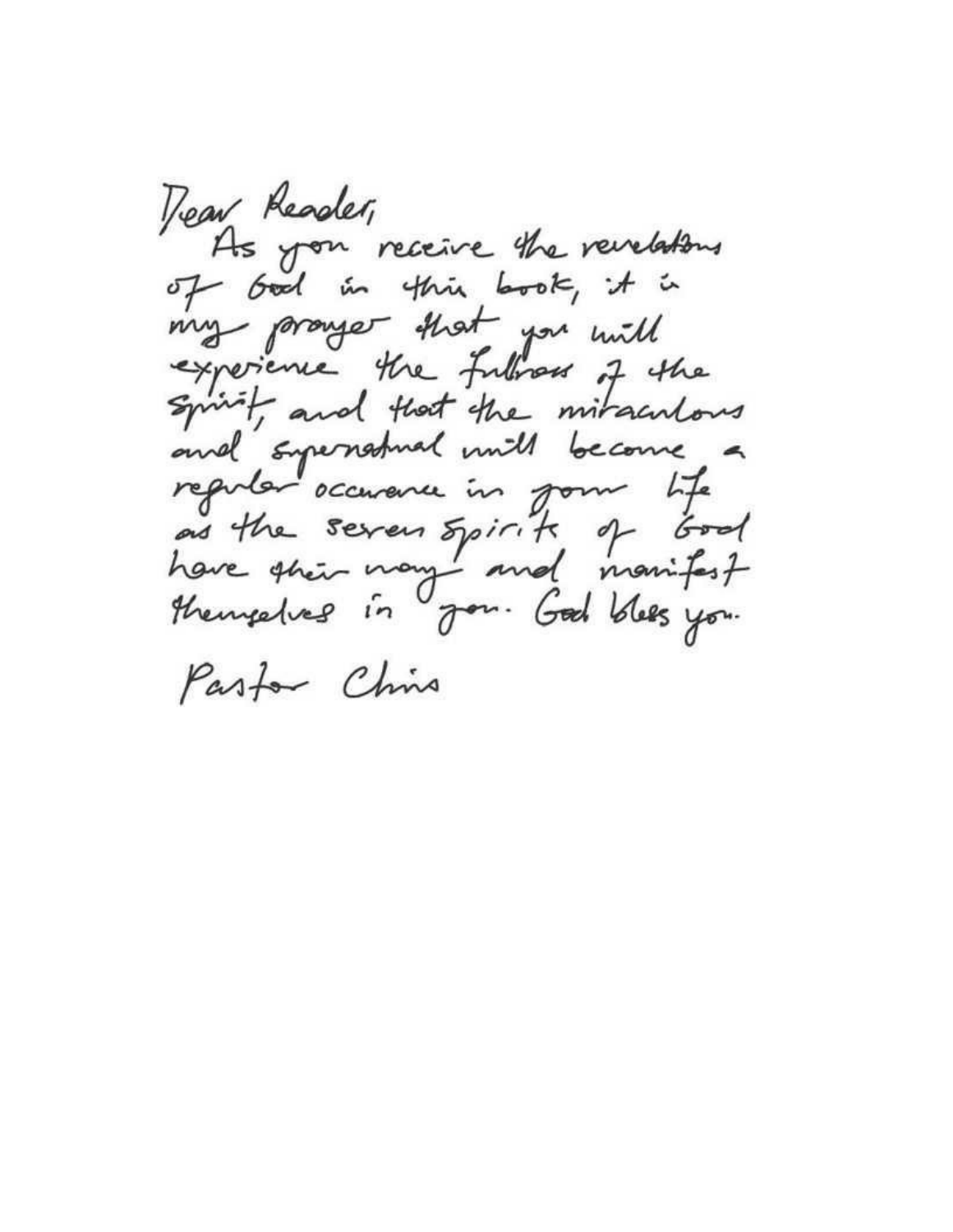### **Contents**

**[INTRODUCTION](#page-4-0)** [CHAPTER](#page-6-0) 1 **THE SEVEN SPIRITS** [CHAPTER](#page-13-0) 2 **THE SPIRIT OF THE LORD** [CHAPTER](#page-23-0) 3 **THE SPIRIT OF WISDOM** CHAPTER 4 **THE SPIRIT OF [UNDERSTANDING](#page-30-0)** CHAPTER 5 **THE SPIRIT OF [COUNSEL](#page-37-0)** [CHAPTER](#page-44-0) 6 **THE SPIRIT OF MIGHT** CHAPTER 7 **THE SPIRIT OF [KNOWLEDGE](#page-50-0)** [CHAPTER](#page-58-0) 8 **THE SPIRIT OF THE FEAR OF THE LORD** CHAPTER 9 **THE [FULLNESS](#page-61-0) OF THE SPIRIT**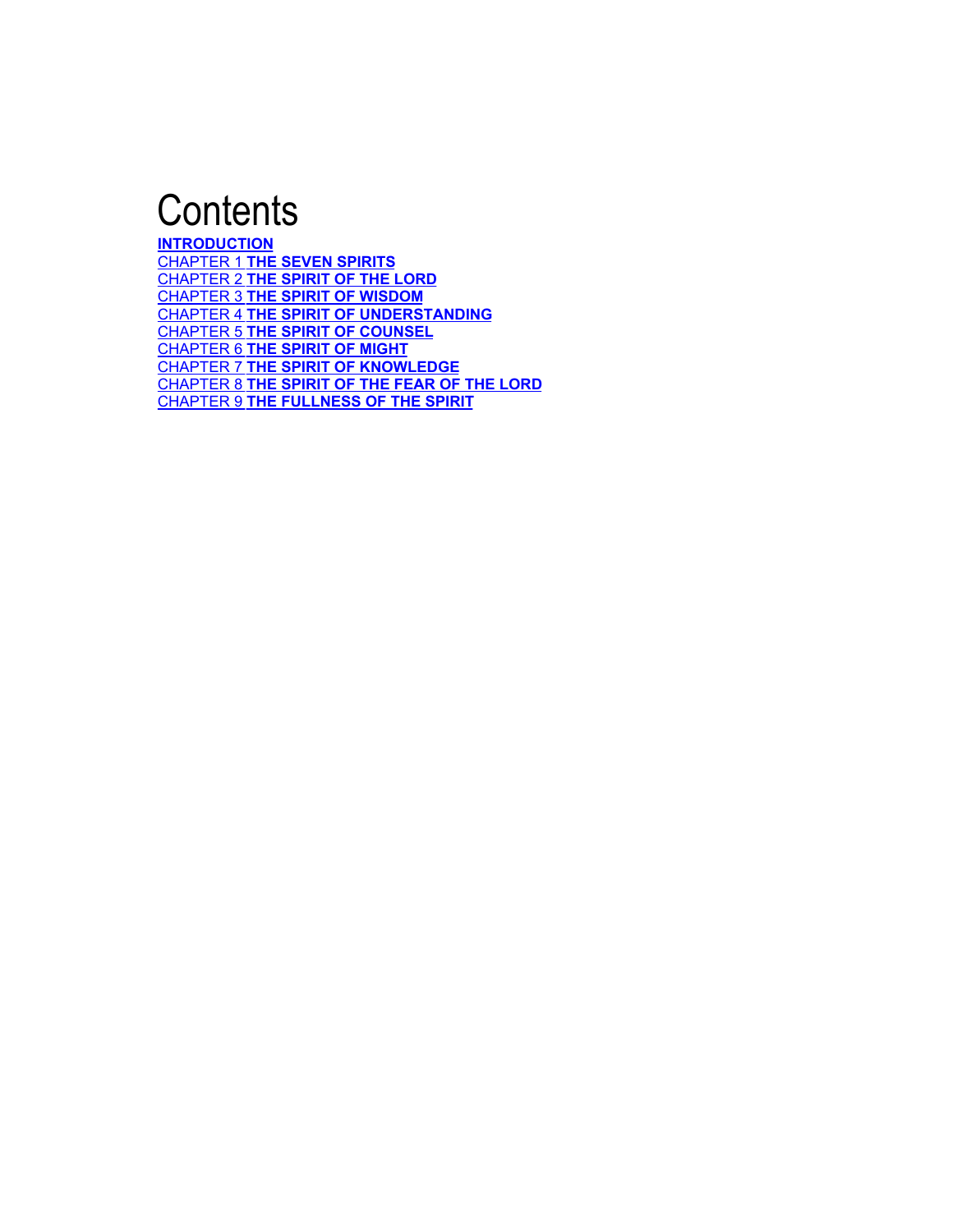### <span id="page-4-0"></span>Introduction

 $\mathbf W$ hen you hear or read the title, "The Seven Spirits of God" for the first time, the first question that will likely come up in your mind is, Does this mean God has seven Holy Spirits?

The Bible does show that there are "Seven Spirits of God." It however behooves us to understand exactly what this means and how it applies to us in the New Covenant.

To start with, the number Seven (7) is regarded by the Hebrew people as a sacred number, and throughout the Bible it is used to symbolize perfection, fullness, abundance, rest, and completion. The "Seven Spirits of God" therefore implies a "completeness" or "fullness" of the Holy Spirit, and this fullness of the Spirit is what every Christian ought to have, for it is our birthright.

One time, a highly-revered minister (whom I also hold in very high regard) said something many believers have accepted: that only Jesus didn't have the Holy Spirit by measure, but every one of us born again, Spirit-filled believers has the Spirit by measure.

Well, I don't buy that because it's not in the Bible! The reason many Christians have accepted this is that they don't understand the manifestations and capabilities of the Holy Spirit. They figure that the only way He can spread Himself throughout the whole world is to be in Jesus fully and in each of us in smaller measures. The truth, however, is that when you were born again and you received the Holy Ghost, you didn't receive Him in a measure; you received all of Him!

#### **The Spirit Without Measure**

When the Spirit of God came upon Moses, Samson, Samuel, David, Isaiah and all of God's prophets, priests, judges, and kings of old, they received the anointing in a measure. But the Bible says of Jesus, "For he whom God hath sent speaketh the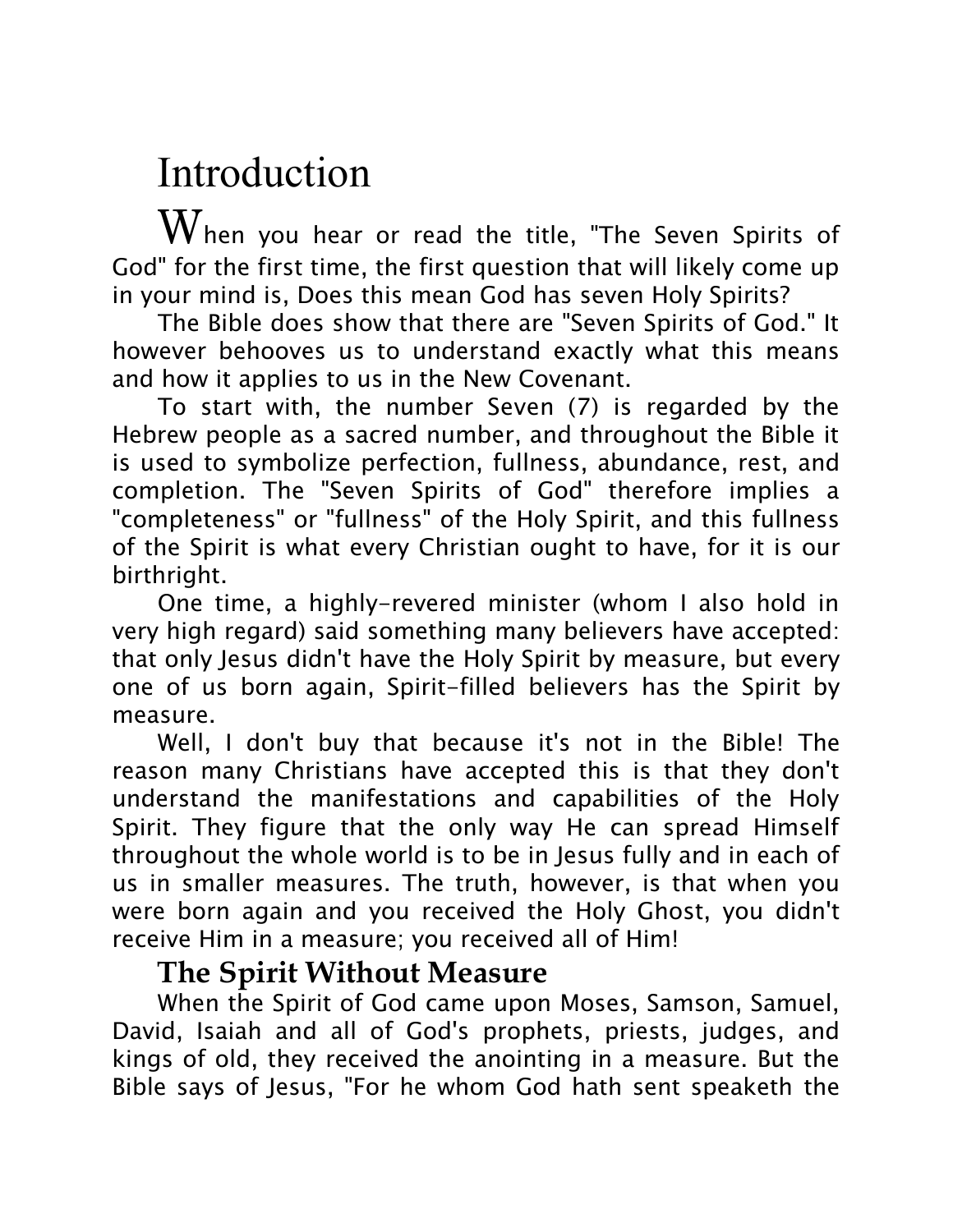words of God: for God giveth not the Spirit by measure unto him" (John 3:34). Jesus was the first who didn't have the Spirit of God (or the anointing) by measure but in His fullness.

This same Jesus, Who had the fullness of God's Spirit, said to His disciples just before He ascended into heaven, "...as my Father hath sent me, even so send I you" (John 20:21). Now think about it: If Jesus required the full measure of the Spirit to do the work the Father sent Him, and He has sent us the same way He was sent of the Father, why then should we be sent with a measure and not the fullness of the Spirit?

Moreover, Jesus said in John 14:12, "Truly, truly, I say to you, he who believes in Me, the works that I do, he will do also; and greater {works} than these he will do; because I go to the Father" (NASB).

How shall we do the same works that Jesus did, and even greater works, if all we have is a measure of the Spirit He had while He was here on earth?

But thank God, we are joint-heirs with Christ Jesus (Romans 8:17). That means we have the same anointing that Jesus had. The whole Holy Ghost, not a part or a measure of Him, is in us, praise God! Through this book, I seek not only to stir in you a strong desire for this fullness of the Spirit, but also to impart to you the revelation knowledge you require to activate it in your life.

It's my strong belief and sincere prayer that through the teachings and revelations that will come to your spirit as you read this book, you'll discover a new and deeper dimension of the Holy Ghost. You'll be able to operate in His fullness always, and you'll walk in the miraculous and the supernatural consistently.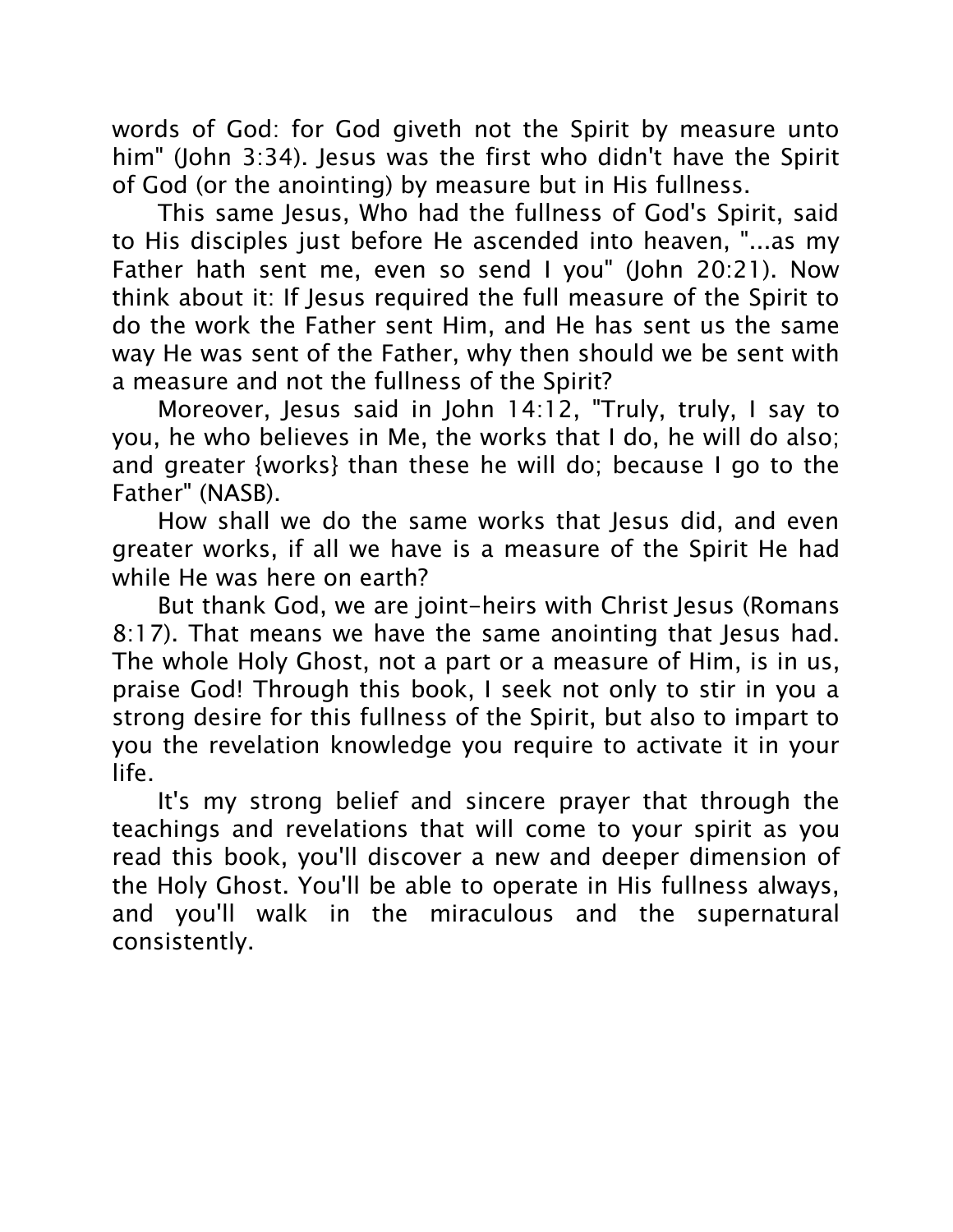# THE SEVEN SPIRITS

<span id="page-6-0"></span>**And there shall come forth <sup>a</sup> rod out of the stem of Jesse, and a Branch shall grow out of his roots: And the spirit of the Lord shall rest upon him, the spirit of wisdom and understanding, the spirit of counsel and might, the spirit of knowledge and of the fear of the Lord; And shall make him of quick understanding in the fear of the Lord: and he shall not judge after the sight of his eyes, neither reprove after the hearing of his ears: But with righteousness shall he judge the poor, and reprove with equity for the meek of the earth..."**

#### **(Isaiah 11:1-4).**

Jesus is the Rod that Isaiah prophesied would come from the stem of Jesse. Jesse was the father of David, and Jesus described Himself as the root and the offspring of David (Revelations 22:16). That's because He's the Root from which David came forth, but He also came to earth physically from David's lineage as his offspring. That's why He was severally addressed in the synoptic gospels as the Son of David.

Isaiah prophesied concerning Him and said when He comes, He would be so full of the Holy Ghost, Who would make Him of quick understanding in the fear of the Lord. As a result, He would not judge according to His sight, neither would He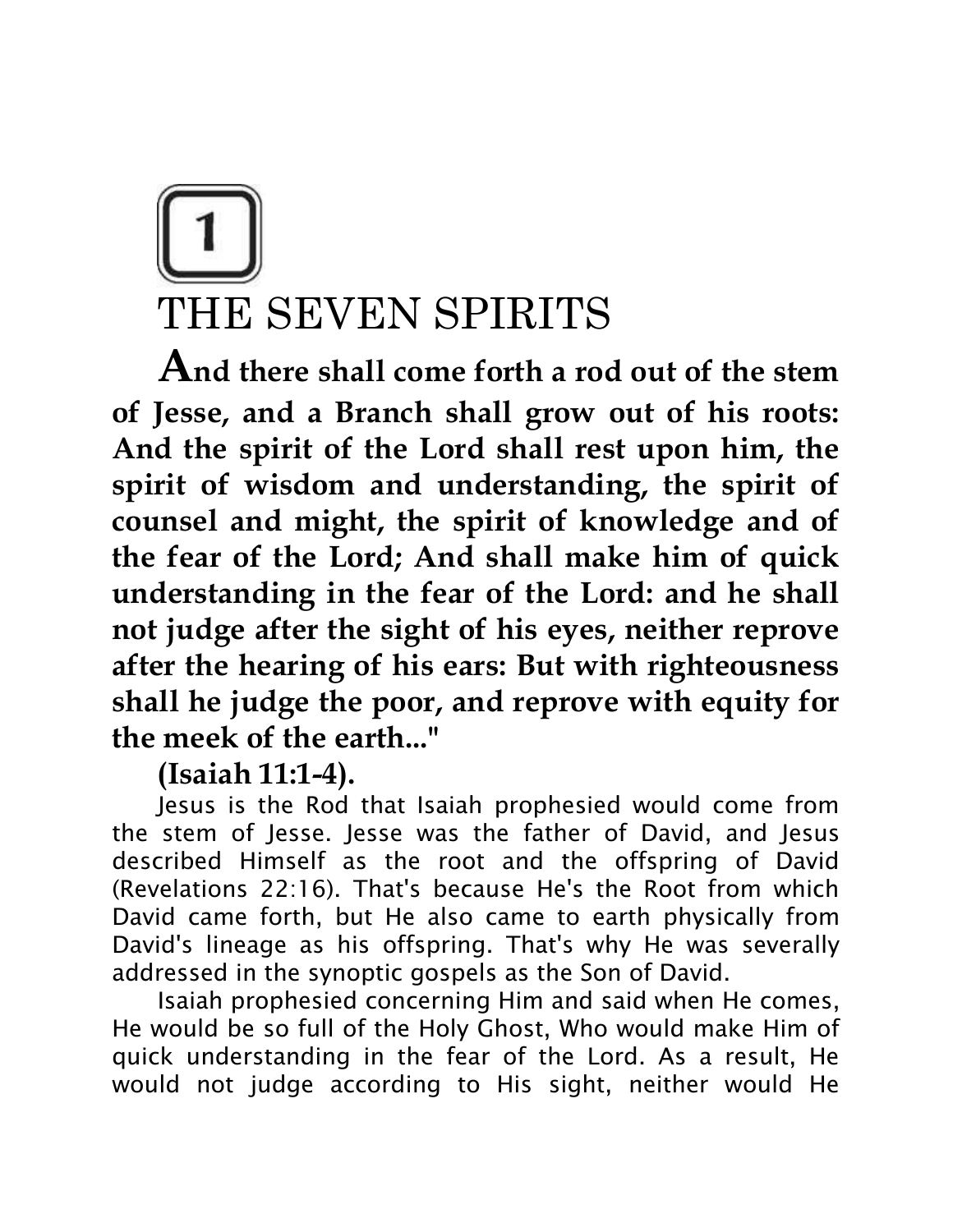reprove after the hearing of His ears, but would judge the poor and the meek with righteousness and equity (Isaiah 11:3-4).

However, what I really want you to observe is the description Isaiah gives of the Spirit upon Jesus:

**"And the spirit of the Lord shall rest upon him, the spirit of wisdom and understanding, the spirit of counsel and might, the spirit of knowledge and of the fear of the Lord;"**

#### **(Isaiah 11:2).**

This is teaching us something special about the Holy Ghost. If you speed-read through this portion of Scripture without studying it carefully, you won't understand it. But by revelation, you can see God showing us through this and several other Scriptures that there are indeed seven Spirits of God.

The Scriptures, in several places, speak of the Spirit as the seven eyes, the seven Spirits, or the seven lamps. These we would see shortly.

**Seven Independent Manifestations of The Spirit**

In Isaiah 11:2, seven distinct 'Spirits' are mentioned. These are:

'The Spirit of the Lord 'The Spirit of Wisdom 'The Spirit of Understanding 'The Spirit of Gounsel 'The Spirit of Wight 'The Spirit of Knowledge 'The Spirit of the Lear of the Lord

All of these seven Spirits are really one Holy Spirit in different manifestations. The same term, "seven Spirits" is also used to portray Him in Revelation 1:4, Revelation 4:5, and Revelation 5:6.

#### **Revelation 1:4:**

**"John to the seven churches which are in Asia: Grace be unto you, and peace, from him which is, and which was, and which is to come; and from the**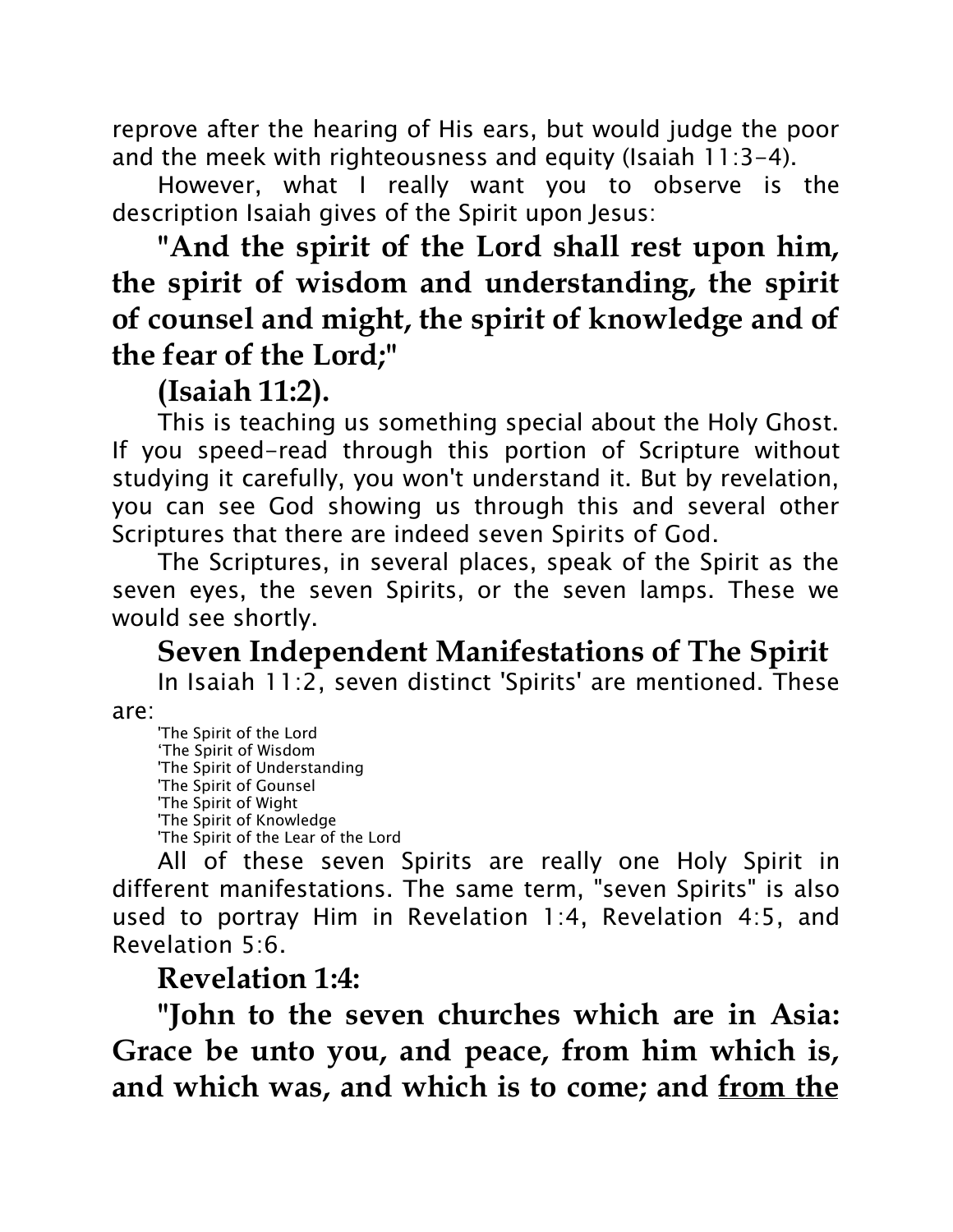**seven Spirits which are before his throne;"**

**Revelation 4:5:**

**"And out of the throne proceeded lightnings and thunderings and voices: and there were seven lamps of fire burning before the throne, which are the seven Spirits of God."**

**Revelation 5:6:**

**"And I beheld, and, lo, in the midst of the throne and of the four beasts, and in the midst of the elders, stood a Lamb as it had been slain, having seven horns and seven eyes, which are the seven Spirits of God sent forth into all the earth."**

The seven Spirits of God refer to seven independent manifestations of the Holy Spirit. This is, however, not the same as when we say the Godhead is made up of three Persons. The Trinity is a different phenomenon altogether. Each member of the Godhead—Father, Son, and Holy

Spirit—is a distinct personality with peculiar characteristics and attributes.

In the seven Spirits of God, we're dealing with one Person (the Holy Spirit) and the seven ways in which He operates and manifests Himself. We're talking about "the sevenfold Holy Spirit of God." You'll find this term in The Amplified Bible translation of **Revelation 1:4:**

**"John to the seven assemblies (churches) that are in Asia: May grace (God's unmerited favor) be granted to you and spiritual peace (the peace of Christ's kingdom) from Him Who is and Who was and Who is to come, and from the seven Spirits [the sevenfold Holy Spirit] before His throne, "**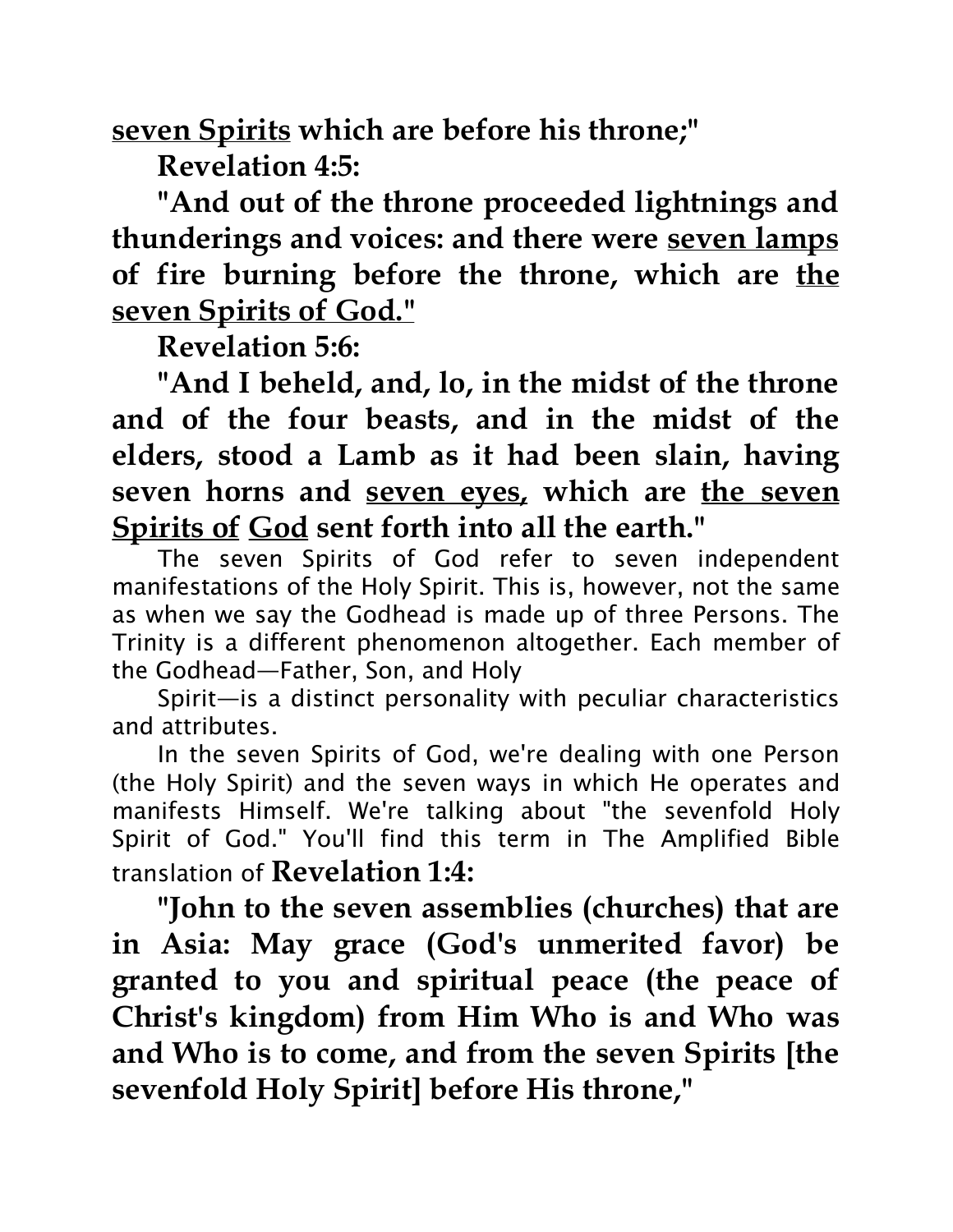This verse is quite striking. It's not talking about seven separate personalities, but seven separate and independent manifestations of the Holy Spirit in the life of the believer, which is indicative of the fullness of the Spirit.

Isaiah's prophetic words about these seven Spirits of God may not be immediately understood until you read other portions of the Bible. Zechariah, another Old Testament prophet, helps shed more light on "the seven Spirits."

**"For behold the stone that I have laid before Joshua; upon one stone shall be seven eyes: behold, I will engrave the graving thereof, saith the Lord of hosts, and I will remove the iniquity of that land in one day"**

**(Zechariah 3:9).**

Keep in mind what Zechariah says here that **"Upon one stone shall be seven eyes."**

#### **Zechariah 4:10:**

**"For who hath despised the day of small things? for they shall rejoice, and shall see the plummet in the hand of Zerubbabel with those seven; they are the eyes of the Lord, which run to and fro through the whole earth."**

He said upon one stone shall be seven eyes. Here, in verse 10 of chapter 4, Zechariah refers to those seven eyes upon one stone as the eyes of the Lord, which run to and fro throughout the whole earth.

#### **Revelation 5:6:**

**"And I beheld, and, lo, in the midst of the throne and of the four beasts, and in the midst of the elders, stood a Lamb as it had been slain, having**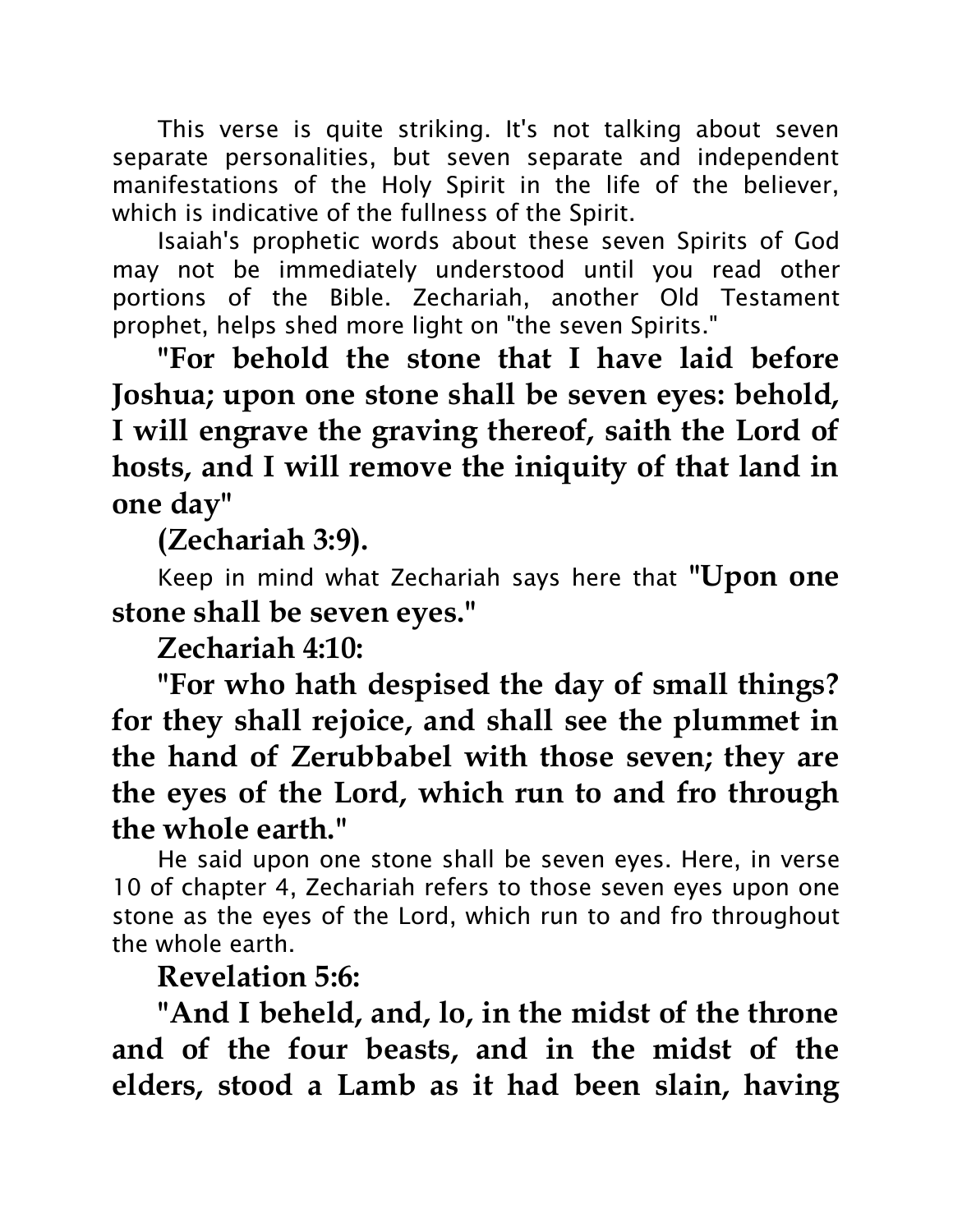**seven horns and seven eyes, which are the seven Spirits of God sent forth into all the earth."**

All three portions of Scripture quoted above speak of one thing—the seven Spirits of God, or put otherwise, the sevenfold Holy Ghost and His operations.

**Revelation 1:4** and **Revelation 4:5** tell us more about this:

**"John, to the seven churches which are in Asia: Grace to you and peace from Him who is and who was and who is to come, and from the seven Spirits who are before His throne..."**

**"And out of the throne proceeded lightnings and thunderings and voices: and there were seven lamps of fire burning before the throne, which are the seven Spirits of God."**

There it is again: "The seven Spirits." Remember that Zechariah prophesied that upon one stone shall be seven eyes. The Stone he was talking about was the same one he referred to as the Branch in Zechariah 3:8 and Zechariah 6:12. Isaiah also called Him the Branch (Isaiah 11:1). This means the Branch is the same One called the Stone, which is the Christ.

Over in the New Testament, Peter calls Him "the Living Stone" and "the Chief Cornerstone."

#### **1 Peter 2:3-6:**

**"If so be ye have tasted that the Lord is gracious. To whom coming, as unto a living stone, disallowed indeed of men, but chosen of God, and precious, Ye also, as lively stones, are built up a spiritual house, an holy priesthood, to offer up spiritual sacrifices, acceptable to God by Jesus Christ. Wherefore also it**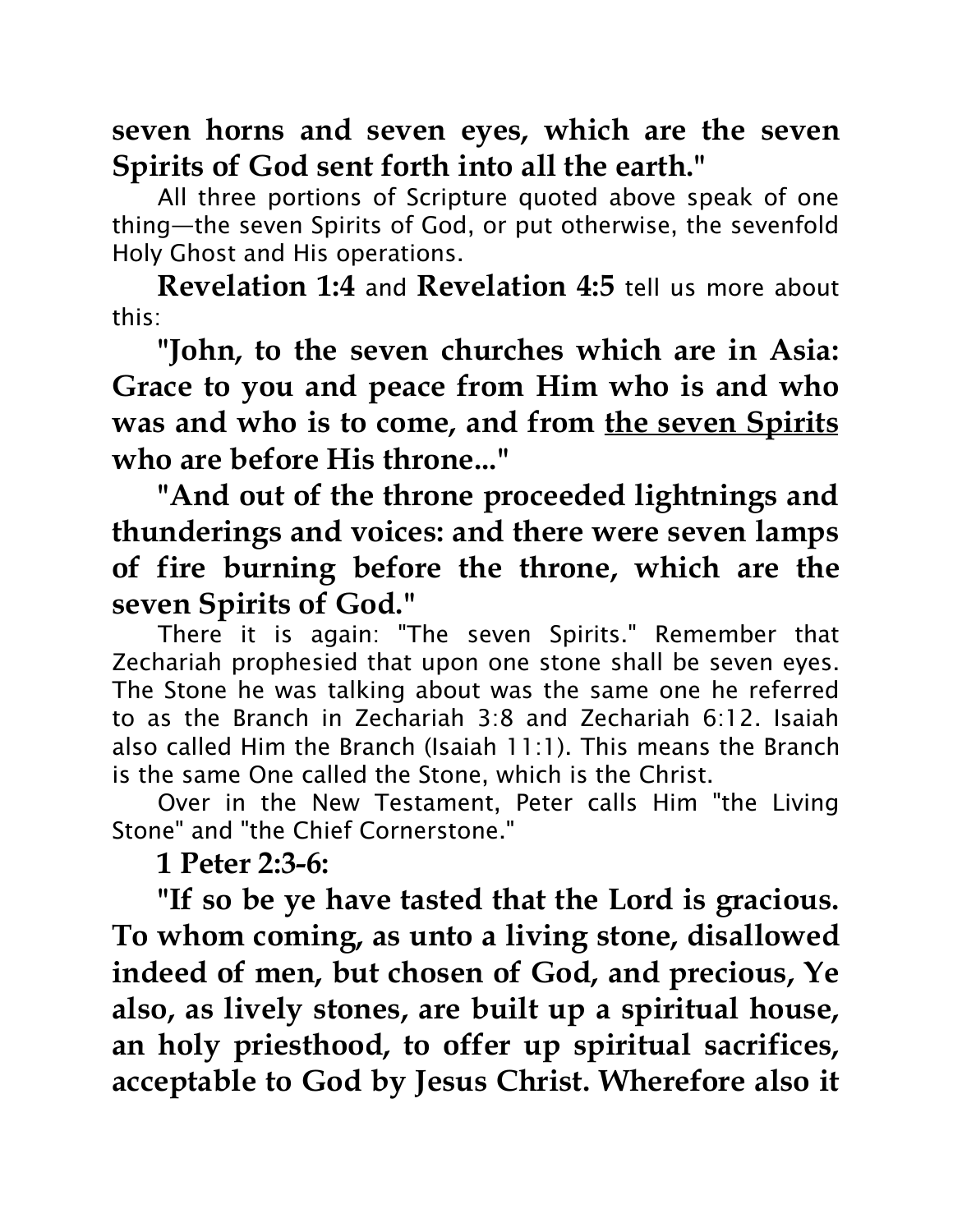#### **is contained in the scripture, Behold, I lay in Sion a chief corner stone, elect, precious: and he that believeth on him shall not be confounded."**

Jesus is the Stone, and we also are living stones formed from and fashioned after Him. Observe again what Zechariah said: "Upon one stone shall be seven eyes." Notice he didn't say, "Upon the stone" but "upon one stone," meaning there are other stones, and upon each of the stones will be seven eyes.

Peter also said He (Jesus) is the Chief Cornerstone and we also are living stones. Each of us in His presence is a stone.

Again, remember that He is called the Branch, and He said, "I am the Vine, and ye are the branches." That's talking about us. We're the branches of the Branch; we're living stones and upon each of us should be seven eyes, which are the seven Spirits of God.

#### **Why The Seven Spirits?**

When the Bible talks about the Holy Ghost as the seven Spirits of God, what it implies is the fullness of the Spirit, which you may or may not have in your life.

In Ephesians 5:18, Paul charges us, "Be not drunk with wine wherein is excess but be filled with the Spirit." The mere fact that he instructs us to be filled with the Spirit presupposes that we're not always filled with the Spirit. If we were, he would have said, "For ye are filled with the Spirit."

When the Holy Ghost comes to live in you, He'll always be in you. Jesus said He'll abide with you forever (John 14:16), but that's not to say you'll always have His fullness. When you have less than the seven Spirits of God manifested in you, it means you don't have the fullness of the Spirit. However, God wants us always to be filled with the Spirit. He wants us to have the fullness of the Spirit in us, and we can, because it belongs to us!

John 3:34 tells us Jesus received the Spirit without measure, which means all seven Spirits of God dwelt in Him. He had the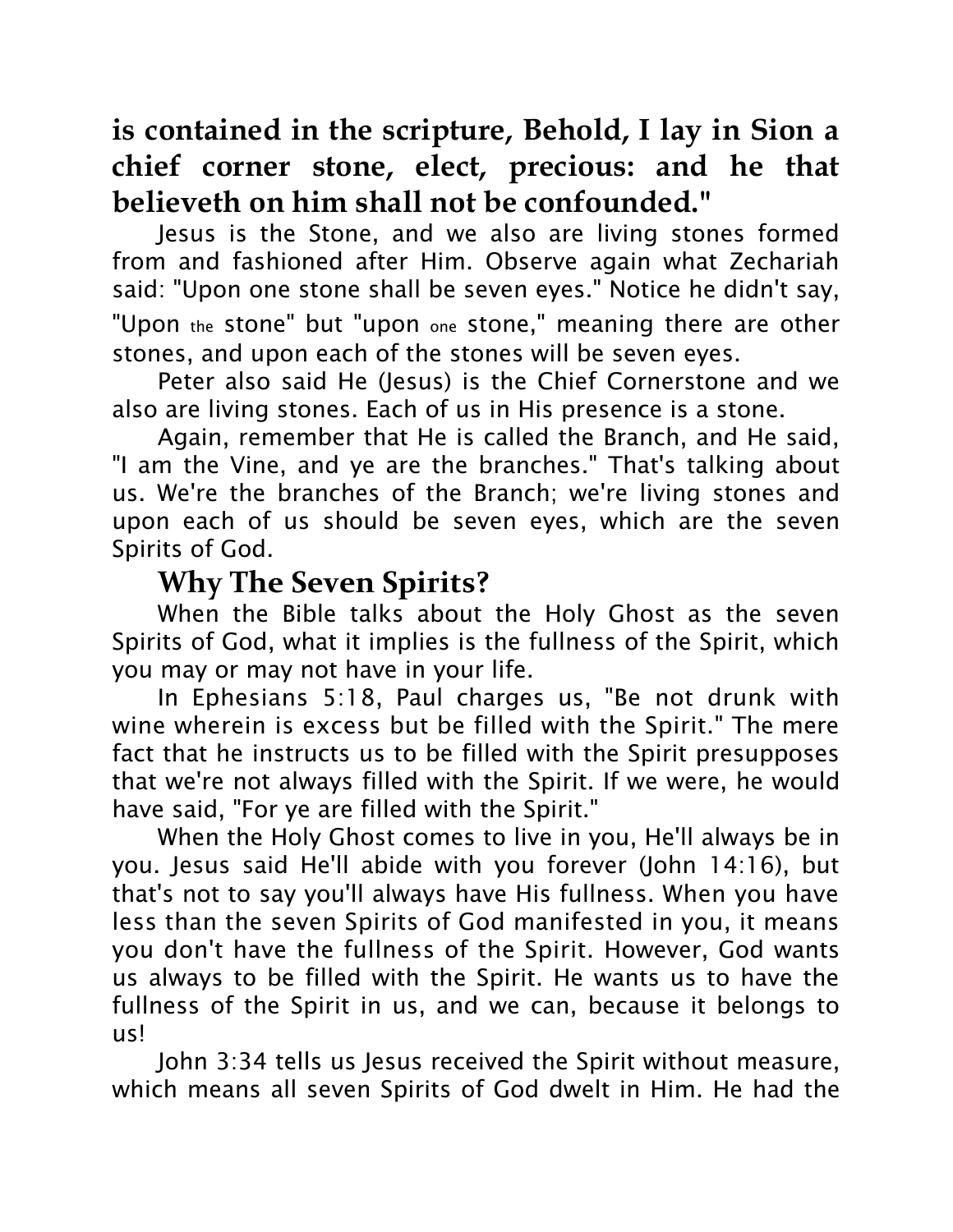fullness of the Godhead dwelling in Him bodily, and Paul lets us know we are complete in Him Who is the Head of all principality and power (Colossians 2:9-10).

Thus, every child of God ought to have the fullness of the Spirit. None of us should have the Spirit with measure. When Paul charged us to "be filled with the Spirit," he was talking about this completeness or fullness of the Spirit.

Revelation 5:6 declares that all seven Spirits of God have been sent forth into all the earth. This means every Christian who has received the Holy Spirit actually has these seven Spirits of God dwelling in him, more so because Zechariah prophesied that upon each stone shall be seven eyes and these seven eyes are the seven Spirits of God.

However, to receive the Spirit, and to have Him fully manifested in your life are two different things altogether. It's great to know that we can have these seven Spirits, but more importantly, we need to know what they do for us and how to walk in them. That's because until the Lord manifests Himself in your life fully through these seven Spirits, you'll never enjoy the best of Christianity, which is the life of the supernatural and the miraculous.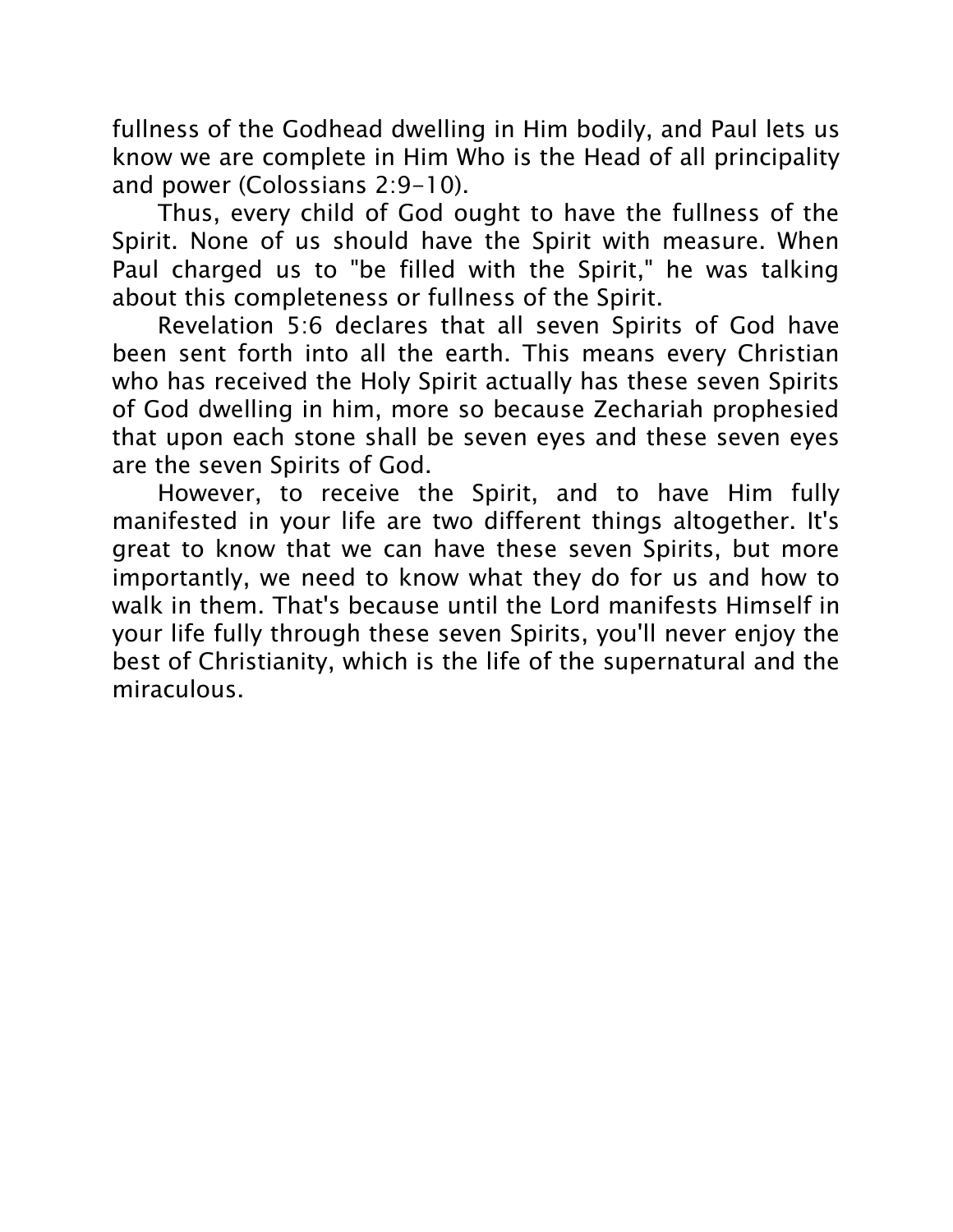## <span id="page-13-0"></span>THE SPIRIT OF THE LORD

### **And the spirit of the Lord shall rest upon him..." (Isaiah 11:2).**

The first of the seven Spirits mentioned by the prophet Isaiah is the Spirit of the Lord. This is also known as the Spirit of Lordship or the Spirit of dominion.

#### **The One Who "Comes Upon"**

Many Christians know little or nothing about this Spirit. He's the One Who always "rests upon" or "comes upon." He's the One Who anoints you with power for service. Every time you find Him described in both the Old and New Testaments, He always "comes upon."

The Spirit of the Lord gives you boldness and the sense of dominion. He puts you in charge of situations. This was what the prophets of old needed whenever they stood to declare God's Word before kings whom they would ordinarily have been afraid of. Whenever they needed boldness to dominate their circumstances or to speak God's Word without fear or timidity, the Spirit of the Lord came upon them and empowered them.

Often, you'll read concerning the prophets, "And the Spirit of the Lord was upon him." That was the Spirit of Lordship in operation. He took charge and the one before whom they stood could do nothing against them.

He's the reason Elijah could go around looking for the notoriously wicked King Ahab to deliver God's message of judgment to him. Ahab, on seeing Elijah, exclaimed, "Have you found me, oh my enemy!"(1 Kings 21:20), and Elijah replied,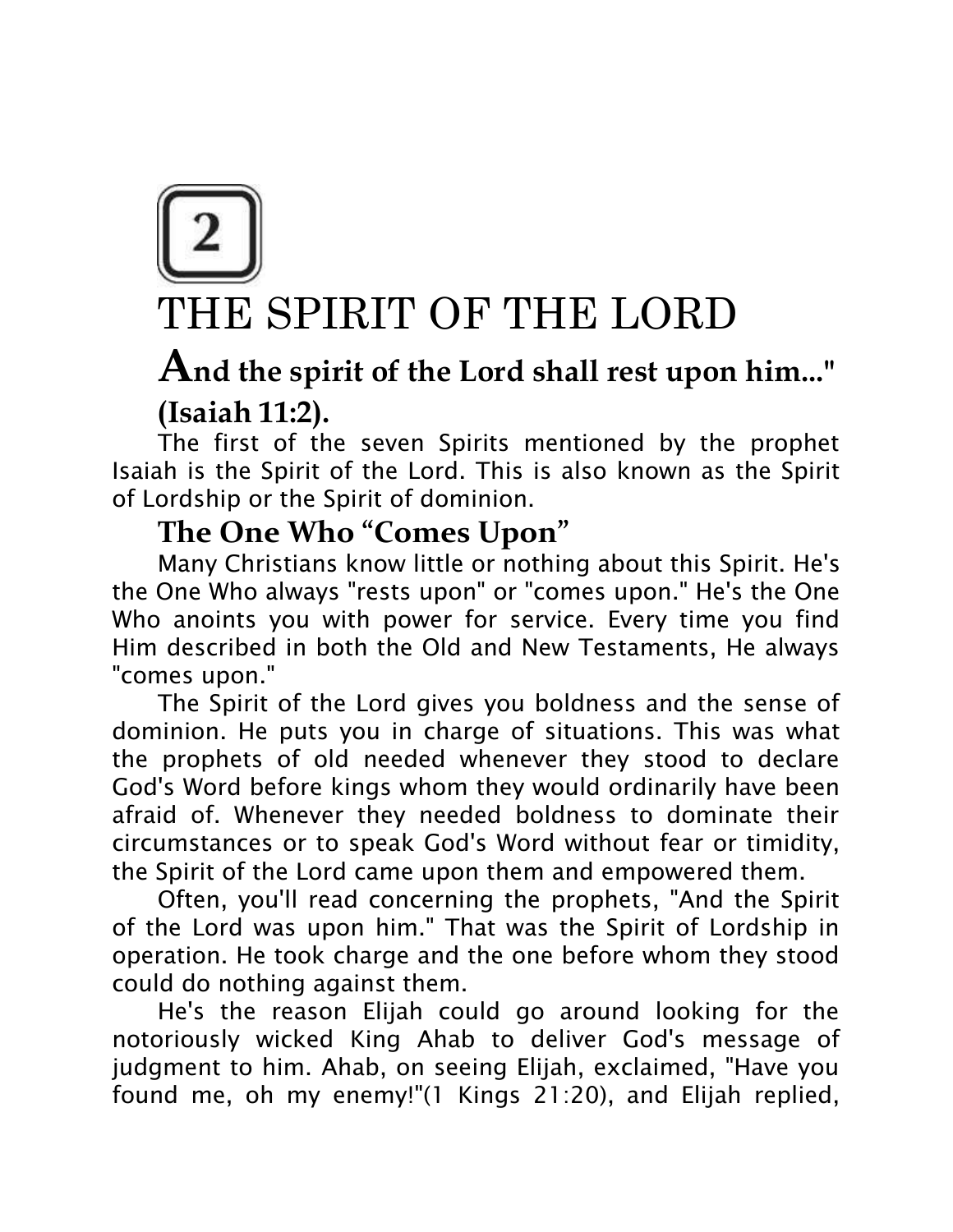"Yes, I've found you, for you are the enemy of Israel. You have sold yourself to work evil in the sight of the Lord!" (1 Kings 21:20). Elijah could speak with such boldness because he was inspired by the Spirit of the Lord.

When God called Moses and sent him to Pharaoh with the message: "Let my people go!" he didn't think he could do it, and he started giving God excuses. But God's grace prevailed and the Spirit of the Lord came upon him. It wasn't the signs God showed Moses that gave him boldness to go before Pharaoh as much as the Spirit of the Lord that came upon him.

When he got to Pharaoh's palace, he said, "Thus saith the Lord God of Israel, Let My people go!"

Pharaoh sneered, "Who is your God?" But that was the worst he could do. He couldn't order Moses' summary execution, which normally would have been his immediate response to such effrontery. Moses was moved to challenge him by the Spirit of the Lord.

When Joshua was about to take over the reins of leadership of Israel from Moses, it was the Spirit of the Lord Who assured him and said, "No one will be able to oppose you as long as you live, for I will be with you just as I was with Moses; I will not abandon you or fail to help you" (Joshua 1:5 TLB).

He also told him, "Have I not commanded you? Be strong and of good courage; do not be afraid, nor be dismayed, for the Lord your God is with you wherever you go" (Joshua 1:9 NKJV).

He said to Paul, "Don't be afraid! Speak out! Don't quit! For I am with you and no one can harm you. Many people here in this city belong to me" (Acts 18:9-10 TLB). This emboldened Paul and he "...stayed there the next year and a half, teaching the truths of God" (Acts 18:11).

In the Old Testament, the Spirit of the Lord came upon a young prophet named Azariah, and he prophesied God's Word to the king and the entire nation:

**"And the Spirit of God came upon Azariah the**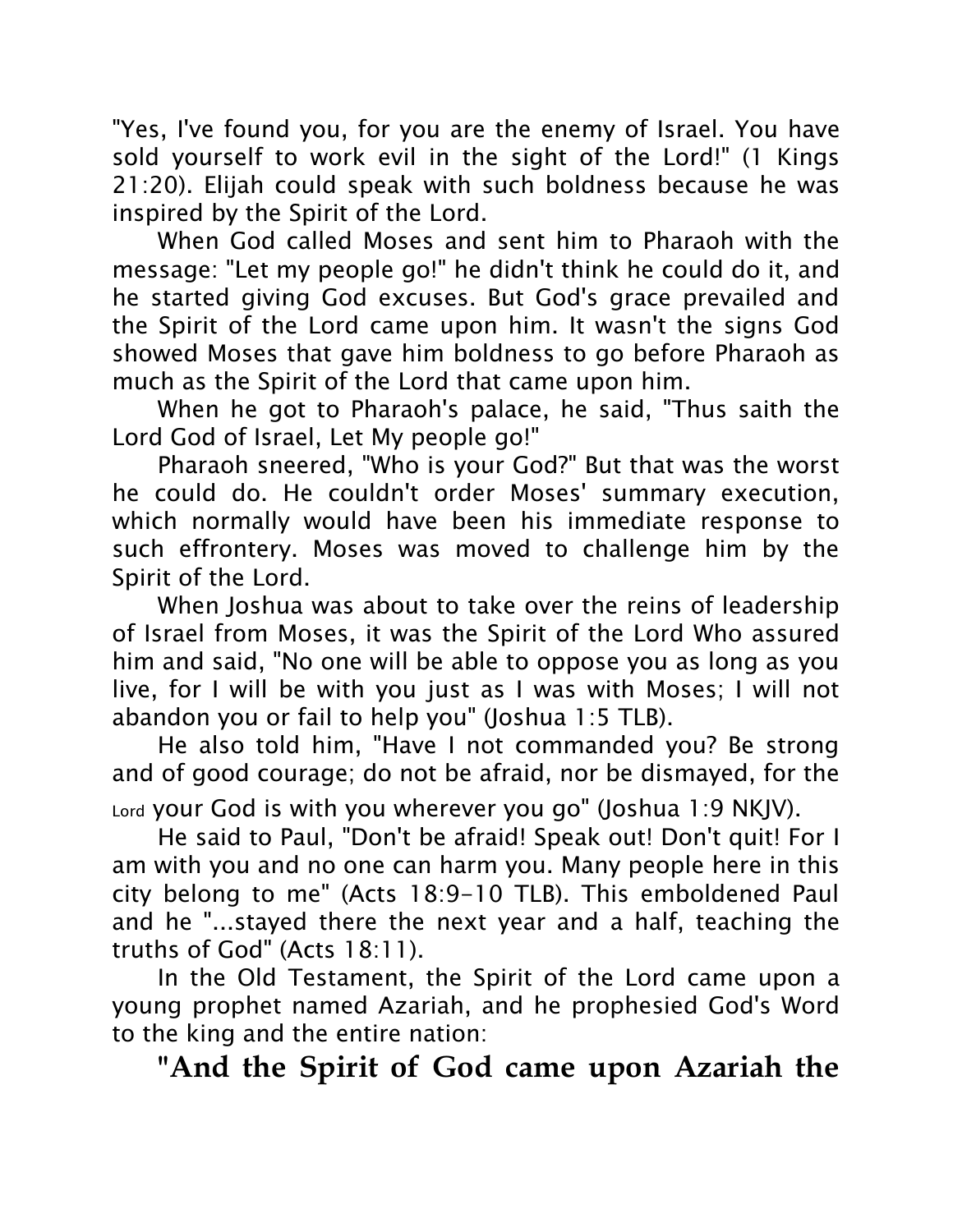**son of Oded: And he went out to meet Asa, and said unto him, Hear ye me, Asa, and all Judah and Benjamin; The Lord is with you, while ye be with him; and if ye seek him, he will be found of you; but if ye forsake him, he will forsake you"**

**(2 Chronicles 15:1-2).**

Azariah and many other prophets stood before kings and rulers and spoke boldly to them because the Spirit of the Lord came upon them. In the New Covenant, Paul tells us **"God hath not given us the spirit of fear (or timidity); but of power, and of love, and of a sound mind" (2 Timothy 1:7).**

If you've received the Holy Spirit to live in you, you're no longer ordinary. You have the boldness of God in you to do anything that is consistent with His will. That's what we've got, but many of us haven't understood or taken advantage of this, because we haven't really walked with the Spirit of the Lord as we should.

#### **The Operations of the Spirit of The Lord**

There's a special anointing the Spirit of the Lord brings with Him. We see this anointing in operation when He visits prophet Ezekiel:

**".This was the appearance of the likeness of the glory of the LORD. And when I saw it, I fell upon my face, and I heard a voice of one that spake"**

**(Ezekiel 1:28).**

Ezekiel saw the glory of the Lord and he fell flat on his face, completely overwhelmed by His awesome presence. Now watch what happens next:

**"And he said unto me, Son of man, stand upon thy feet, and I will speak unto thee.**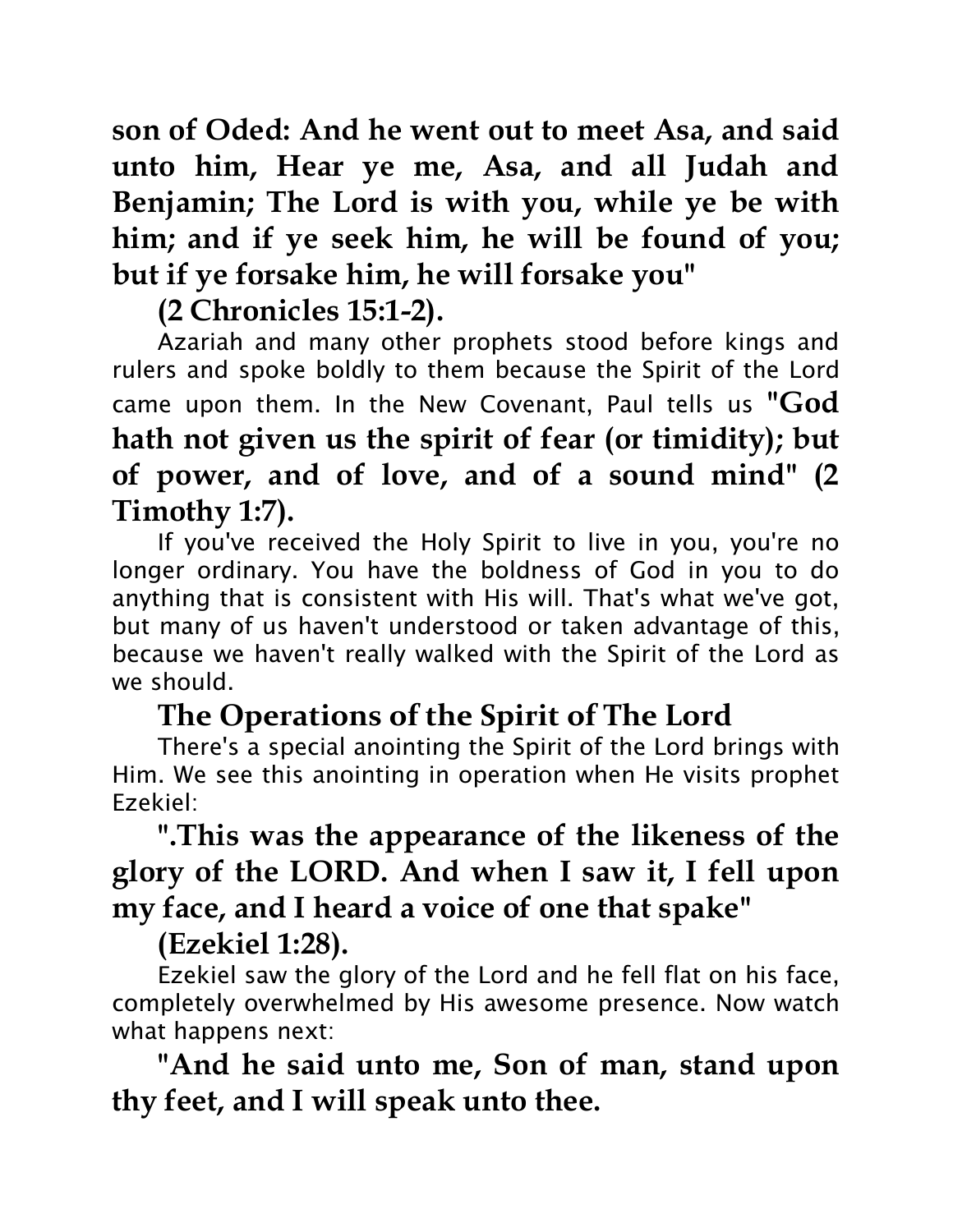#### **And the spirit entered into me when he spake unto me, and set me upon my feet, that I heard him that spake unto me"**

#### **(Ezekiel 2:1-2).**

The Lord said, "Get up on your feet, I want to talk to you," and Ezekiel recounted that when He said that, the Spirit entered him and set him on his feet.

This is a special operation of the Spirit of the Lord. He wasn't with Ezekiel before this time, but when He came, He entered him from the outside and set him upon his feet. He does that for us from time to time.

Have you ever been in a state where you thought you were just too weak and tired to pray? Still you made an attempt to mumble a few words of prayer: "Father, I thank You for this day. Thank You in Jesus' Name..." and you spoke in tongues a little. Then you heard the Spirit say, "Get up and pray!" It sounded rather authoritative, but you thought to yourself, "God understands I'm really tired," and continued mumbling weakly in tongues. But the next thing you knew, you were wide awake, pacing the floor, speaking so powerfully in other tongues, and you didn't have a clue how it happened.

That was the Spirit of the Lord at work. He entered you and set you upon your feet, just as He did Ezekiel!

You see, it's because we don't recognize these operations of the Spirit and feel we're the ones doing them by ourselves that the Spirit of God doesn't do much more in our lives. All the time, we give ourselves the credit and say, "I was very tired when I started praying, but suddenly I just felt like getting up to pray and I got up and started praying." We fail to acknowledge the Spirit.

Ezekiel was smarter than that. He knew he couldn't have gotten up by himself because he was knocked flat out. He recognized it was the Spirit of the Lord Who entered him and set him upon his feet and made him alert so he could hear the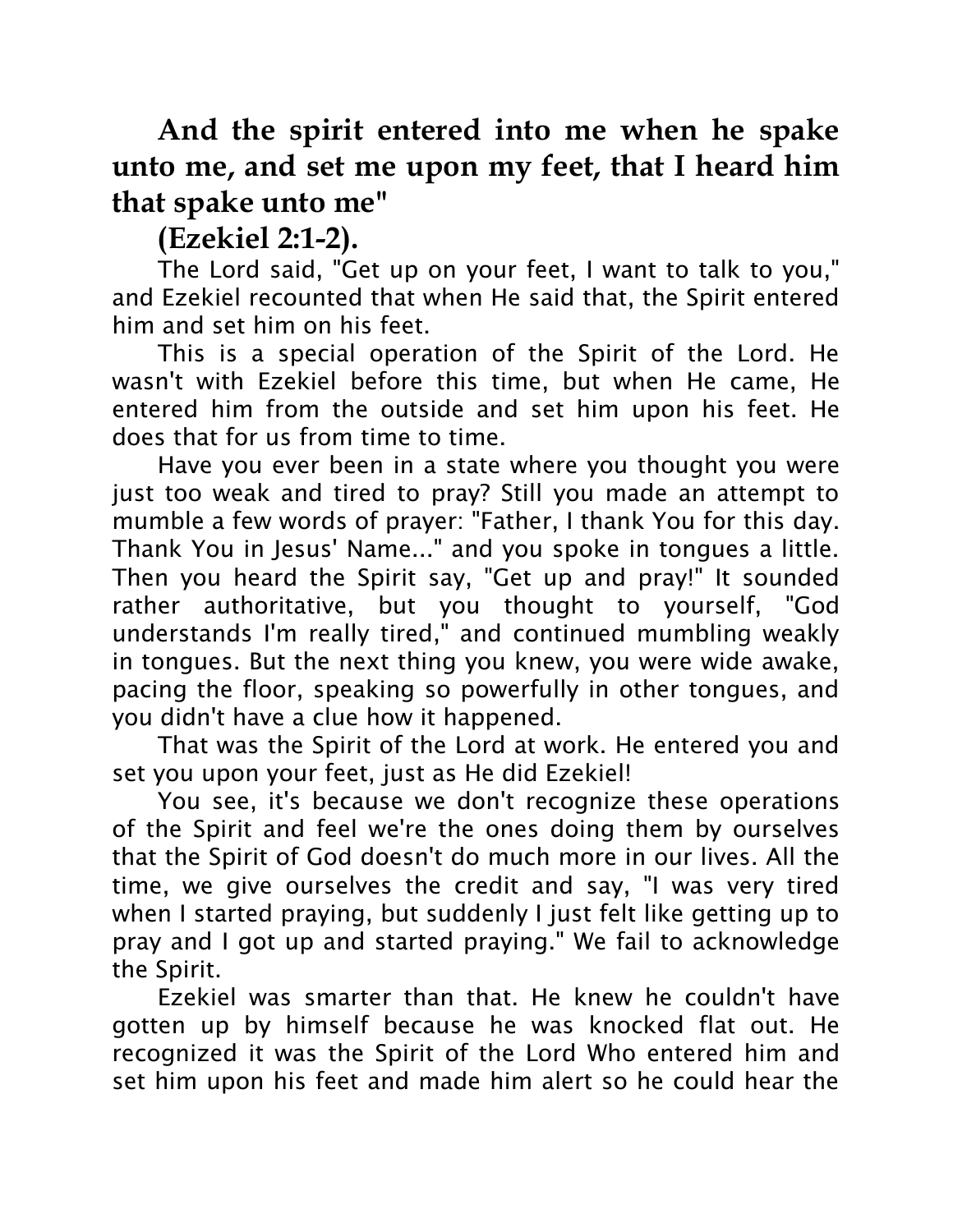words of the Lord. Glory to God!

In chapter 3 and verse 12, Ezekiel said, "Then the spirit took me up, and I heard behind me a voice of a great rushing, saying, Blessed be the glory of the Lord from his place." But notice that it wasn't mentioned anywhere before this that the Spirit went out of him after He entered him in Ezekiel 2:2. He hadn't gone out of him, yet He took him up again in Ezekiel 3:12.

There's another interesting operation of the Spirit in verse  $14<sup>·</sup>$ 

**"So the spirit lifted me up, and took me away, and I went in bitterness, in the heat of my spirit; but the hand of the Lord was strong upon me"**

#### **(Ezekiel 3:14).**

Ezekiel said the Spirit lifted him up and took him away. That's got to be an outside force! The same Spirit of the Lord that entered into Ezekiel was still ministering to him from the outside.

A similar event is recorded in the New Testament in **Acts 8:39:**

#### **"And when they were come up out of the water, the Spirit of the Lord caught away Philip, that the eunuch saw him no more: and he went on his way rejoicing."**

Every time you find the rendering "the Spirit of the Lord" in the New Testament, pay close attention to it. It didn't just say here that "the Spirit caught away Philip," but "the **Spirit of the Lord** caught away Philip." Remember, Philip was born again and had the Holy Ghost in him. But this was another function of the Holy Spirit coming from outside him.

"The Spirit of the Lord caught away Philip..." That had to have happened from the outside. He carried Philip away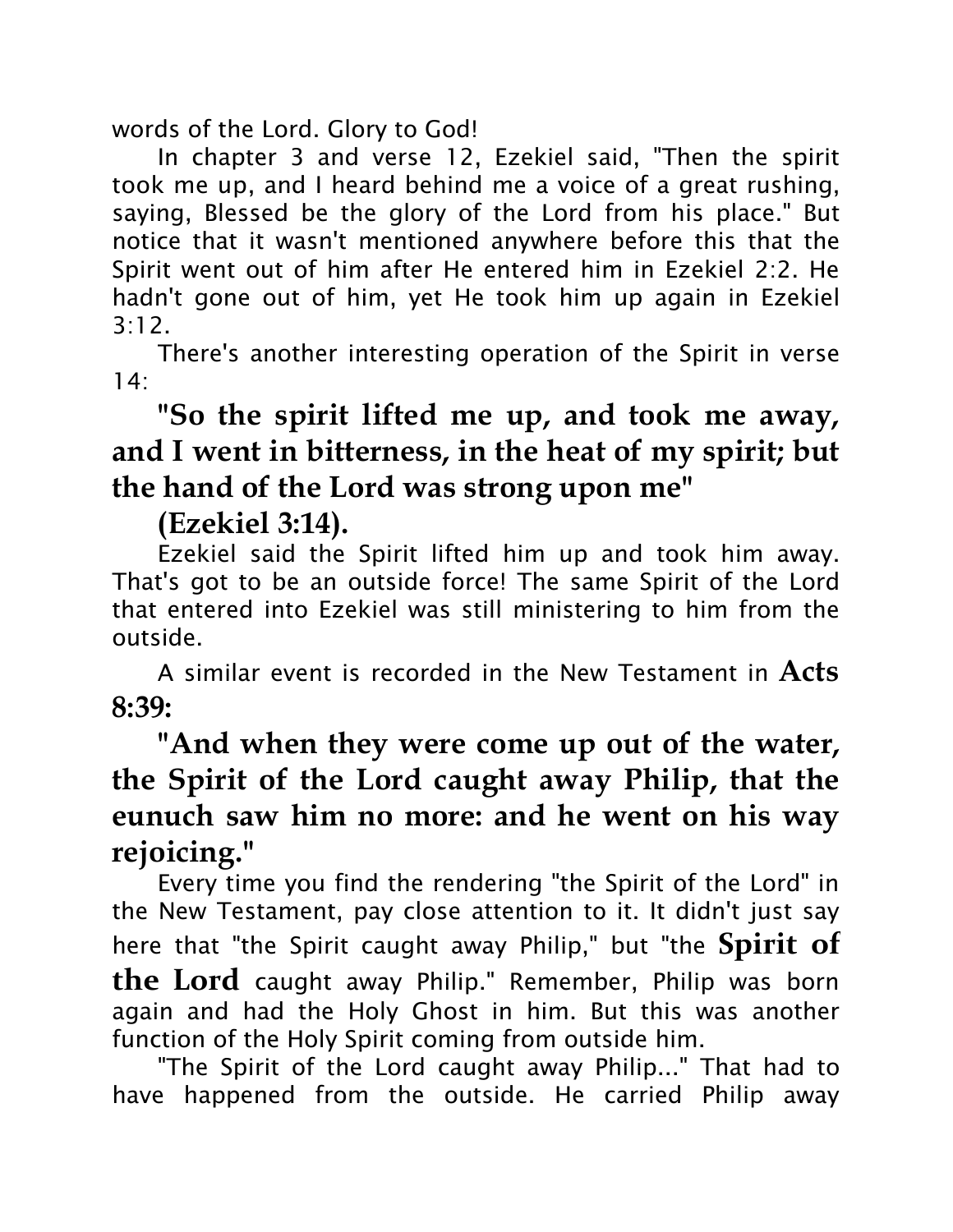physically and took him somewhere else (Acts 8:40). Now, that's some power! And that's the Spirit the Lord was talking about when He said, "Ye shall receive power, after that the Holy Ghost is come upon you..." (Acts1:8).

#### **The Spirit of The Lord Empowers You**

Jesus told His disciples, "ye shall receive power, after that the Holy Ghost is come upon you: and ye shall be witnesses unto me both in Jerusalem, and in all Judaea, and in Samaria, and unto the uttermost part of the earth" (Acts 1:8). But before this time, He had told them to wait in the city of Jerusalem until they were endued with power from on high (Luke 24:49).

On the day of Pentecost, when the Holy Ghost came upon them, they received and were endued (clothed) with supernatural power to preach and teach the Word of God. When that happened, they went out and began to speak, knowing that the Holy Spirit would impregnate their words with power to save those who heard them.

Peter knew that power had come. That was why he could tell the man at the Beautiful Gate, "Silver and gold have I none; but such as I have give I thee: In the name of Jesus Christ of Nazareth rise up and walk" (Acts 3:6), and when the man didn't respond, he grabbed him by the hand and lifted him up. Then his ankle bones received strength and he began to walk. Peter knew he had power; he knew the Spirit of the Lord was upon him.

Let me remind you that the same Spirit that was upon Jesus, the Chief Cornerstone, is upon each one of us living stones. Jesus said in Luke 4:18-19,

**"The Spirit of the Lord is upon me, because he hath anointed me to preach the gospel to the poor; he hath sent me to heal the brokenhearted, to preach deliverance to the captives, and recovering of sight to the blind, to set at liberty them that are bruised,**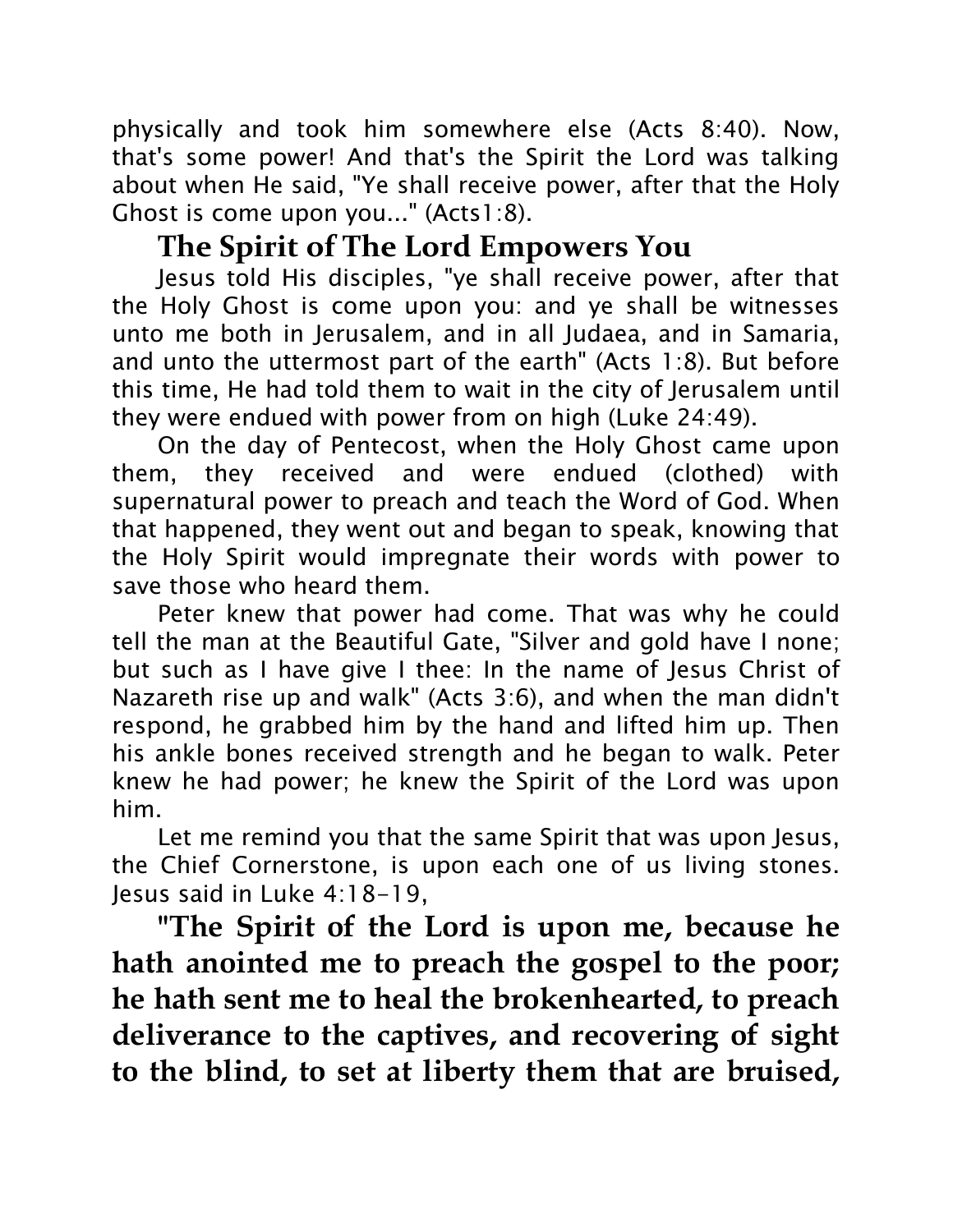#### **To preach the acceptable year of the Lord."**

Did you catch the point of this? It means that when the Spirit of the Lord comes upon you, He anoints you to tell the good news. And when you tell it, it doesn't come to your hearers as mere words but with the divine power and ability to give life.

#### **Get Some Power!**

Some Christians only know to read their Bibles, teach, preach, sing, pray, and go their way. They're in the "meek and quiet" camp. Child of God, there's more to your life than that. You've got to have some power in your life! The Bible says the Kingdom of God is not in Word only, but in power also (1 Corinthians 4:20).

There's nothing as uninspiring as a Christian who preaches power without demonstrating it. Paul said, "I didn't come with words of man's wisdom, but in the demonstration of the Spirit and of power; that your faith shouldn't stand in the wisdom of men but in the power of God" (1 Corinthians 2:4). Therefore, get some power; get to know the Spirit of the Lord!

Many times before I minister, I wait for the anointing of the Spirit of the Lord to come on me. When it does, I know more than anybody else that something has happened. Sometimes, when I'm praying alone, I can tell like Ezekiel, that the Spirit of the Lord just entered me. It feels as if His hands and legs have just gone into mine. I can tell it's not just me moving anymore, but "Someone" moving in me. I can tell that He wants to lay hands through me and do mighty things through me. Glory to God!

#### **The Spirit of The Lord Deals With The Storm**

I was preaching at a crusade sometime in 1985, and that was one of the first times I began to observe this manifestation of the Spirit. A strong wind began to blow and it looked like the heavens were about to come down. The place was sandy, so the wind raised so much dust and sand and brought it against the people.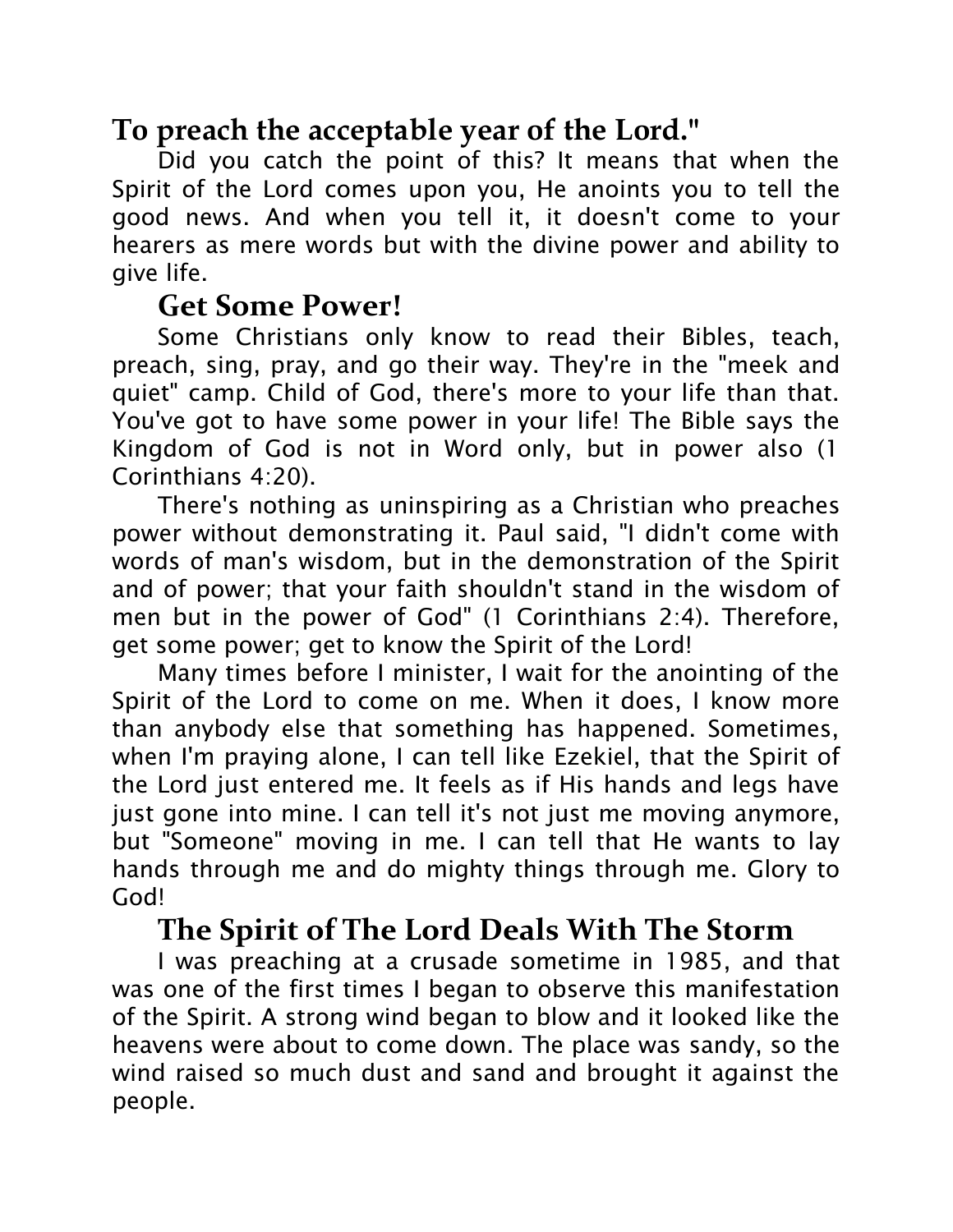I was grieved in my spirit all the time this was happening. You know, sometimes you can be grieved in your spirit about something but you can't do anything about it yet, because you don't want to do something dumb. I kept thinking to myself, What's going on? What am I going to do about this?

Some people were trying to shield themselves from the billowing dust. Others started going away because it was so cloudy. It was obvious there was going to be a heavy downpour. By this time my jacket was already flying in the wind, but I kept on preaching and many tried to listen.

Then suddenly, that unction came and I uttered some words. I only remember that the people started clapping but I didn't know what I said until I later heard it on the tape. I said "Wind, not this way. Turn around and go that way!" When I spoke those words, I saw the wind turn 180 degrees and go in the other direction. Calm returned, the people were able to receive the message, and we had a glorious meeting.

#### **Miracles Happen By the Spirit of the Lord**

I remember another incident in 1986. I was preaching at a meeting and there was this crippled young man sitting in the front row with his crutches beside him. I had just started preaching and hadn't quite gone ten minutes into my message when, suddenly, I was full of the Spirit.

I hadn't planned to do this, and I hadn't even thought about it, but right in the middle of my message, I turned abruptly to that crippled fellow, got hold of him and said, "Walk, in Jesus' Name!" I pulled him up, and he started walking! Of course, everybody was shouting, rejoicing and praising God to the high heavens. We went on that night and had more miracles and manifestations of the Spirit.

That's what happens when the Spirit of the Lord takes over. You don't think about it. You don't reason it out and wonder, What am I going to do now? He just moves you to act.

When He caught Philip away, He didn't wait for him to prepare specially for it. Philip didn't have the time to announce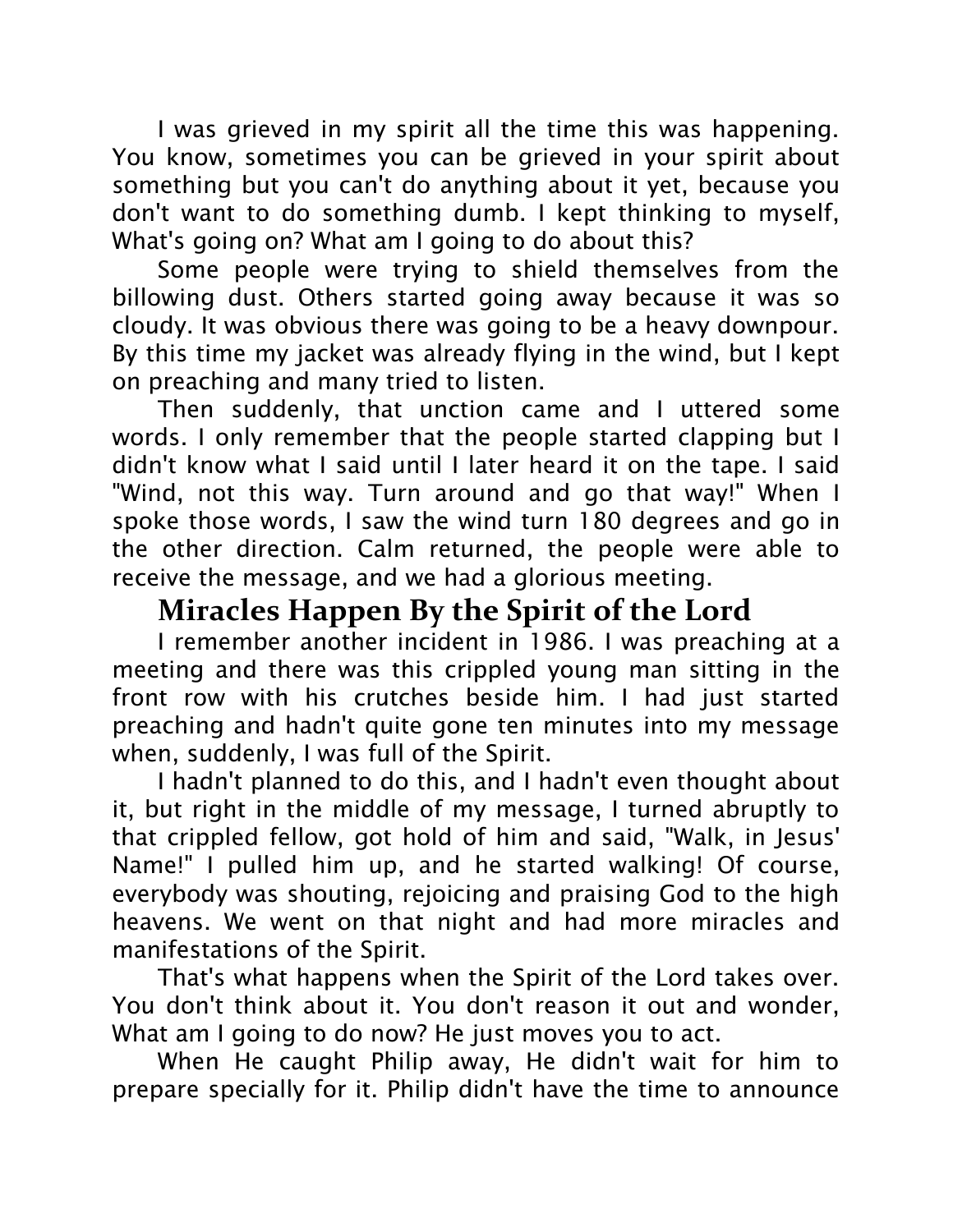to the eunuch who was with him, "Now I'm about to journey to Azotus. Nobody knows I'm going there, but I know I am!" No, he wasn't squeezing out faith. The Spirit of the Lord just caught him and took him away.

#### **He's Not A Still, Small Voice**

When the Spirit of the Lord comes upon you, you may not be talking but you'll start seeing things. There'll be a new boldness in your soul. That's what the prophet Micah meant when he said, "I am full of power by the spirit of the Lord, and of judgment, and of might, to declare unto Jacob his transgression, and to Israel his sin" (Micah 3:8).

Some think of the Spirit of the Lord as "a still, small voice." That's because they don't know Him. He's not a still, small voice; He's the Spirit of dominion.

He welled up in Paul when Elymas the sorcerer challenged him, and the Bible tells us that "Paul, filled with the Holy Spirit (the Spirit of the Lord), glared angrily at the sorcerer and said, You son of the devil, full of every sort of trickery and villainy, enemy of all that is good, will you never end your opposition to the Lord? And now God has laid his hand of punishment upon you, and you will be stricken awhile with blindness. Instantly mist and darkness fell upon him, and he began wandering around begging for someone to take his hand and lead him" (Acts 13:8-11 TLB).

Now that doesn't sound like a still, small voice, does it?

#### **Prepare Yourself For Him**

Some say when you pray hard enough that's when the power comes. No, it's got nothing to do with praying hard but everything to do with your hunger. You see, the Holy Spirit doesn't force Himself on anybody. The question is: How much do you want Him?

If you want Him, He will fill you. He never goes where He's not wanted, except when He shows up to enforce a change or bring judgment. Remember, He's Boss, so we don't stir Him up. We don't shake Him up to get Him to do things. Instead we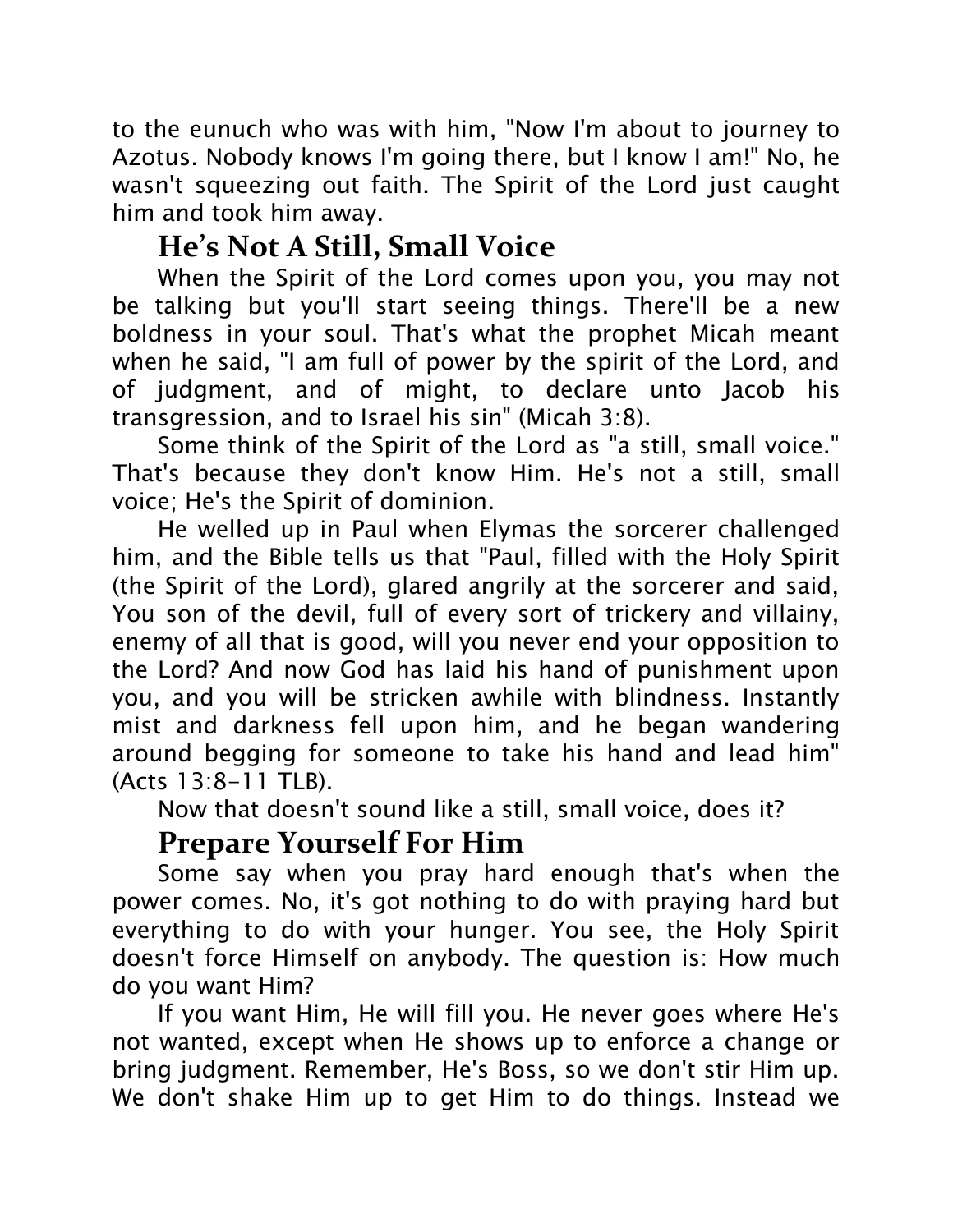prepare for Him. The Bible says if you're a vessel that's prepared, you'll be ready and fit for the Master's use (2 Timothy 2:21).

God wants to use you, but He wants you to be ready for Him. He wants you to be cleansed, separated, and sanctified. Then you'll be ready for Him to use you.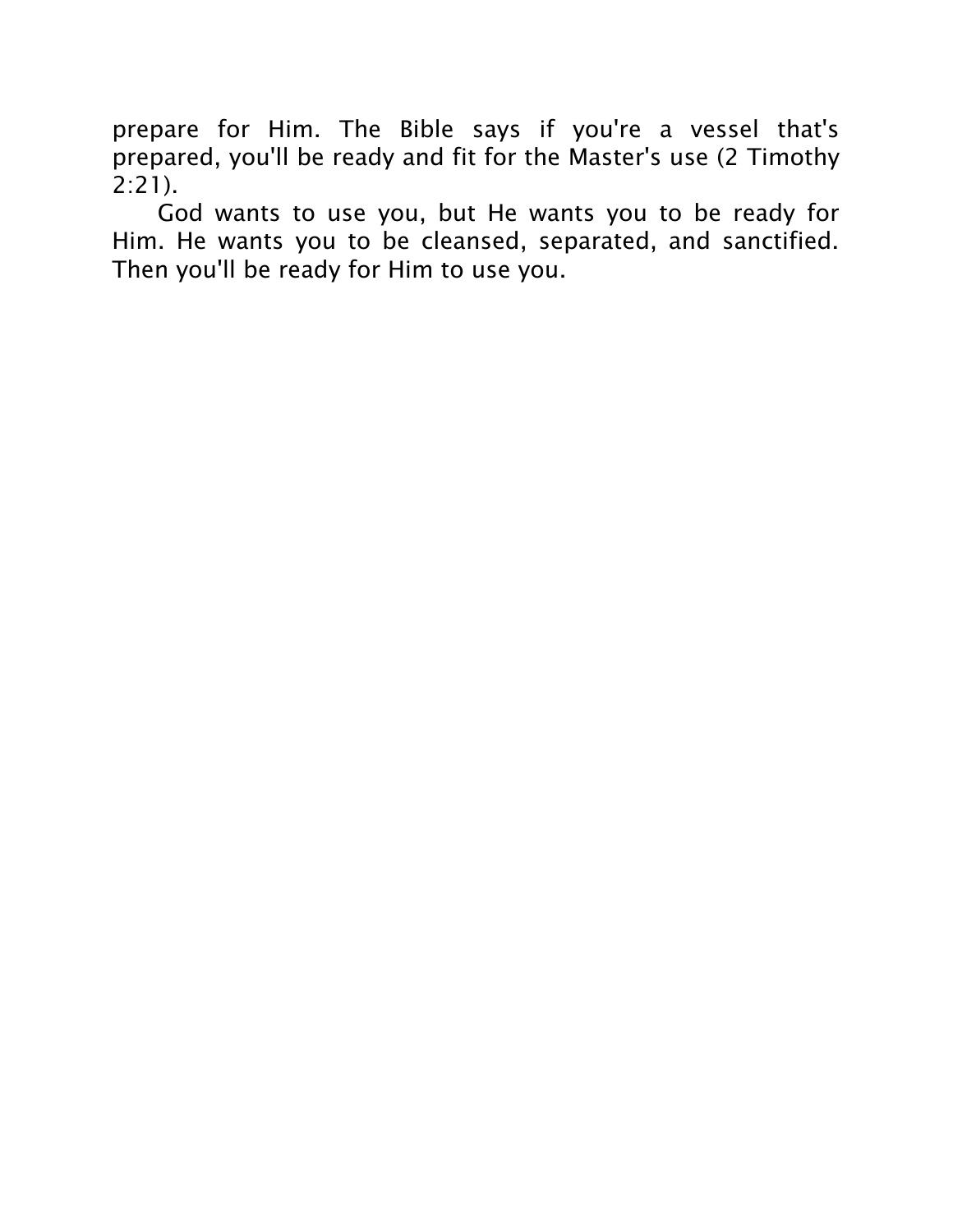# THE SPIRIT OF WISDOM

<span id="page-23-0"></span>**And the spirit of the Lord shall rest upon him, the spirit of wisdom..." (Isaiah 11:2).**

The Spirit of wisdom is the One Who brings you the wisdom of God. Paul prayed for the Ephesian Christians "that the God of our Lord Jesus Christ, the Father of glory, may give unto you the spirit of wisdom and revelation in the knowledge of him:" (Ephesians 1:17), because he observed that the Ephesian Christians were demonstrating the power and glory of God, but lacked wisdom and revelation knowledge.

This is what happens to a lot of God's people. They have the gifts of the Spirit; they can prophesy and have great things happen, but when it comes to walking in the wisdom and knowledge of the things of God, they're found wanting. Such people need to pray that God will grant them the Spirit of wisdom and revelation in the knowledge of Him. Then they'll be balanced.

To appreciate the work of the Spirit of wisdom, we must first understand what wisdom is. You may not find these definitions in any English dictionary because true wisdom can only be defined by the Spirit of God.

#### **The Accurate Definition of Wisdom**

Wisdom is so often defined as the ability to apply knowledge. This definition is inadequate and is usually employed by those who don't understand what real wisdom is. However, when you have the Spirit of wisdom functioning in you, you'd understand how to define wisdom.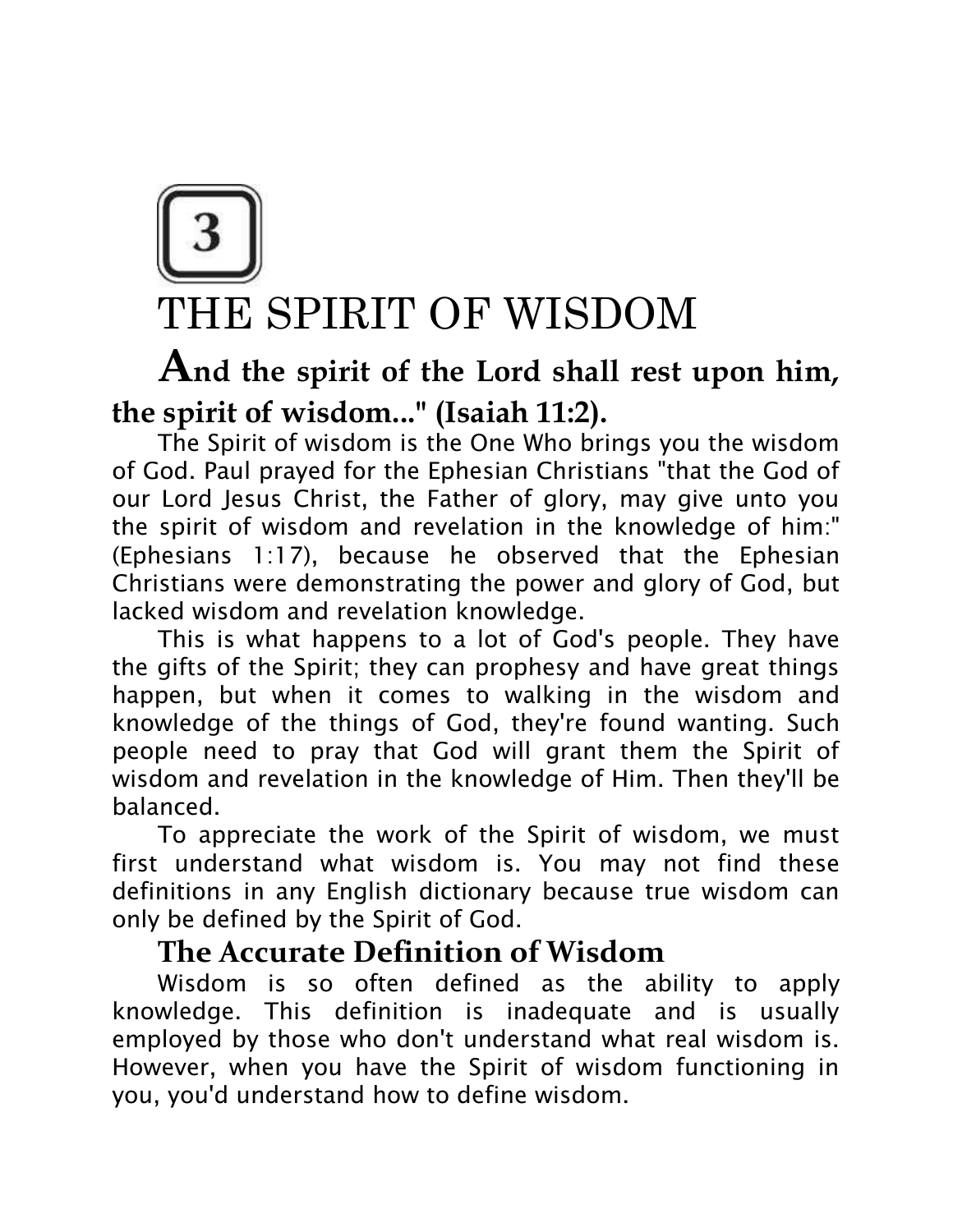Firstly, **Wisdom is a force. It's the divine insight into the plans and purposes of God. It's understanding spiritual realities.**

**Wisdom can also be defined as the insight of knowledge and the controlling power of insight. Wisdom is insight into reality (truth), foresight into the future. It causes you to understand what others can't see.** With wisdom, you can rightly judge what others can't figure out.

I said wisdom is a force; it's more than an ability. You can have the ability to do something and not do it. For example, you're looking at a glass and you know you're supposed to remove it from where it is. You also know you have the ability to do so, but you don't do it. That's not wisdom. Wisdom causes you to do what you should do!

If you have the ability to apply knowledge and you don't apply it, or you know what's right to do and you don't do it, you're not wise. In fact, you'll be described as a fool, because you knew what to do and how to do it but you still didn't do it!

The wisdom of God has the power to cause you to say what you should say, do what you should do and think what you should think. It makes you go where you should go. Wisdom is not passive; it's manifested by action.

When Paul said, "For it is God which worketh in you both to will and *to do* of his good pleasure," he was talking about the Spirit of wisdom working in us. Wisdom is **the controlling power** that works in us, not just to will, but also **to do** God's good pleasure. It's a force that propels, compels, moves, and motivates. It brings you understanding, information, insight, and knowledge. Wisdom is all-encompassing.

Here's what Wisdom has to say of Himself:

**"I wisdom dwell with prudence, and find out**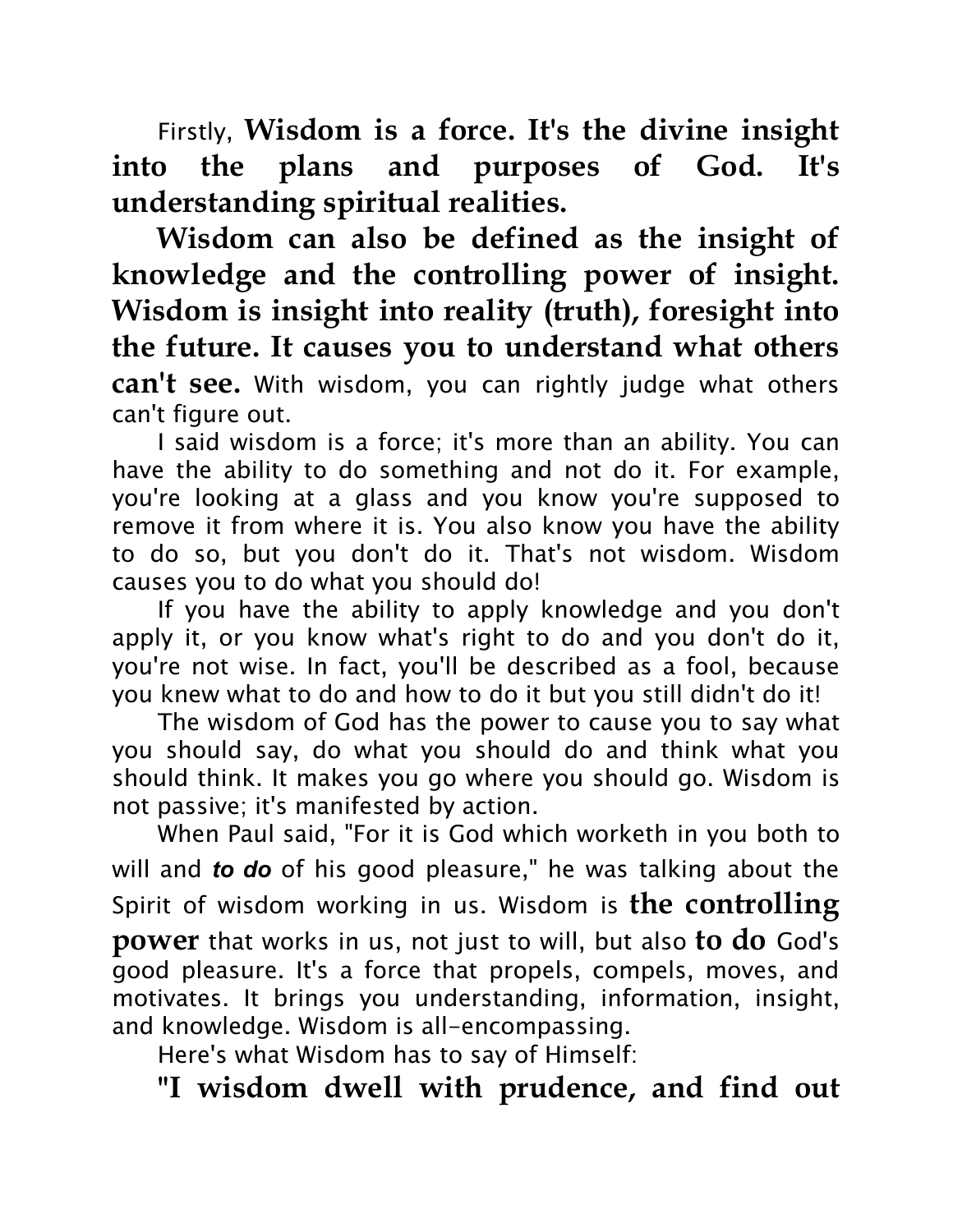#### **knowledge of witty inventions" (Proverbs 8:12).**

Wisdom says, "I don't go alone, I have prudence (discretion or good judgment in practical affairs) and knowledge with me." You have insight and foresight because the Spirit of wisdom brings them to you. But His ministry doesn't stop there; He lets loose within your system that controlling force that causes you to act wisely.

#### **With Wisdom, You Have It Made!**

When you lack wisdom, you may think the wrong thoughts, say the wrong words, do the wrong things, and make the wrong choices. And most of the problems people have are caused by the wrong choices they made.

Leaders make the wrong choices because they lack wisdom, and as a result nations are thrown into turmoil. People make wrong investments and lose money because they don't have the wisdom of God. Someone marries the wrong person and gets stuck in an unsavoury marriage because he or she lacks wisdom. But when Wisdom resides in you, it will pilot you in the right direction. That's why you need the Spirit of wisdom operating in your life.

When the Spirit of wisdom functions in you, life becomes bright and exciting. In Proverbs 3:1314, Solomon—the wisest man to live before Jesus-said, "Happy is the man that findeth wisdom and the man that getteth understanding. For the merchandise of it is better than the merchandise of silver and the gain thereof than fine gold."

This is the secret! If you find wisdom, you have it made. You cannot fail or be poor, no, not with wisdom!

**"She (wisdom) is more precious than rubies: and all the things thou canst desire are not to be compared unto her. Length of days is in her right hand; and in her left hand riches and honour. Her**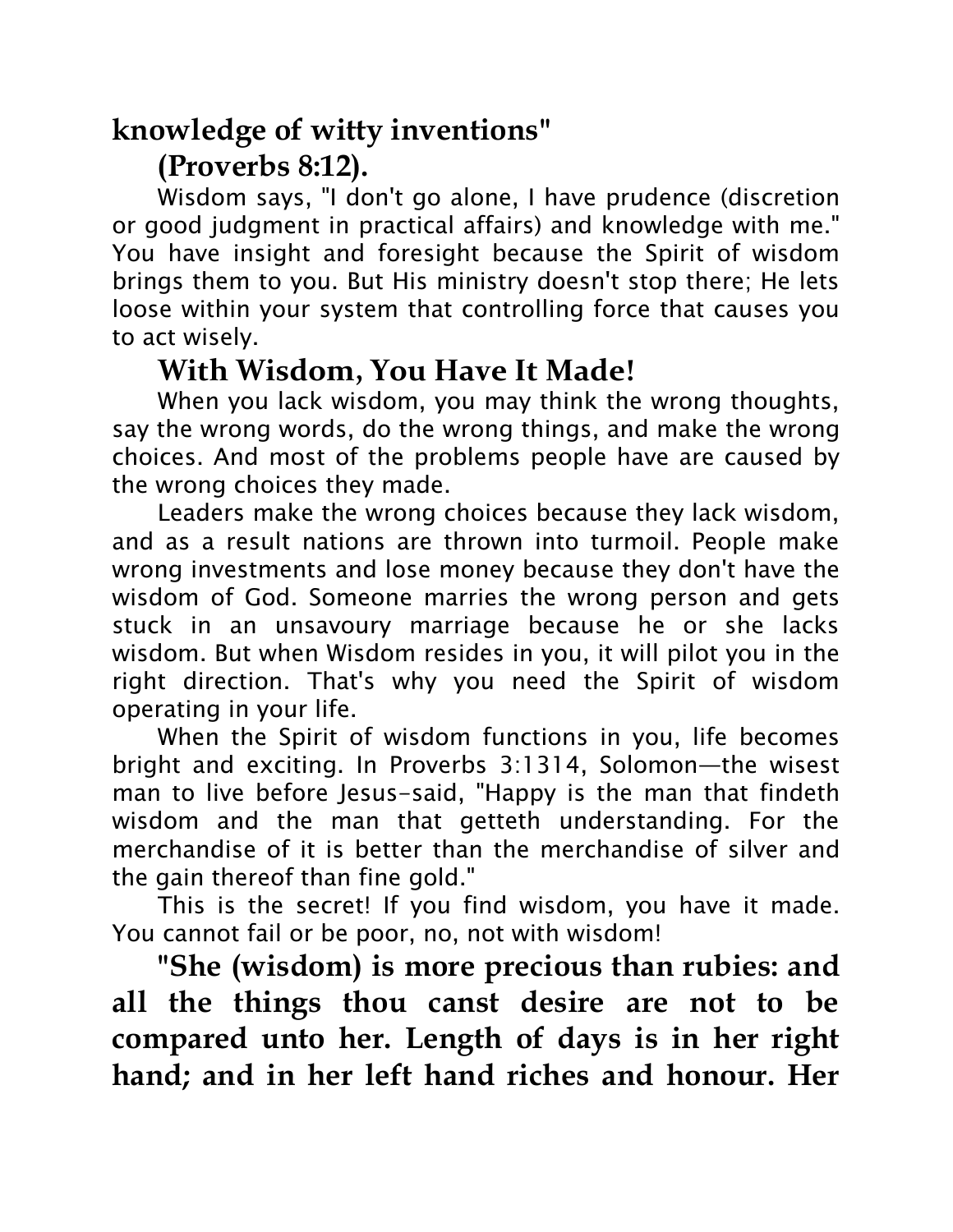#### **ways are ways of pleasantness, and all her paths are peace"**

#### **(Proverbs 3:15-17).**

When wisdom is working in you, your life will be full of peace. You won't ever have to worry about lack, want, sickness, disease, or anything contrary to the good life. The Hebrew word translated "peace" is "shalom." Shalom doesn't just depict quietness and tranquility or an environment where no one is disturbing you. More importantly, shalom means peace with prosperity; peace with everything going on perfectly and under your control.

Shalom is a state of completeness, wholeness, total wellbeing, health and prosperity that produces rest. Thus, shalom is the peace of God that gives prosperity, health, strength, and advantage.

When you have such peace, you'll sleep like a baby. You won't sleep fitfully and you won't need pills to knock you off to sleep every night. When I sleep, I sleep well! When I laugh, I laugh heartily, not like someone who's trying to. I live a tremendous life because of the peace that wisdom brings.

#### **Christ Is Our Wisdom**

**"But of him (God) are ye in Christ Jesus, who of God is made unto us wisdom, and righteousness, and sanctification, and redemption:"**

#### **(1 Corinthians 1:30).**

In the New Testament, we have something that Solomon, in all his wisdom, didn't have— Christ! He's our wisdom. Colossians 2:3 tells us "In whom (Christ) are hid all the treasures of wisdom and knowledge." In Christ are hidden all the treasures of wisdom and knowledge. In other words, He is the embodiment of all wisdom and all knowledge.

So when you make Jesus the Lord of your life and He takes up His abode in the quarters of your heart, that's Wisdom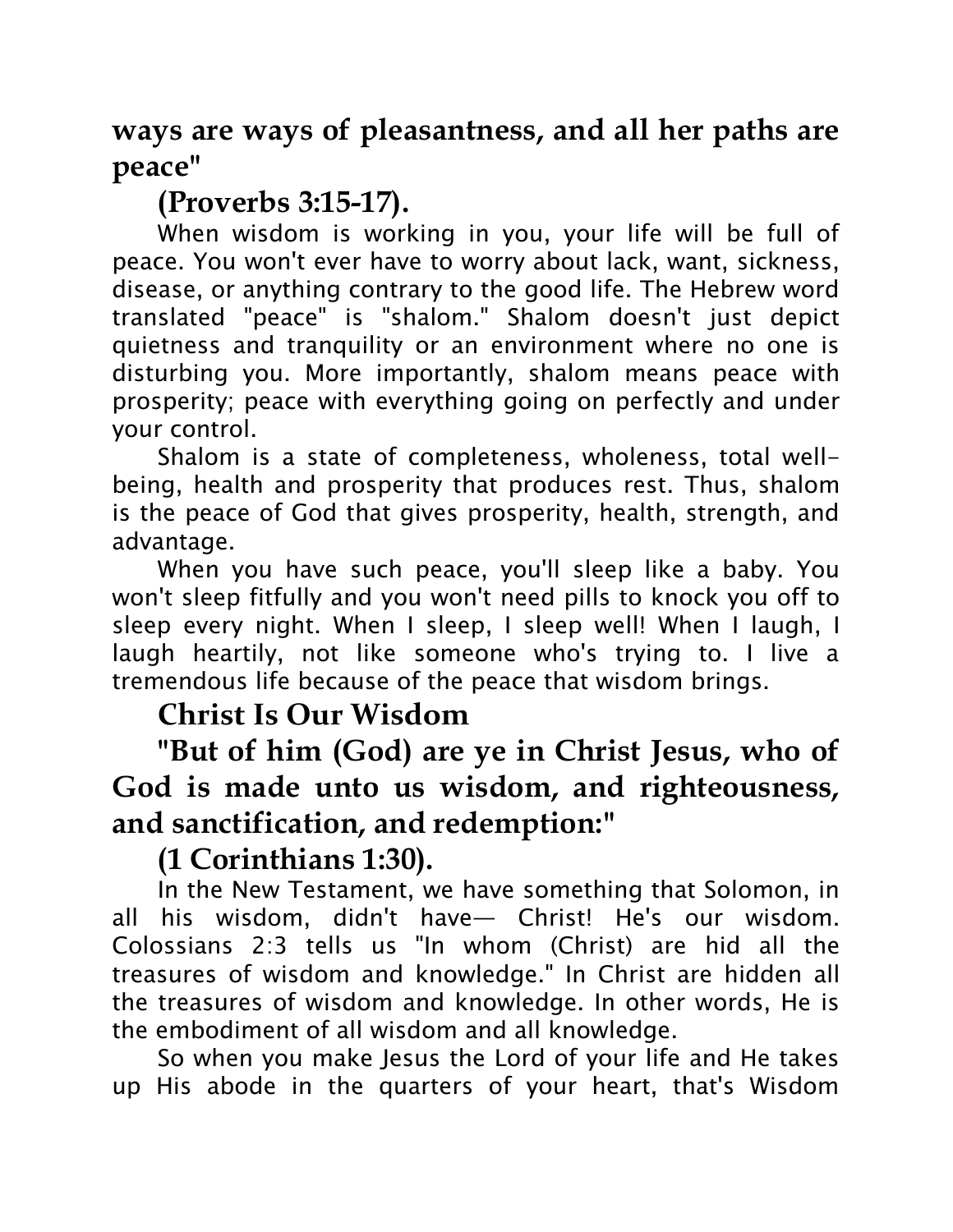dwelling in your heart. However, it's one thing to have Jesus Christ as your Saviour and Lord in general but it's something totally different when He becomes Lord of your mind (your decisions, thoughts, and emotions).

That's when wisdom starts functioning in you.

When Jesus becomes Lord of your mind, He begins to direct your thinking. Your mind becomes anointed of God, and an anointed mind receives sanctified thoughts, thoughts that are reserved for kings. Glory to God!

The Bible says in Proverbs 25:2 that "It is the glory of God to conceal a thing: but the honour of kings is to search out a matter." This is what the Bible calls the knowledge of the holy. God hides it from the world, then He ministers divine wisdom to your mind by the anointing of the Holy Ghost and you begin to discover secret things.

#### **Wisdom Can Be Seen and Heard**

**"And the spirit of the LORD shall rest upon him, the spirit of wisdom .And shall make him of quick understanding in the fear of the LORD: and he shall not judge after the sight of his eyes, neither reprove after the hearing of his ears."**

#### **(Isaiah 11:2-3).**

Until someone speaks or acts, you may not know he has the Spirit of wisdom, but Wisdom can be seen and heard. When He functioned in Solomon, everybody knew. One day, they brought before him two women who lived in the same house. Both of them had just delivered their babies three days apart from each other. One night, one of them slept over her son and killed him. On realizing she had accidentally killed her baby, she went over to her neighbour's bed and switched the babies.

The other woman woke up the next morning to feed her baby, only to discover he was dead. She looked closely at the dead child and knew he wasn't hers. So she went looking for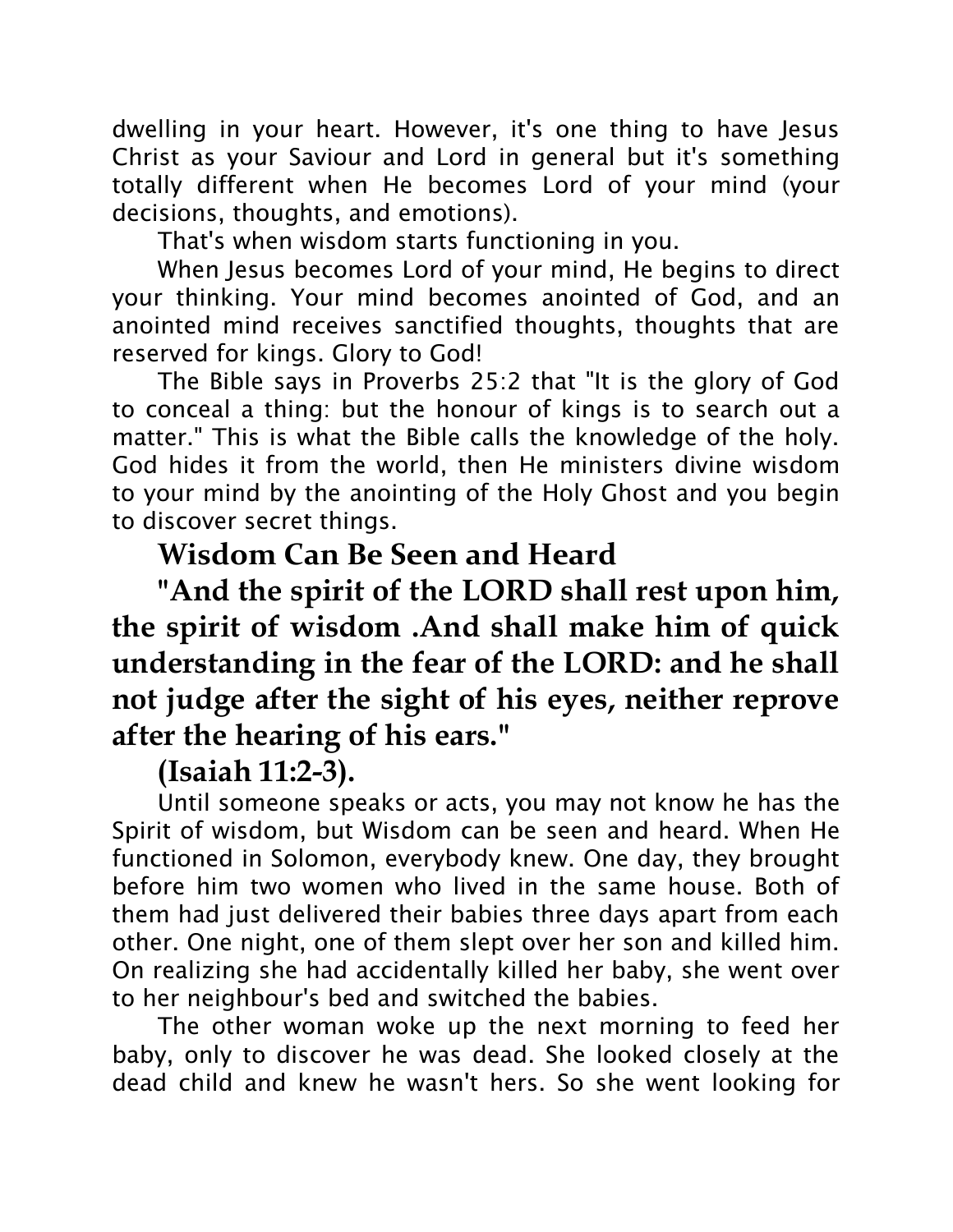her baby and saw him with her roommate and tried to claim her child back, but a fight ensued.

When the matter was brought before King Solomon, everyone wondered what he would do about it. None of the women came with their husbands, so no daddy could speak. No one else lived in the house with them, so there were no witnesses.

The king wisely requested for a sword and ordered that the live baby be divided into two. The mother cried out "No! Don't kill him. Give her the baby instead." But the other woman said, "Yes, kill him so he won't belong to either of us." Solomon then stood up and said to the real mother, "This is your baby. Take him."

The Bible says, "all Israel heard of the judgment which the king had judged; and they feared the king: for they saw that the wisdom of God was in him, to do judgment" (1 Kings 3:28). I told you wisdom can be seen and heard.

#### **Let Wisdom Take Charge of You**

Solomon knew the real mother wouldn't want her child killed. The false mother said, "Go ahead and kill him, so neither of us will have him." That's just like some people who say, "I cannot please you and displease myself." If you're a Christian, you shouldn't talk like that.

Maybe you want to buy a pair of shoes and another person wants to buy the same shoes, then an argument starts. You say, "I picked them first!" But the other fellow insists, "No, I got here first."

Just let it go, child of God. Your heavenly Father will get you another one that's even better than that!

Some people still say things like, "If not for God, I know what I'd have done to you," or "If you provoke me, I'll show you the side of me that is not born again." You don't have to say such things, you're a Christian. Let the Spirit of wisdom take charge of your mind, your thoughts, your words and your actions.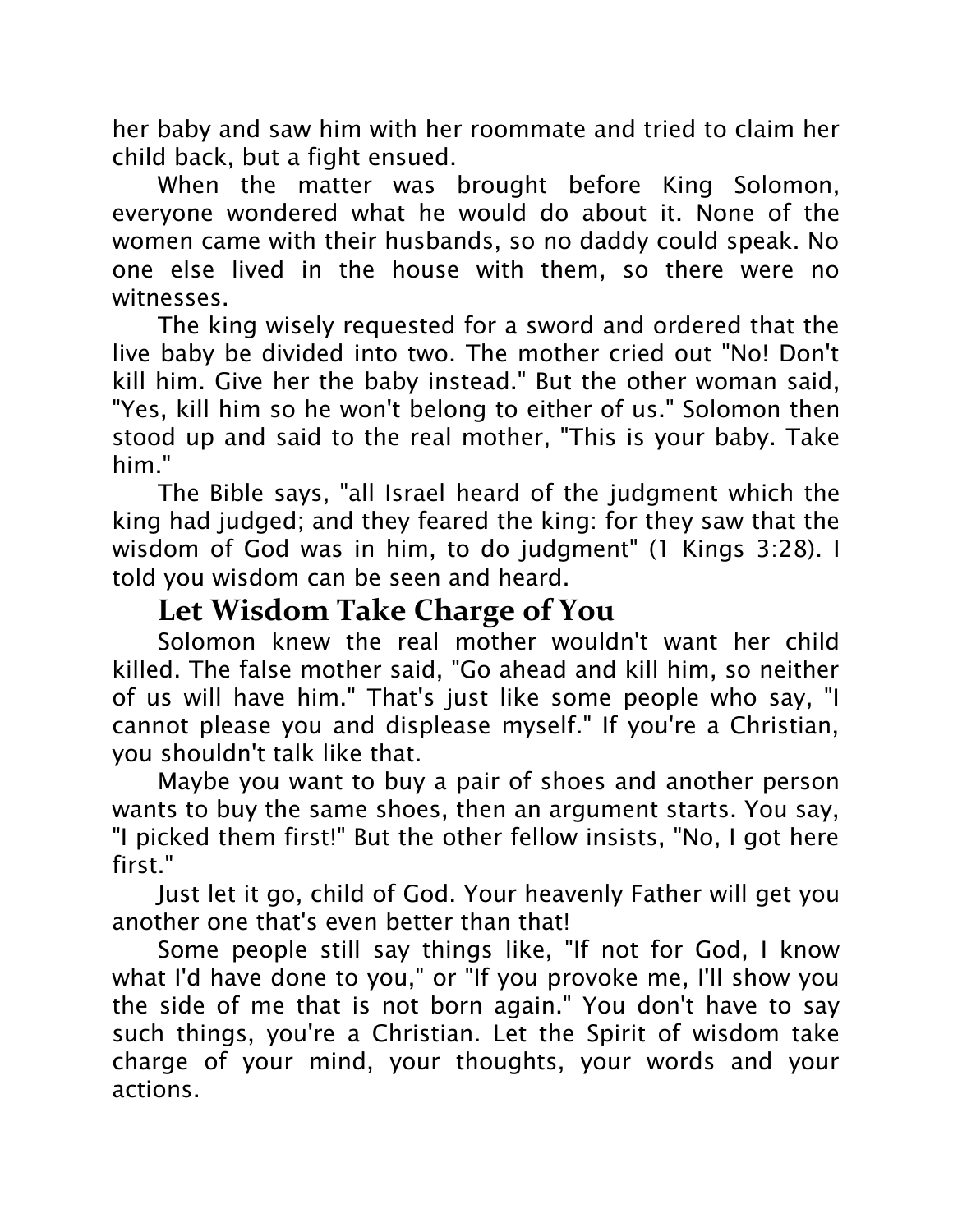Remember, Christ—the embodiment of wisdom—dwells in you and has imparted His nature of wisdom to you. That Spirit of wisdom Paul talked about in Ephesians 1:17 dwells in you. You can begin to take full advantage of His ministry in your life today and live the good life God has planned for you to live.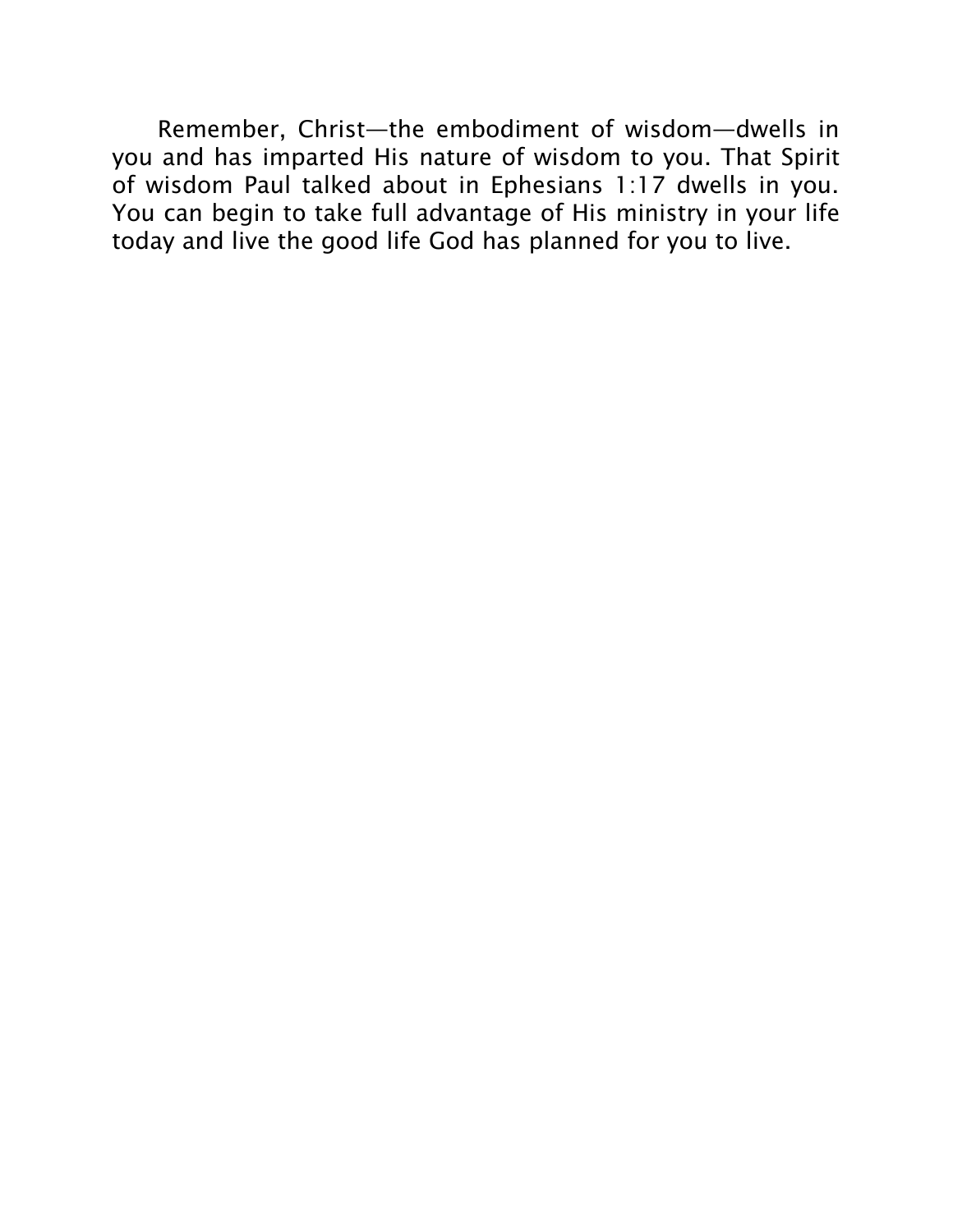

## <span id="page-30-0"></span>THE SPIRIT OF

## UNDERSTANDING

**hat the God of our Lord Jesus Christ, the Father of glory, may give unto you the spirit of wisdom and revelation in the knowledge of him: The eyes of your understanding being enlightened; that ye may know what is the hope of his calling, and what the riches of the glory of his inheritance in the saints"**

**(Ephesians 1:17-18).**

Observe the content of Paul's prayer for the Ephesian saints in verse 18: "The eyes of your understanding being enlightened." This is an operation of the Spirit of understanding. He's the One Who helps you understand the hope to which you've been called by God and the wealth of His glorious inheritance in you.

Paul also prayed for them in Ephesians 3:1819 that they "May be able to comprehend (that is, understand) with all saints what is the breadth, and length, and depth, and height; And to know the love of Christ, which passeth knowledge...."

This prayer of Paul the apostle for the Ephesian Christians to understand and know together with all saints the breadth, and length, and depth, and height of the love of Christ was necessary because they had not yet understood or known the depth and power of the love of Christ. They didn't have in demonstration the Spirit of understanding and the Spirit of knowledge.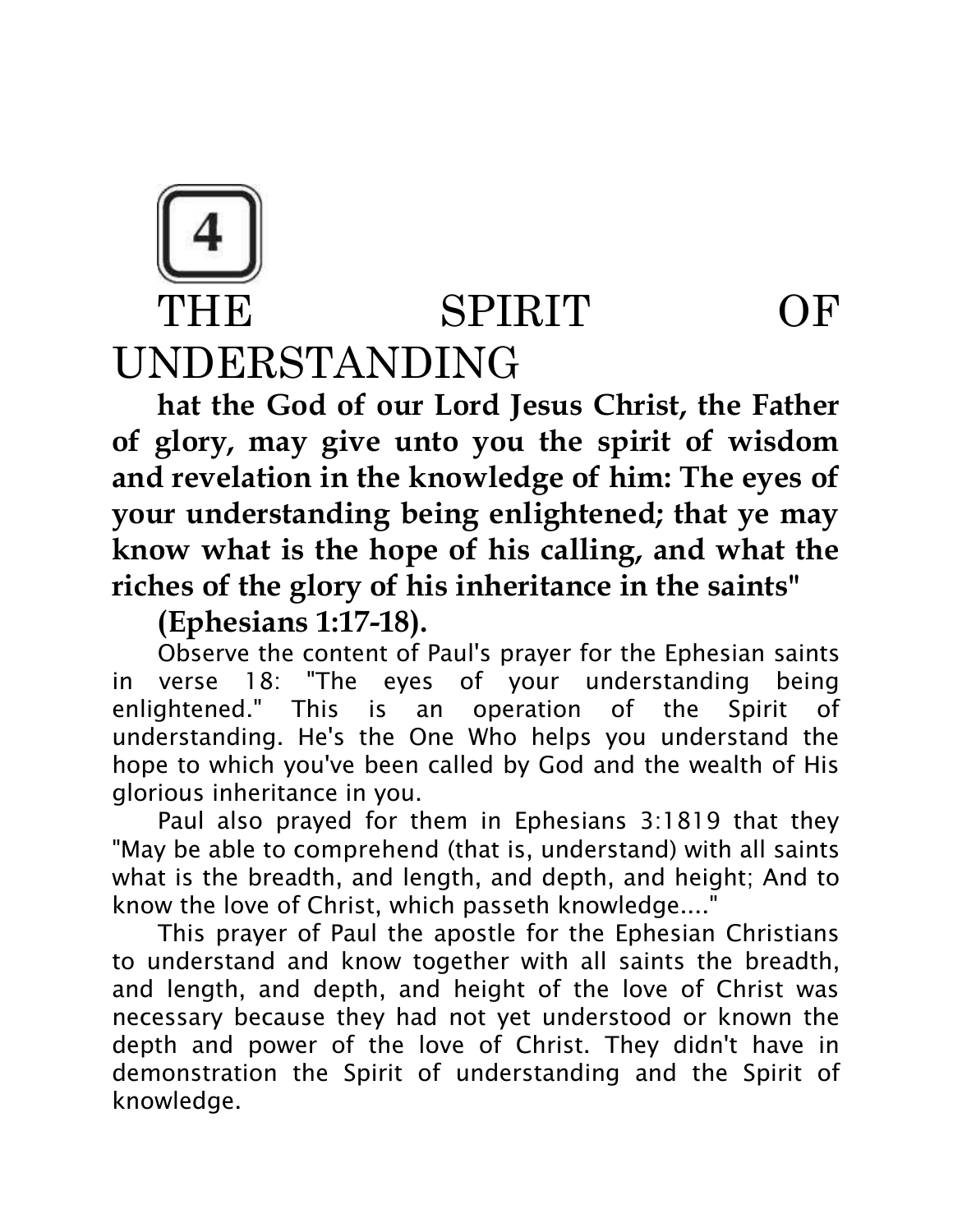Today, there are those who may have the gifts of the Spirit in manifestation but lack understanding of the Word. Such people need to pray that they will be filled with the Spirit of understanding so they can understand together with other saints the power of Christ's love for them and in them.

#### **Jesus Imparted the Spirit of Understanding to His Disciples**

The anointing of the Spirit comes on us at different times and in different ways, but we need to understand the Spirit's purpose. Anybody can study the Bible, however only when you're anointed can you understand God's Word and receive revelations of the Spirit. The anointing can come on you to give you understanding of the Word. Such an anointing comes from the Spirit of understanding.

John the apostle writes: "Then said Jesus to them again, Peace be unto you: as my Father hath sent me, even so send I you. And when he had said this, he breathed on them, and saith unto them, Receive ye the Holy Ghost:" (John 20:21-22).

Jesus was talking to His disciples and He breathed on them. The word translated "breathed" here is "emphusao" which also means "to blow at or on." So Jesus blew on them and said unto them, "Receive ye the Holy Ghost!"

I want you to know this was not the same occasion as when the Holy Ghost came to dwell in them, because we read later in Acts 2:1-4 that the same disciples on the day of Pentecost, were all together in one place, in one accord, and they were all filled with the Holy Ghost and began to speak with other tongues.

John's record of the event in John 20:22 helps give an explanation to the account of Luke in **Luke 24:45:**

**"Then opened he their understanding, that they might understand the scriptures, "**

John lets us know how Jesus opened their hearts and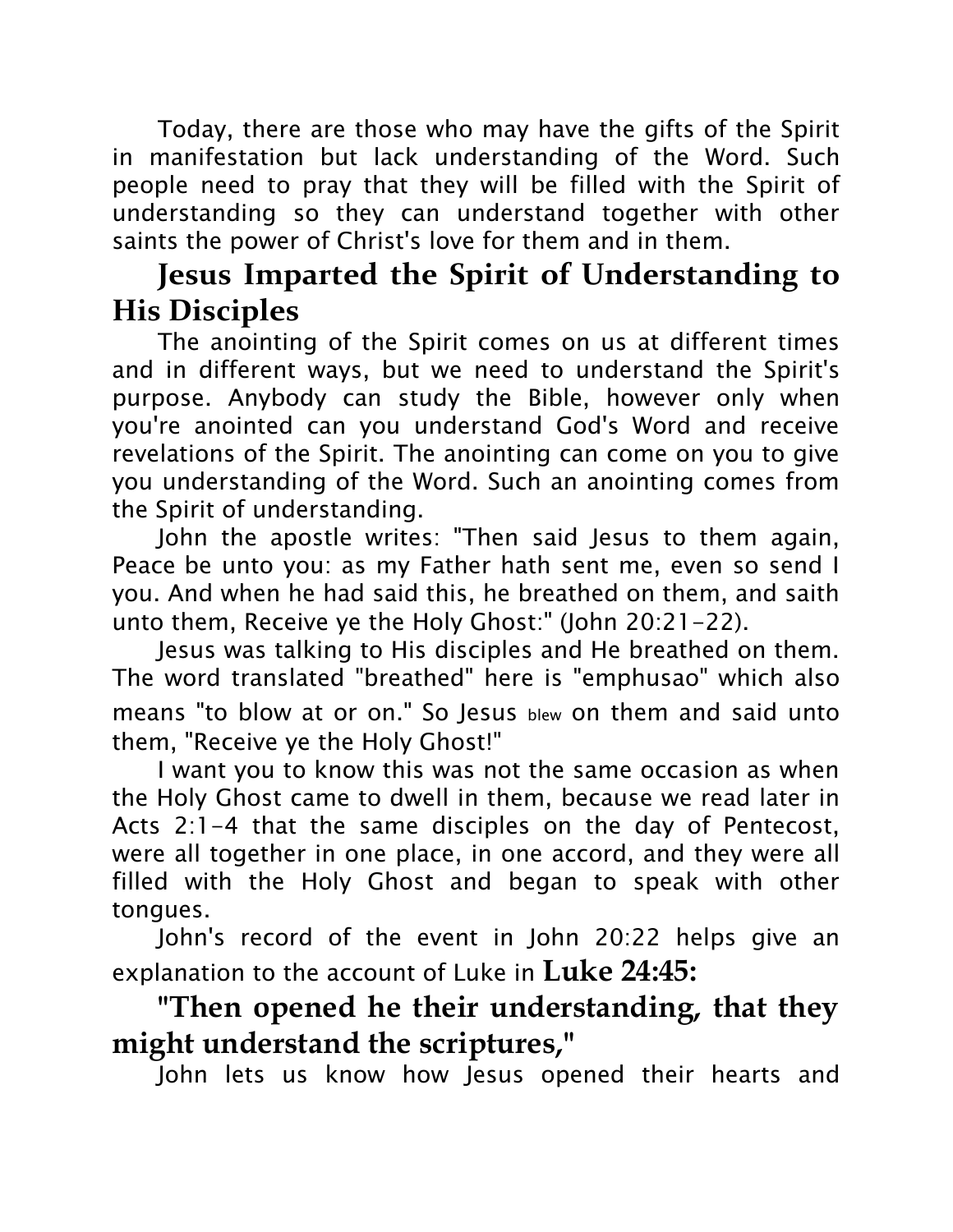imparted understanding to them.

Understand that the synoptic gospels are Matthew, Mark and Luke. John's gospel was written long after these first three and the reason he wrote it was to clarify what many regard as the dark areas in the synoptic gospels.

So we get the clearest picture of what happened when we put John 20:22 and Luke 24:45 together. We see that when Jesus blew on His disciples and said to them, "Receive ye the Holy Ghost," He actually imparted the Spirit of understanding to them and their minds were anointed to understand the Scriptures.

#### **With All Your Getting, Get Understanding!**

Solomon said, *"Wisdom is the principal thing; therefore get wisdom: and with all thy getting get understanding"* (Proverbs 4:7). You'll see why understanding is so important when you read the parable of the sower in Mark chapter 4:

**"Hearken; Behold, there went out a sower to sow: And it came to pass, as he sowed, some fell by the way side, and the fowls of the air came and devoured it up...The sower soweth the word. And these are they by the way side, where the word is sown; but when they have heard, Satan cometh immediately, and taketh away the word that was sown in their hearts"**

#### **(Mark 4:3-4,14-15).**

While explaining this parable to His disciples, Jesus revealed to them that the seeds that fell by the wayside represented those who heard the Word of God and didn't understand it, and because they didn't understand it, the devil came immediately and stole the Word from their hearts.

**"When any one heareth the word of the**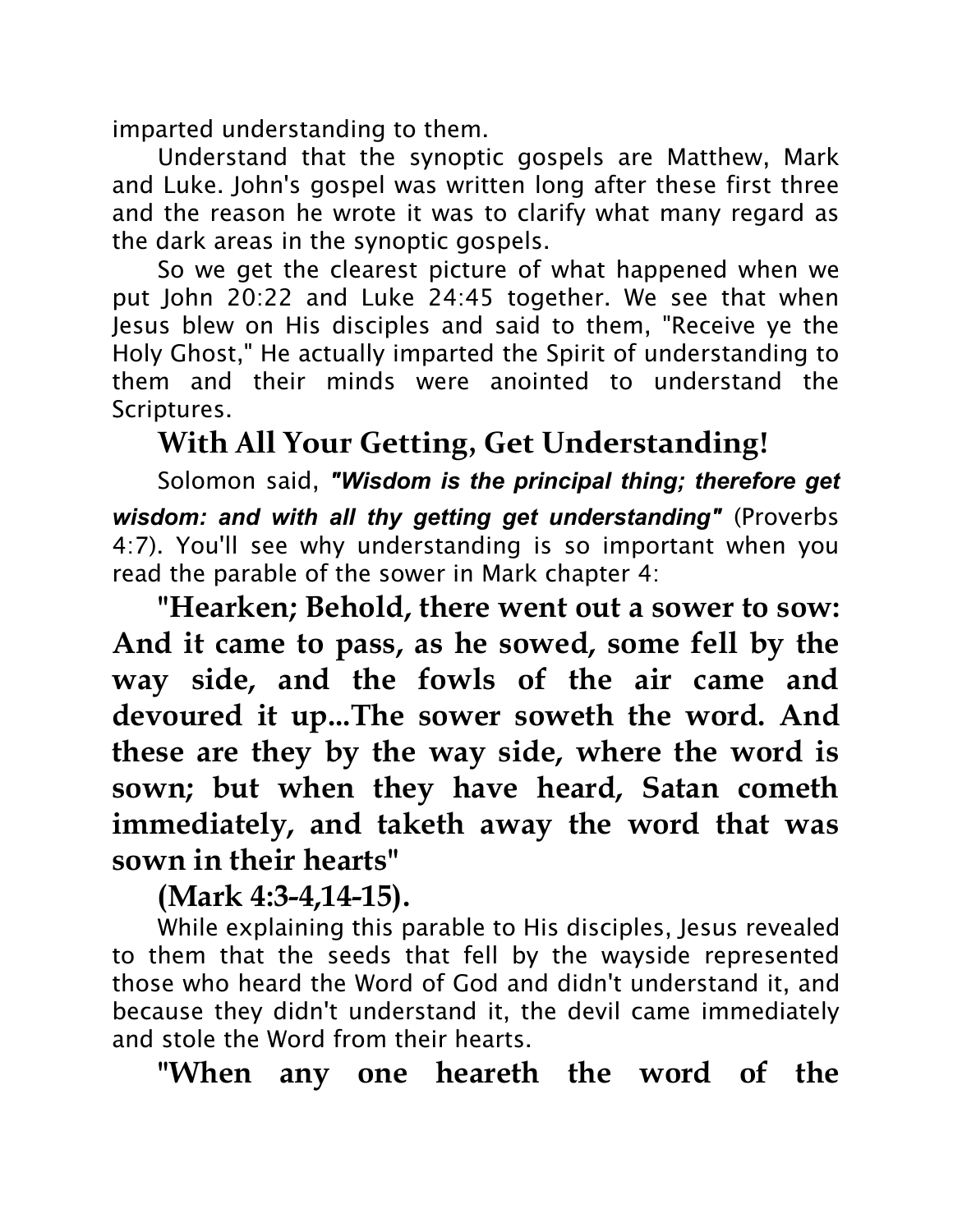**kingdom, and understandeth it not, then cometh the wicked one, and catcheth away that which was sown in his heart.**

#### **This is he which received seed by the way side" (Matthew 13:19).**

The first time I read this scripture, I was amazed that Satan could steal the Word of God, but he did—from the hearts of those who didn't understand. God's Word is the only thing the devil seeks to take away from you, because every other thing in life stems from the Word. The devil comes around immediately the Word comes to you, and the purpose of his coming is to steal the Word from your heart.

When you hear the Word of the Kingdom and neglect to understand it, you're giving room to the devil to steal it from your heart. This is why you ought to have the Spirit of understanding at work in your life. He's the One Who helps you understand the Word of God that comes to you.

#### **Understanding Comes By Revelation**

**"For this cause I Paul, the prisoner of Jesus Christ for you Gentiles, If ye have heard of the dispensation of the grace of God which is given me to youward: How that by revelation he made known unto me the mystery; (as I wrote afore in few words, Whereby, when ye read, ye may understand my knowledge in the mystery of Christ)"**

#### **(Ephesians 3:1-4).**

Paul explains here that God made the mystery of Christ known to him by revelation. The word "known" is translated from the Greek word "gnorizo," which means "to give to understand." In essence, Paul was saying that God, by revelation, gave him understanding of the mystery of Christ.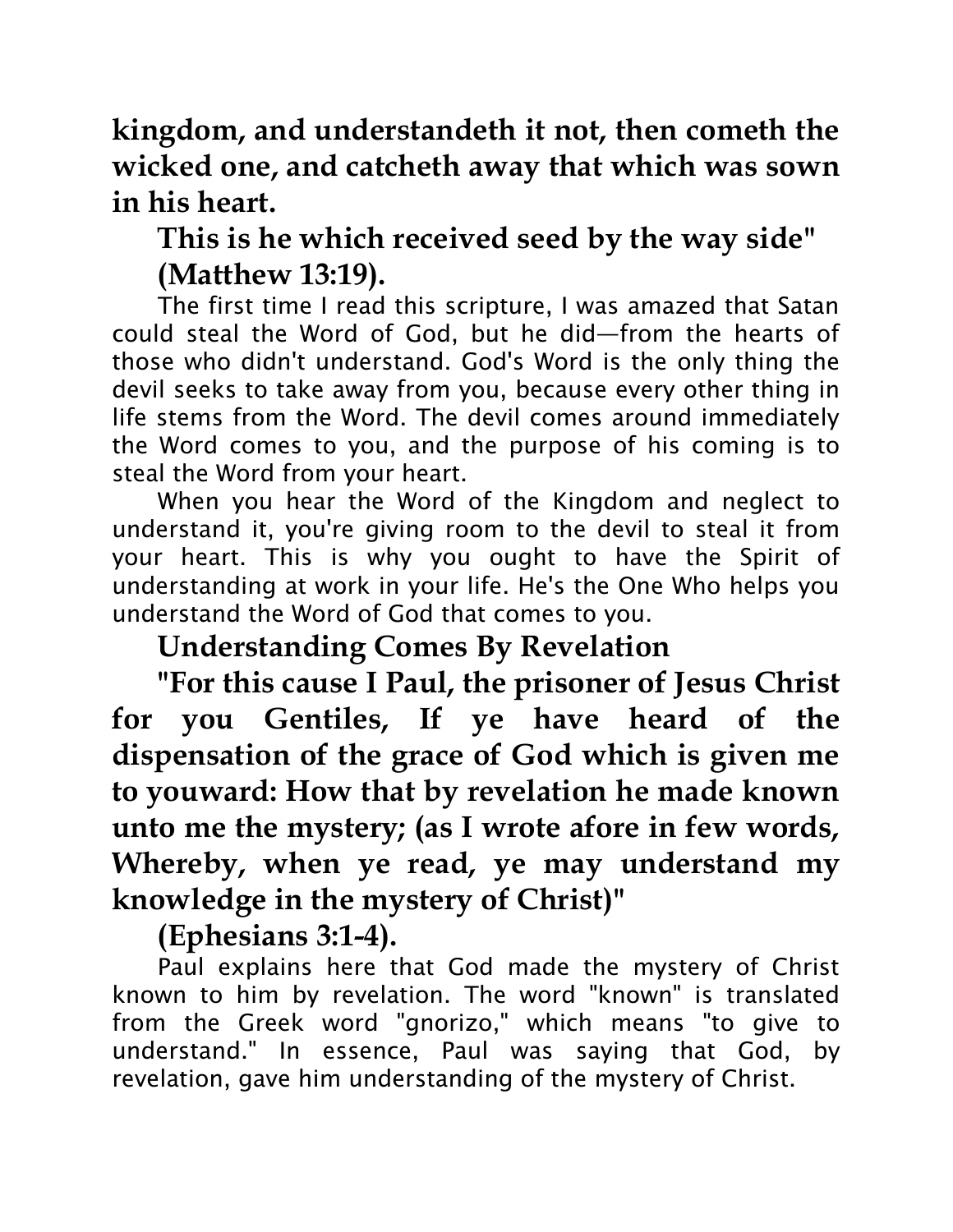This presupposes that you cannot receive the understanding of a (spiritual) mystery by intellectual knowledge —not from school or anywhere else in the world. It comes by the revelation of the Holy Spirit.

Now, don't let anybody lie to you that you're not supposed to understand God's Word because the ordained minister is the only one gifted for that. That was what they said in the dark ages. They said only the pope and the priests could understand the Scriptures, and they kept God's people in darkness for hundreds of years.

The teacher may be anointed to teach the Word, but he's not more anointed to understand it than you are. So let no one keep you in bondage; it's been given to you to understand the mysteries of the Kingdom. That's what Jesus said!

#### **Understanding Has Been Given To You!**

Jesus always had a multitude gathered to listen to Him, but not all of the multitude were His disciples. So He would often speak to the multitude in parables. On one occasion, He had just told them the parable of the sower and none of them understood it, including the twelve apostles.

When He was away from the crowd, His disciples came to Him and asked, "Why speakest thou unto them in parables?" (Matthew 13:10).

Jesus then told them why He spoke in parables: "Because it is given unto you to know the mysteries of the kingdom of heaven, but to them it is not given" (Matthew 13:11).

This is marvellous. Even though the disciples didn't understand the parable at the time, Jesus said it was given to them to understand. The ability to understand it was theirs, they just didn't know it.

If you're a child of God, you have understanding of the mysteries of the Kingdom of Heaven. Jesus said so and you ought to be glad about it!

You say, "Well, I've been reading the Bible and I couldn't understand anything" or "I went to Church and listened to the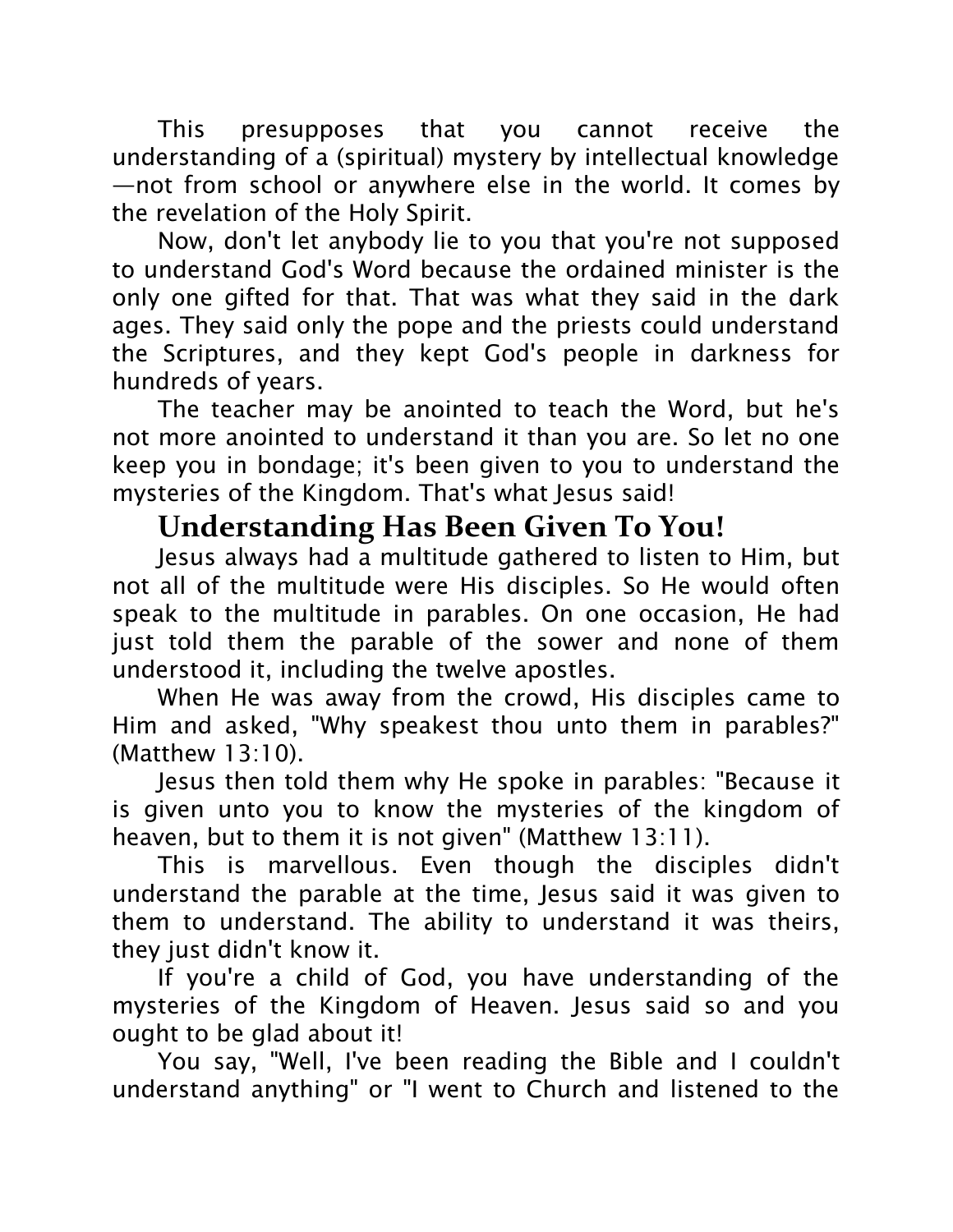message, but I really didn't understand what the preacher was saying." Stop talking that way! Talk in agreement with Jesus. He said it is given to you to know the mysteries of the Kingdom of Heaven; that's your inheritance.

That you didn't understand something doesn't mean it wasn't given to you to understand. There are times you don't understand certain things the first time you hear them, but you've been given the ability to understand them all the same. If you didn't seem to "catch" it the first time, what you should do is study some more. Get the tapes and books; listen to the tapes and read the books again and again, and through the power of the Spirit of understanding, you'll get to understand the truths.

So don't say you don't understand the Word that comes to you; it's been given to you to understand the things of the Kingdom.

**Hear It, See It, Understand It And You'll Be 'Converted'**

**"For this people's heart is waxed gross, and their ears are dull of hearing, and their eyes they have closed; lest at any time they should see with their eyes, and hear with their ears, and should understand with their heart, and should be converted, and I should heal them"**

**(Matthew 13:15).**

These are the words of Jesus, and if anybody knew the truth, Jesus did, for He is Himself Truth.

Here, Jesus lets us into a simple, but profound principle of God's Word: **If you ever see, hear, and understand the Word of God, you'll be converted.**

To be "converted" in this context means to have your situation turned around for good. In other words, you'll not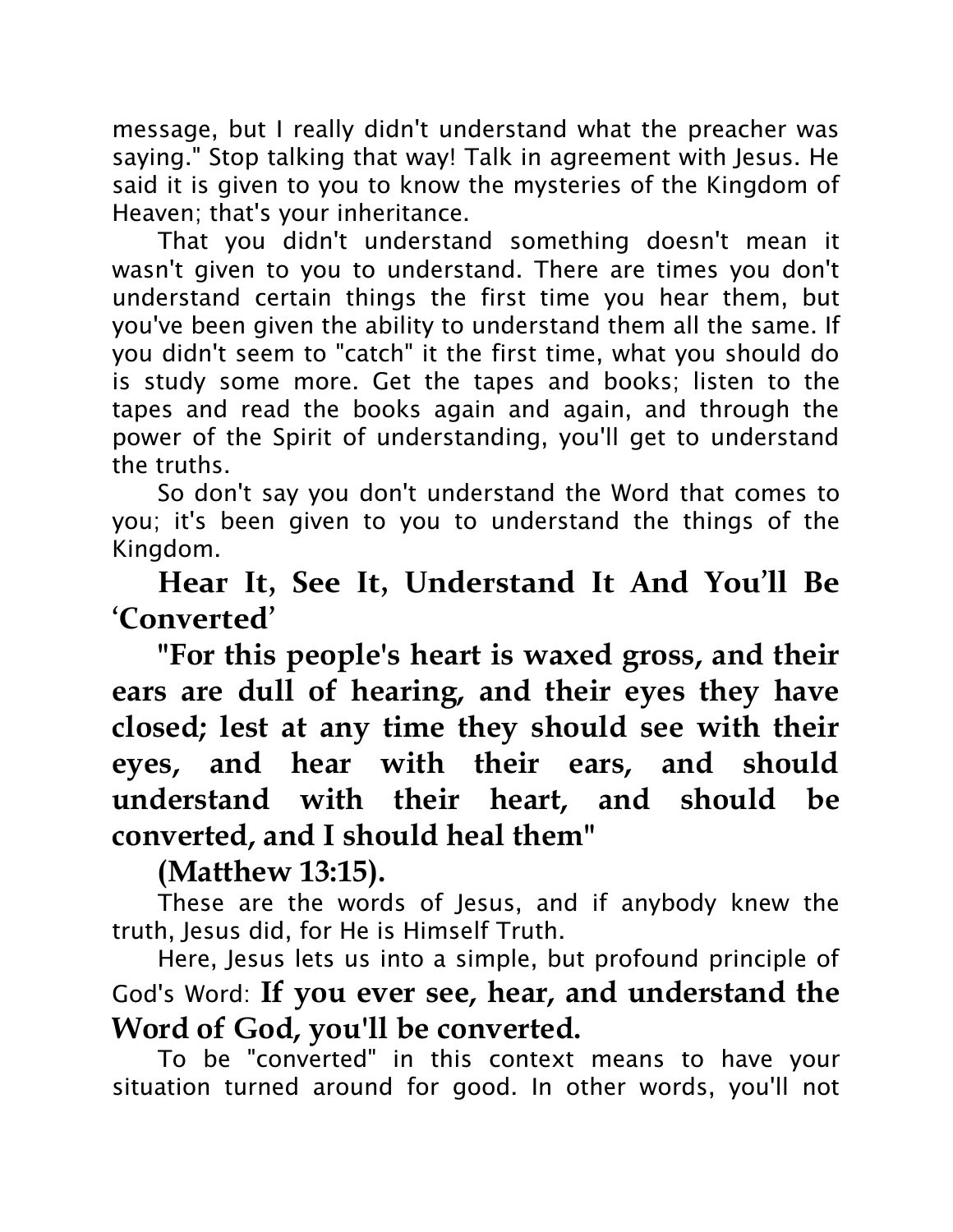have to put in any other effort to effect a change. Just hear the Word, see it, understand it, and it will automatically turn your situation around and change things in your life.

If you're in the Kingdom of God and have been born of His Spirit, then you've already been given an understanding heart. You're not trying to get it, nor are you praying for it. It's your present-hour possession. It belongs to you now!

The Spirit of understanding is at work in you. All you have to do now is recognize His presence in your life and He will reveal to you the mysteries of the Kingdom of God. Then you can have things change in your life and turn situations around in your favour.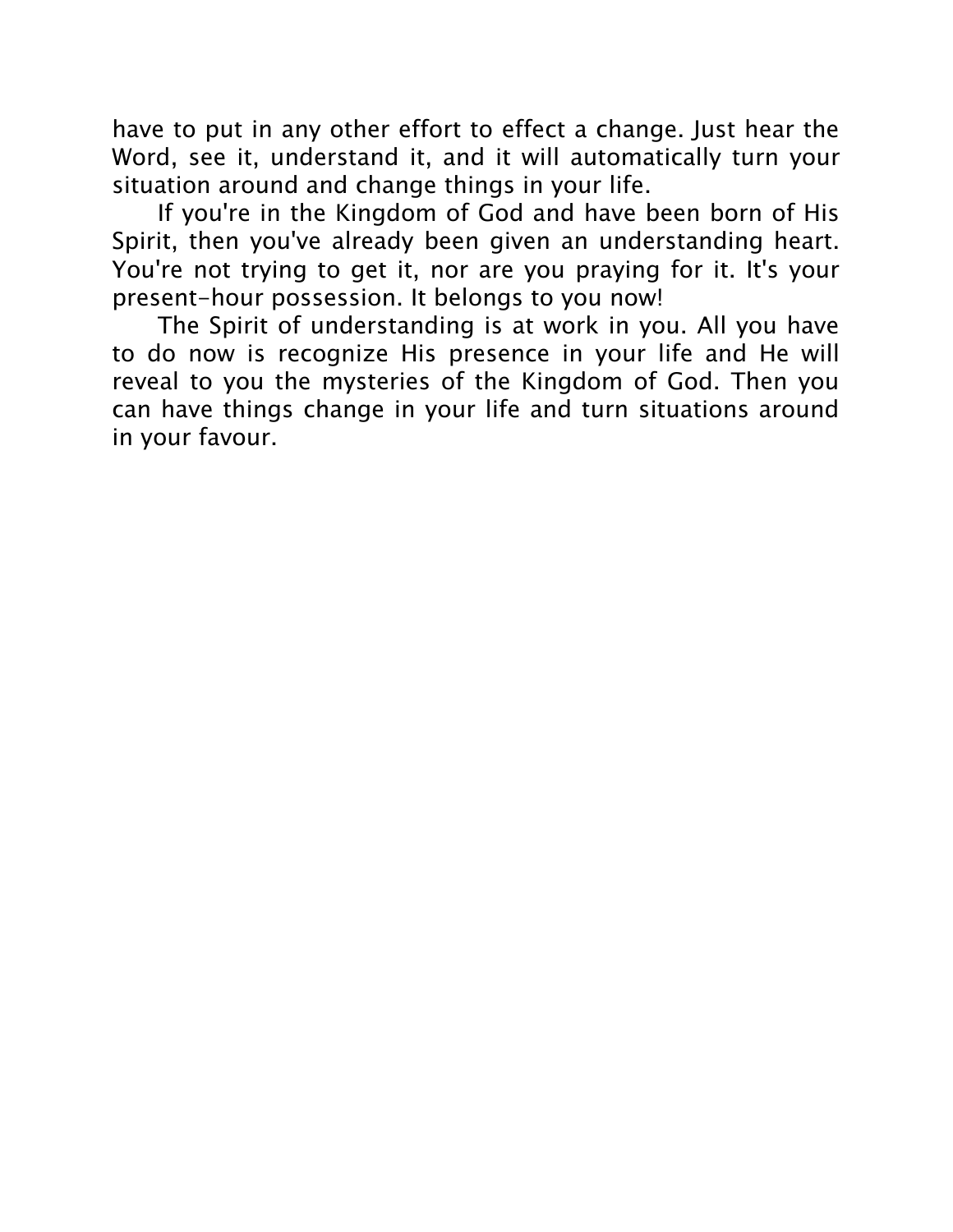### <span id="page-37-0"></span>THE SPIRIT OF COUNSEL

**And the spirit of the Lord shall rest upon him, the spirit of wisdom and understanding, the spirit of counsel."**

**(Isaiah 11:2).**

The Spirit of counsel is the fourth of the seven Spirits of God listed in Isaiah 11:2. He is the One Who guides you. The psalmist, speaking of counsel, says,

**"I will bless the LORD, who hath given me counsel: my reins also instruct me in the night seasons" (Psalm 16:7).**

David talks about his "reins," that is, his inward man, instructing him in the night seasons. The Spirit of counsel instructs you and guides you from within. That's the Spirit by which the Lord guides your life.

Let's see something else about counsel in **Acts 16:6:**

**"Now when they (Paul, Silas, and Timothy) had gone throughout Phrygia and the region of Galatia, and were forbidden of the Holy Ghost to preach the word in Asia."**

Notice it says they were forbidden of the Holy Ghost. Paul and his company wanted to go preach in Asia, but the Holy Ghost forbade them. Then again in Acts 16:7-9, we read that

**"After they were come to Mysia, they assayed to**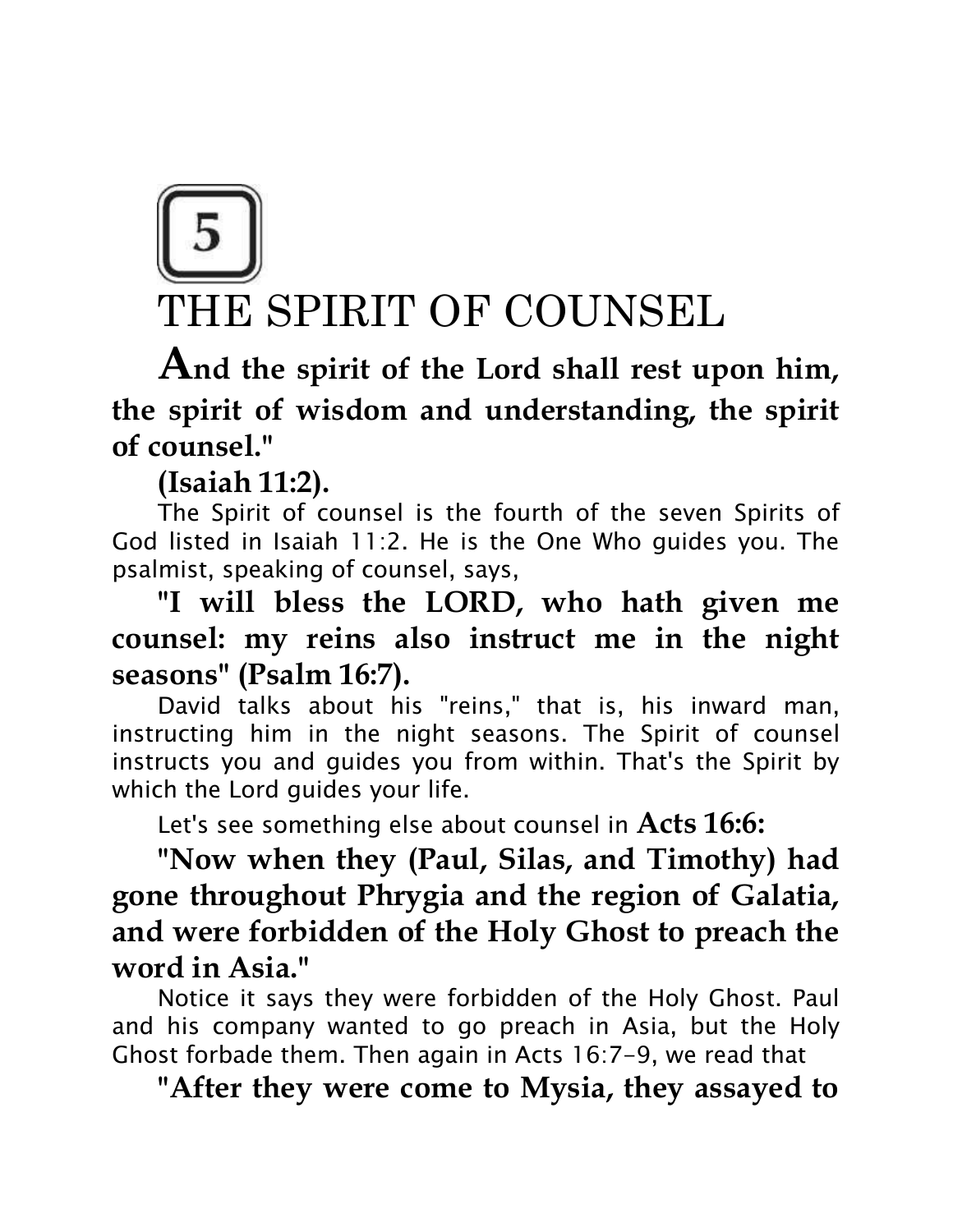#### **go into Bithynia: but the Spirit suffered them not. And they passing by Mysia came down to Troas."**

This Spirit that dissuaded them from going into Bithynia was the Spirit of counsel. Also, in Acts 11, Peter recounted how the Spirit of counsel ministered to him while he was praying in the house of Simon the tanner:

**"And, behold, immediately there were three men already come unto the house where I was, sent from Caesarea unto me.**

#### **And the Spirit bade me go with them."**

#### **(Acts 11:11-12).**

The Spirit of counsel instructed Peter to go with these men and preach the gospel to them in Caesarea.

Remember the words of David in Psalm 16:7: "I will bless the Lord who has given me counsel. My reins (inward guide) also instruct me in the night seasons." That's the Spirit of counsel. He instructs you and tells you what to do and what not to do. He directs you in all your affairs.

You may have been headed in the wrong direction, but when the Spirit of counsel ministers to you, "you will hear a voice behind you say, "No, this is the way; walk here" (Isaiah 30:21 TLB).

**The Spirit of Counsel is The Extraordinary Strategist**

**".and his name shall be called Wonderful, Counsellor, The mighty God,**

#### **The everlasting Father, The Prince of Peace" (Isaiah 9:6).**

The original Hebrew rendering of this portion of the Bible doesn't say, "Wonderful, Counsellor," two different names, as indicated here in the King James Version. It actually reads as one compound name: "Wonderful Counsellor." You'll observe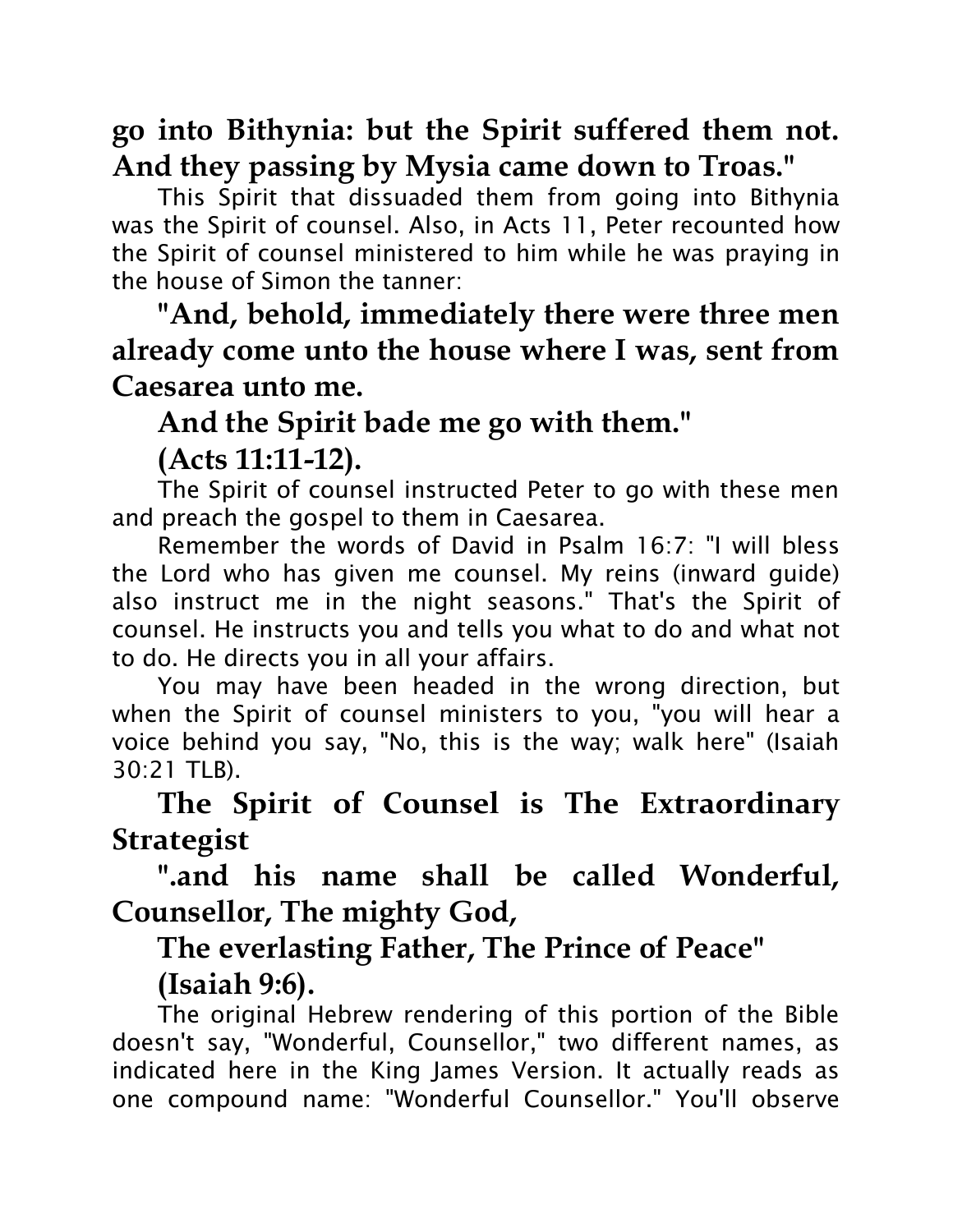that the other names, "Mighty God," "Everlasting Father," and "Prince of peace" with which the prophet describes the Lord, are also dualized.

The name "Wonderful Counsellor" means "Extraordinary Strategist." The Spirit of counsel is the Extraordinary Strategist. That means He's beyond the ordinary mind or senses. He's supernatural. He cannot be confused. He knows the way out of every crisis you face. He knows how you can come out of the darkness; He knows how to make you a success. He's your Extraordinary Strategist and He lives inside you.

Let's look at one of His extraordinary strategies: Moses had just led the children of Israel out of captivity in Egypt. But Pharaoh wasn't about to let them go that easily, and he sent his entire army in hot pursuit of the "defenceless" Israelites. They were in a fix. Before them spread out the wide expanse of the Red Sea. Right behind them, they could hear the thundering hoofs of horses and ominous clatter of chariots as the Egyptian army bore down on them.

Humanly speaking, there was no way of escape. But as far as the Extraordinary Strategist was concerned, there was nothing like "no way out." That's why I tell people: "The walls in front of you don't exist; the barriers are not real. Close your eyes; keep walking in the Name of Jesus, and they'll get out of your way!"

When the people cried out to Moses, he in turn cried out to God, but God's response was simply amazing. He said, "...Why do you cry to Me? Tell the children of Israel to go forward. "But lift up your rod, and stretch out your hand over the sea and divide it. And the children of Israel shall go on dry ground through the midst of the sea" (Exodus 14:15-16 NKJV).

The Extraordinary Strategist told Moses to stretch his rod over the water and divide it. Moses did as he was told and the children of Israel were miraculously delivered. The Red Sea parted and they went through on dry ground, but the entire Egyptian army was destroyed in the same sea.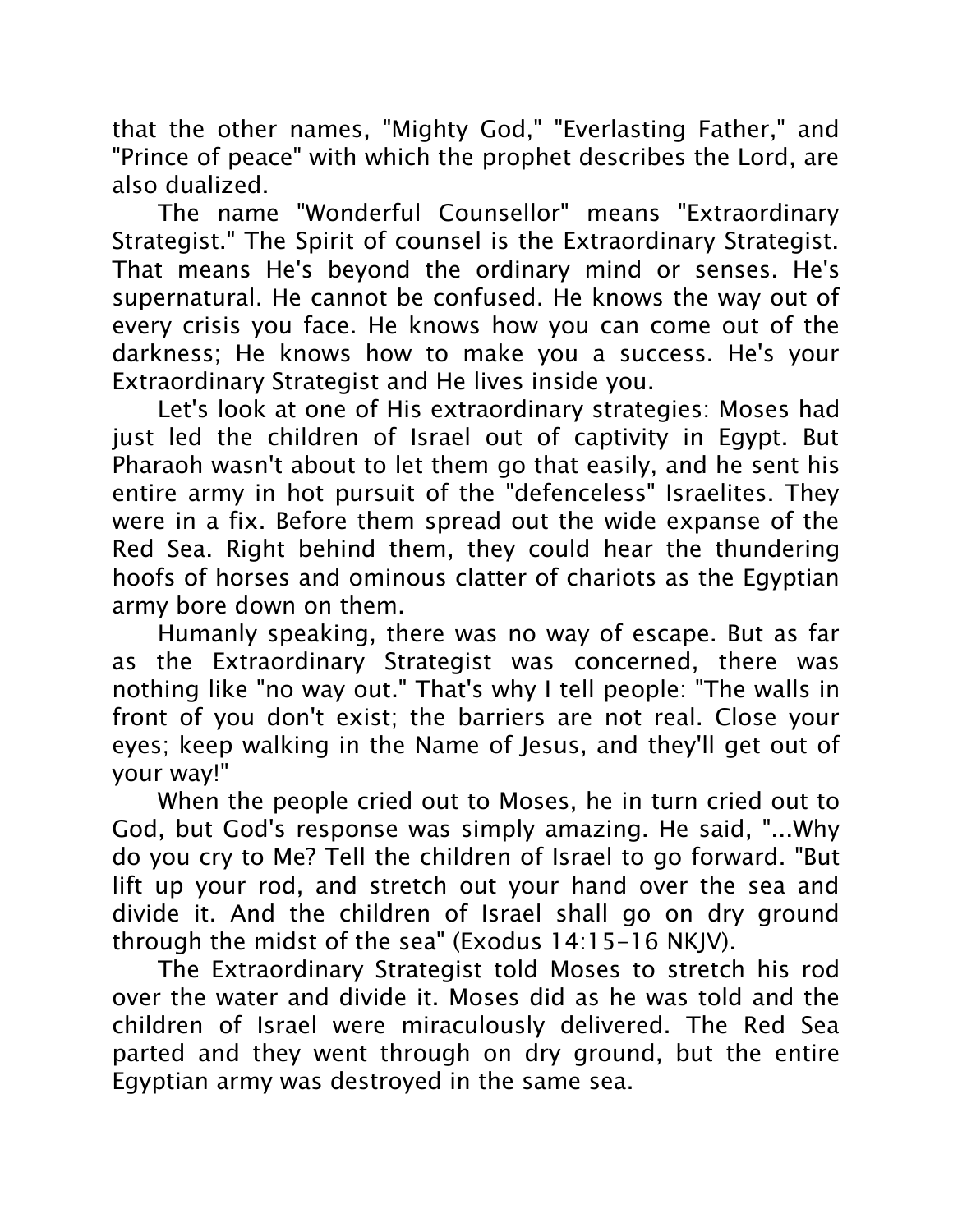Now if you were Moses or the children of Israel, you wouldn't want to go forward if just anybody told you to do that, but because it was coming from the Extraordinary Strategist, it worked.

#### **Jehoshaphat's Extraordinary Strategist in the Face of War**

There's another instance of the Extraordinary Strategist's superb counselling prowess in **2 Chronicles 20:1,3-4:**

**"It came to pass after this also, that the children of Moab, and the children of Ammon, and with them other beside the Ammonites, came against Jehoshaphat to battle. And Jehoshaphat feared, and set himself to seek the Lord, and proclaimed a fast throughout all Judah. And Judah gathered themselves together, to ask help of the Lord: even out of all the cities of Judah they came to seek the Lord"**

The small nation of Judah was completely surrounded and outnumbered by the armies of three enemy nations—Moab, Ammon, and Mount Seir. So King Jehoshaphat proclaimed a fast throughout the land, and the entire nation, as one, sought the face of the Lord.

While they prayed and fasted, there was a word of prophecy. The Spirit of the Lord (the Extraordinary Strategist) came upon Jahaziel, a Levite, and He gave the king and the people the strategy they required to win the battle. He told them: "You don't have to fight in this battle, for the battle is not yours but the Lord's. Tomorrow, you go out against the enemy; they're camping by the cliff of Ziz. Put twenty singers ahead of your army. They're not to carry any weapons of war but just sing into the war front" (2 Chronicles 20:1517).

And that's exactly what Judah did. They marched to the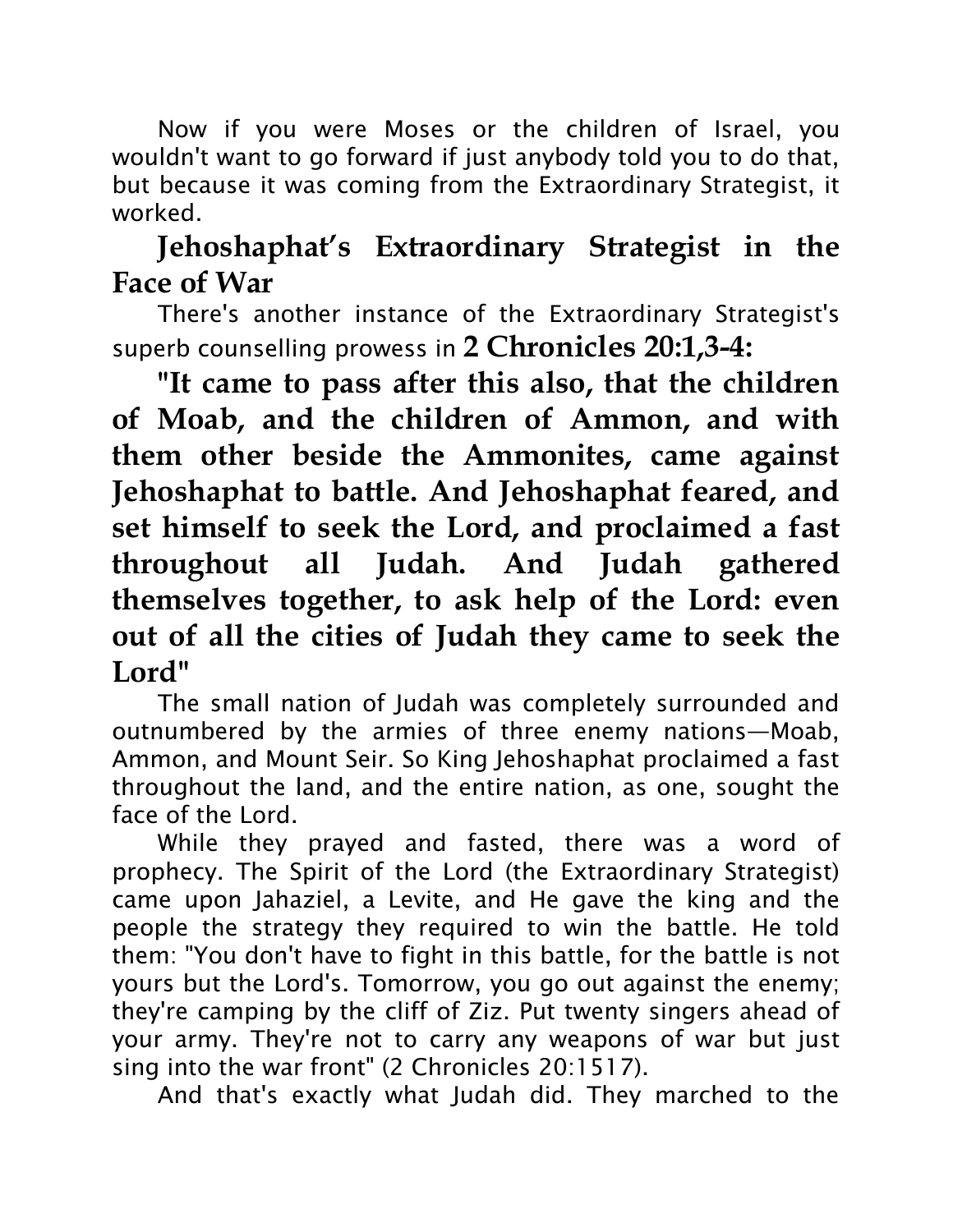camp of the enemy with twenty singers ahead of them, singing, "Praise the Lord, for His mercy endureth forever!"

As they sang, the angels of God were activated; they entered the enemy's camp and began to slay them. Pandemonium broke out and the enemy soldiers, not knowing what hit them, turned their swords on one another and started killing one another. By the time God's people got into their enemies' camp, they were all dead! (2 Chronicles 20:22-24).

No wonder Paul said, "the weapons of our warfare are not carnal, but mighty through God to the pulling down of strong holds;) Casting down imaginations, and every high thing that exalteth itself against the knowledge of God, and bringing into captivity every thought to the obedience of Christ;" (2 Corinthians 10:4-5). Hallelujah!

It doesn't matter what you're going through or how hopeless the situation looks, you can still shout, "Praise the Lord!" because your Extraordinary Strategist will show you what to do and you'll come out victoriously!

#### **He's Your Miracle-Producing Counsellor**

The term "Wonderful Counsellor" in Isaiah 9:6 also refers to the counsel of a king. In Micah 4:9, the prophet asks, "Now why dost thou cry out aloud? is there no king in thee? is thy counsellor perished? for pangs have taken thee as a woman in travailthus equating the king with the counsellor. He's dealing here with the wise counsel of a king, counsel backed up with power.

The Hebrew word translated "wonderful" here actually means "mighty acts and deeds, miraculous works." So he's talking about miracle-producing counsel that comes from a king, and that can only be the Lord, Who gives you counsel within that produces miracles without.

I'll give you a simple example: Only the Lord could have told Moses, "Take your shepherd's rod, go to Pharaoh and wield that rod before him and there would be miracles." Only the counsel of the Lord could have instructed him, "Hold that rod in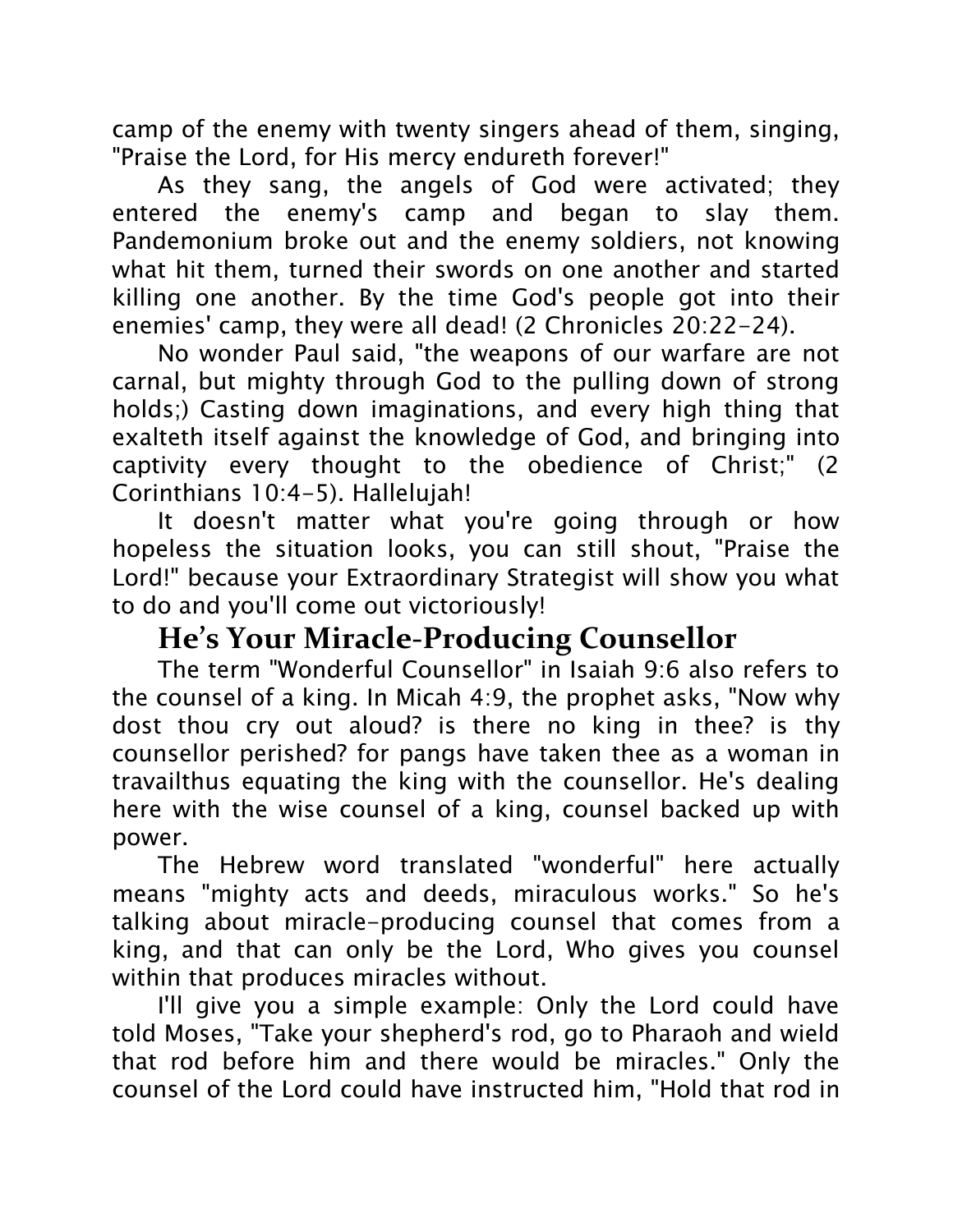your hand, stand before the rock, strike it, and water will come out."

Ordinarily, this counsel doesn't seem to make any sense, but the Bible says where the word of a king is there is power (Ecclesiastes 8:4), and we're talking about the counsel of not just any king, but the King of kings!

#### **Isaac's Counsellor In a Time of Famine**

At a certain time, there was a prolonged dry season all over the land of Canaan. Famine had set in and many people were leaving for Egypt. Then God told Isaac, "Sojourn in this land, and I will be with thee, and will bless thee; for unto thee, and unto thy seed, I will give all these countries, and I will perform the oath which I sware unto Abraham thy father; And I will make thy seed to multiply as the stars of heaven, and will give unto thy seed all these countries; and in thy seed shall all the nations of the earth be blessed;" (Genesis 26:3-4).

True to His words, every time Isaac went somewhere and dug the ground, he struck water, and the people couldn't understand it. Nobody else found water; even though they dug deep, they still couldn't get water. But when Isaac came and dug right beside them, water came out!

During this period, everyone lost his crop as the famine was severe. But Isaac had counsel from within. He had been told by the Lord, "Stay in this land...and I will be with you and bless you" (Genesis 26:2-3a TEV). So in the midst of severe famine and drought, "Isaac sowed in that land, and received in the same year an hundredfold: and the Lord blessed him. And the man waxed great, and went forward, and grew until he became very great: (Genesis 26:12-13). Isaac had a miracle-producing Counsellor!

Counsel such as those illustrated in this chapter all had to have come from the mouth of God; otherwise, they would have failed woefully and resulted in utter disaster! However, this is the Spirit of counsel at work. Isaiah calls Him your Wonderful Counsellor. He is your miracle-producing Counsellor, your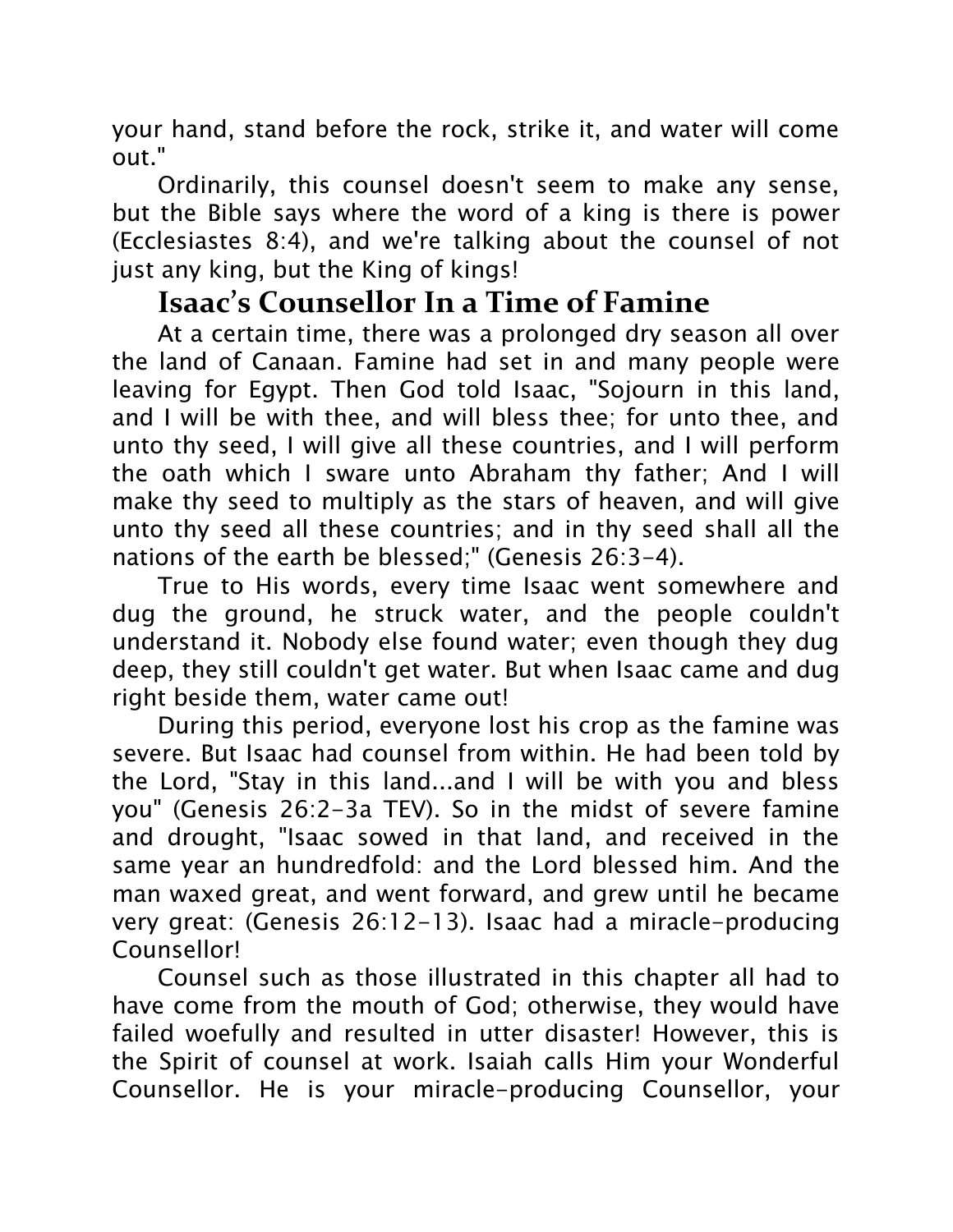Extraordinary Strategist. When He tells you to do something, it may sound illogical, but it's miracle-producing counsel. That's what makes it wonderful; that's why it's a miracle when such counsel brings forth outstanding results.

Do you have the Spirit of counsel? Has He ever instructed you? Are you acquainted with Him or do you find yourself always getting advice from people? Let the Extraordinary Strategist function in you, and He'll instruct you on the right steps to take in your every endeavour. Take advantage of Him today. Receive His counsel and you will have direction.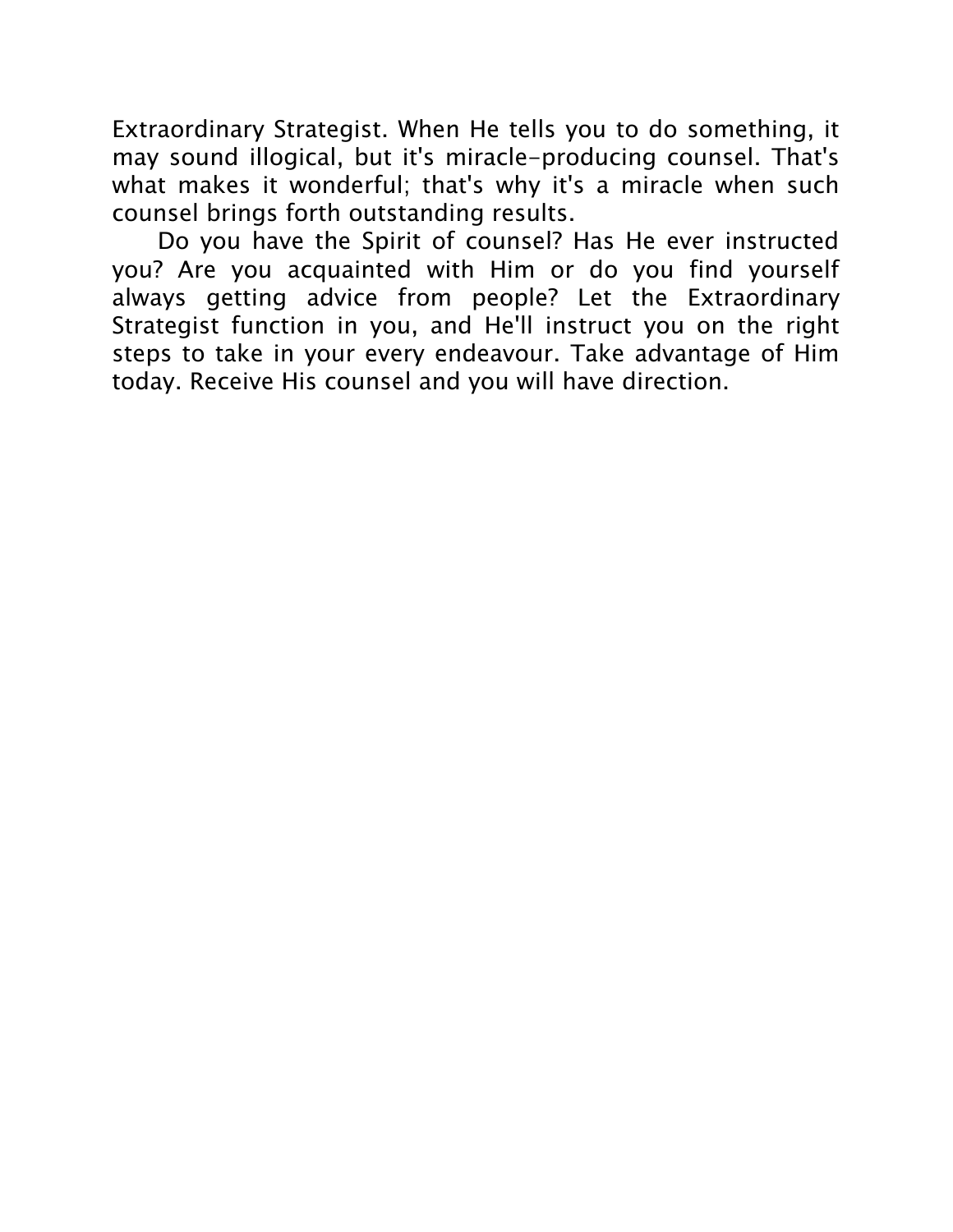## THE SPIRIT OF MIGHT

<span id="page-44-0"></span>I**saiah 11:1-2: "And there shall come forth <sup>a</sup> rod out of the stem of Jesse, and a Branch shall grow out of his roots: And the spirit of the Lord shall rest upon him, the spirit of wisdom and understanding,**

**THE SPIRIT OF counsel and MIGHT."**

The Spirit of might is the fifth of the seven Spirits of God listed in Isaiah 11:2. There was one man in the Old Testament who operated frequently in the Spirit of might. He was a judge in Israel and Samson was his name.

Samson didn't have the Spirit of wisdom as Moses or Joshua had, otherwise, he wouldn't have done some of the dumb things he did. But he had the Spirit of might.

#### **Judges 14:5-6:**

**"Then went Samson down, and his father and his mother, to Timnath, and came to the vineyards of Timnath: and, behold, a young lion roared against him. And the Spirit of the Lord came mightily upon him, and he rent him as he would have rent a kid, and he had nothing in his hand: but he told not his father or his mother what he had done."**

A young lion roared at Samson and attacked him as he made his way through the vineyards of Timnath. To appreciate the great peril Samson was in, you must understand what a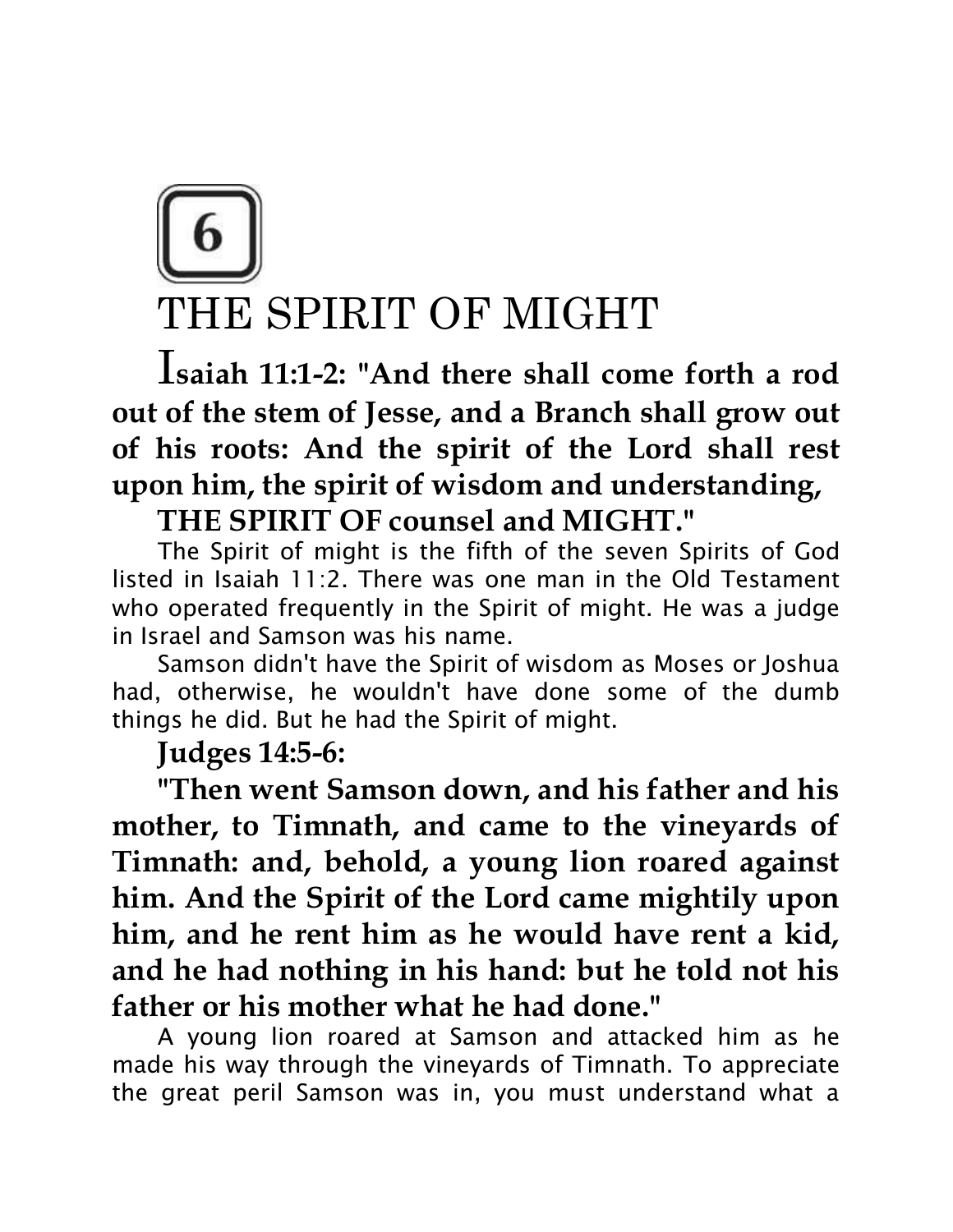young lion is. It's not a cub or a weak, old lion that's ready to die, but a young, strong lion in its prime.

When Samson saw the lion, he didn't cry out, "Daddy, help!" He didn't wonder, "Which way do I run?!" because in that instant, the Spirit of the Lord came mightily upon him and he got hold of the lion and tore it apart as he would have a little lamb. And he did it with his bare hands! When he was done, he didn't go around town telling everybody, "Guess what I just did!" He went on his way as though he'd just swatted a fly.

There's more about this man that I want you to see:

**"And when he came unto Lehi, the Philistines shouted against him: and the Spirit of the Lord came mightily upon him, and the cords that were upon his arms became as flax that was burnt with fire, and his bands loosed from off his hands.**

**And he found a new jawbone of an ass, and put forth his hand, and took it, and** *slew a thousand men therewith"*

#### **(Judges 15:14-15).**

The men of Judah had bound Samson and delivered him to the Philistines at Lehi. When the Philistines saw him bound and came charging toward him, the Spirit of the Lord came mightily upon him again and he snapped his bands loose as if they were flax in the fire. Then he took a jawbone of an ass and killed a thousand of them with it.

These were not just one thousand ordinary men; they were armed men of war that had been trained in combat. It wasn't because Samson was a strong man that he was able to destroy them; the Bible tells us how he did it—the Spirit of the Lord came mightily upon him.

When the Spirit of might came upon Samson, he was a changed man. This doesn't mean he didn't know himself or what he was doing anymore. But when that Spirit came on him,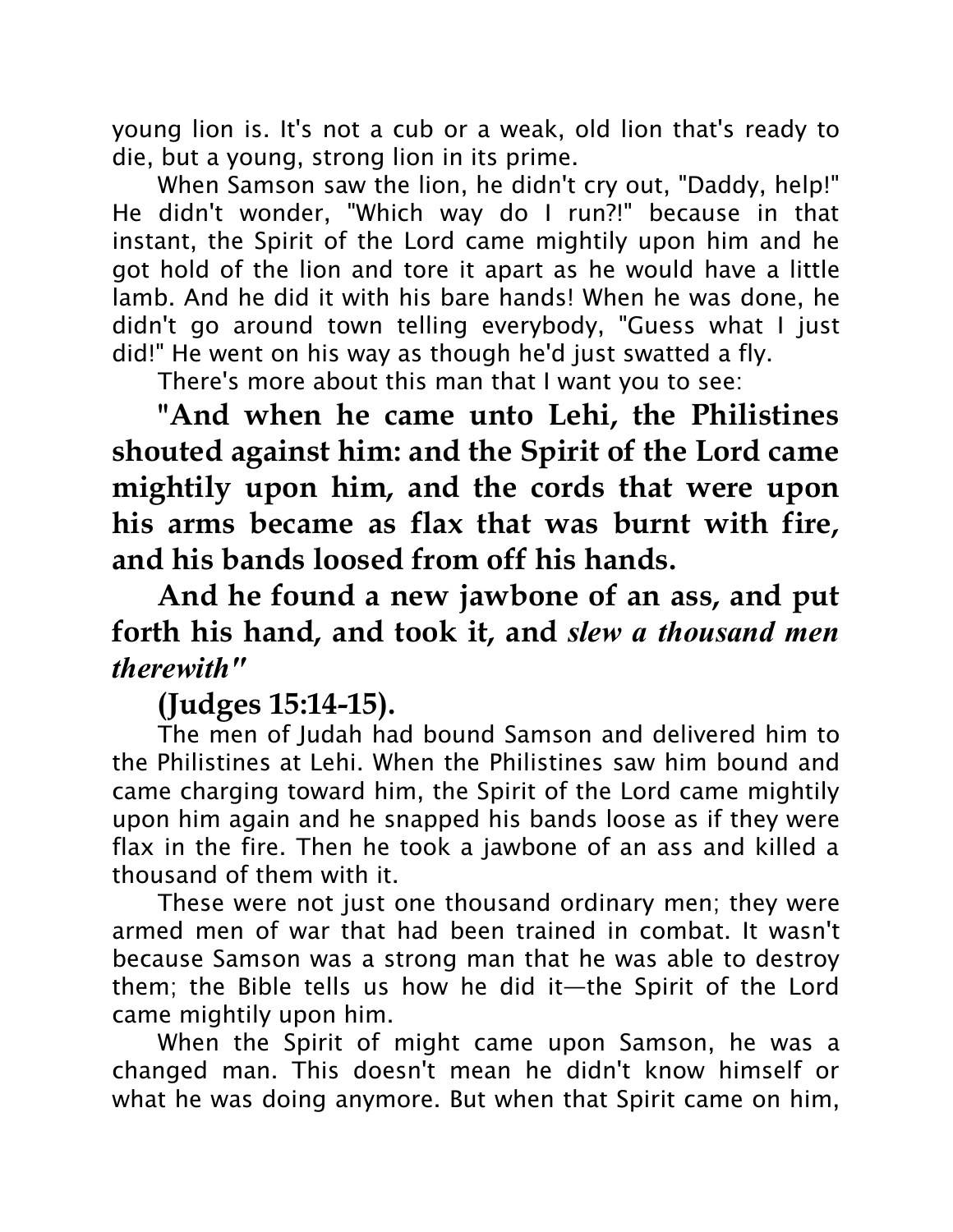He took over his senses and his body, so he couldn't think or act like an ordinary man. That was why he could do extraordinary things.

I know that David must have read about Samson and was inspired by his testimonies. Then the day came when Samuel, the prophet of God, came to his father's house and poured oil on his head. After he had done that, he told David, "Now you're anointed by the Holy Spirit," and from then on the Spirit of the Lord rested upon David. He went back to taking care of his father's sheep, but he was a different man; he was carrying the anointing.

One of those days, a lion came to take a lamb from his flock. Other men would have fled, but David, being full of the Spirit, charged after the lion, delivered the lamb from its mouth, and killed it. He said, "I caught it by its beard." That's marvellous!

Another time, a bear came to take one of the lambs as David tended the flock and it met the same fate as the lion. Also, when he faced Goliath of Gath, the Philistine giant, he told him he would end up like those beasts he had killed, and that was exactly what happened.

These feats of magnificent gallantry were not done in David's own strength but by the anointing of the Spirit of might that was upon him.

#### **Might That Overcomes Strength**

When the Spirit of might is at work in you, He'll cause you to be bold, and I'm not just talking about you trying to muster boldness or trying to remember Scriptures to quote when trouble strikes. The Spirit of might, not only gives you boldness, but also brings you might that overcomes strength.

Isaiah prophesied concerning the Lord Jesus in Isaiah 9:6 and called Him "The Mighty God." This is one of those beautiful names of God and it's not referring to might in terms of size, but that attribute of might that overcomes. It's talking about a demonstration of strength in such a way that it overpowers the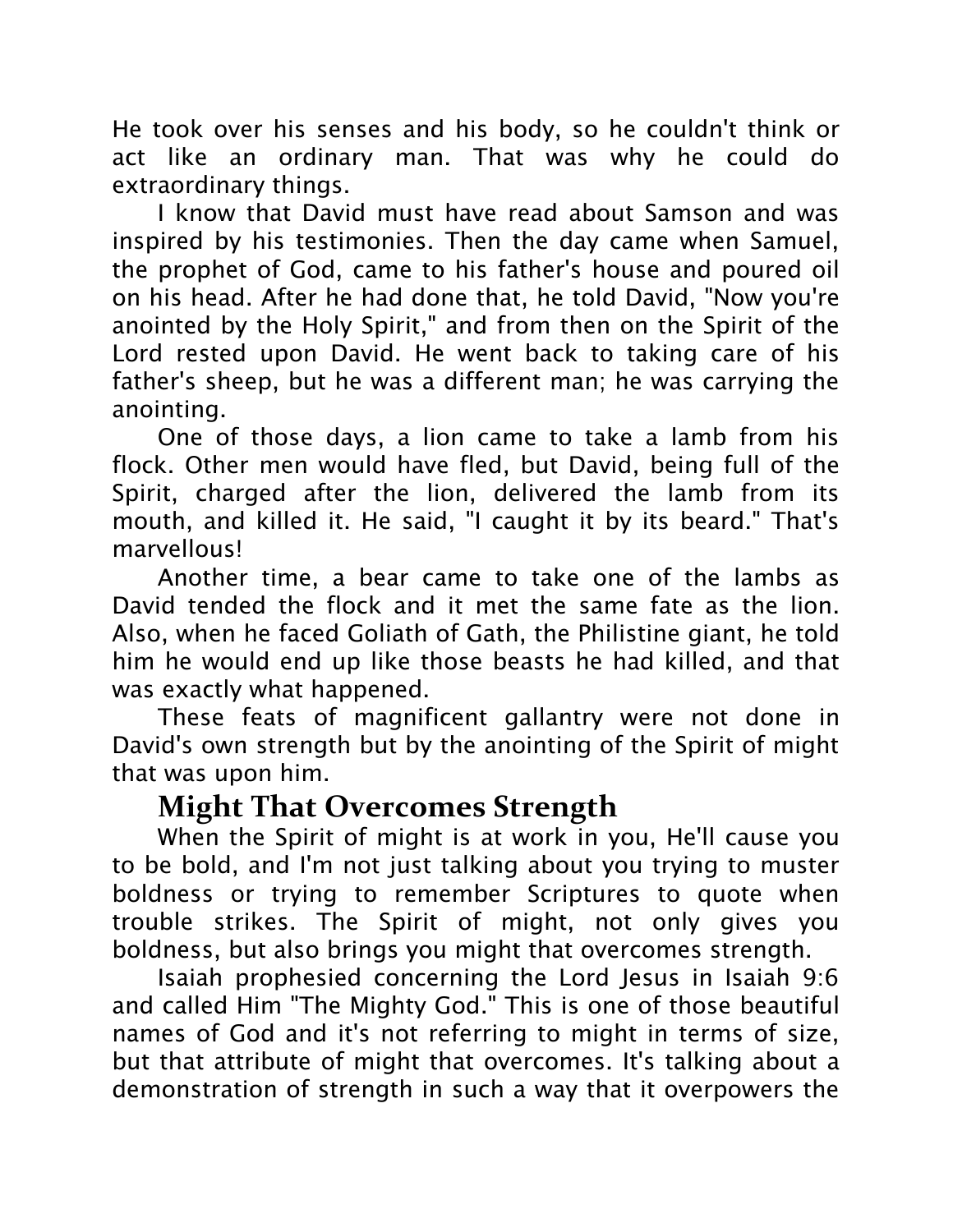strong.

"Might" is one of those words the English language really doesn't have a perfect definition for, but it's an overpowering force. It's that which overcomes and surpasses strength itself. It refers to extraordinary power.

Samson had the Spirit of might. He got to the city gate of Gaza one day and pulled it out, poles, bars and all! You can imagine how heavy a city gate should be. Well, Samson not only pulled this one out, he put it on his shoulder and carried it far away from town to the top of a hill! That's might!

But Samson did even more. After the Philistines had captured him and gouged his eyes, they brought him out to entertain them during a great feast they were having in the temple of Dagon. Then Samson prayed, "O Lord God, remember me, I pray thee, and strengthen me, I pray thee, only this once, O God, that I may be at once avenged of the Philistines for my two eyes" (Judges 16:28). After he had prayed thus, the Spirit of might came upon him and gave him superhuman strength as before.

Suddenly, his muscles began to bulge. When he placed his hands on the two middle pillars of the temple and started heaving against them, his captors thought he was kidding and started laughing at him.

However, some were uneasy and they said, "Did you hear that cracking noise? I thought I heard something breaking."

Others reassured them, "Stop worrying; he's just entertaining us," and they continued drinking, eating and laughing at Samson as he busied himself with the pillars.

Then the cracking noise increased and dust started falling from parts of the column as it cracked. A hush immediately fell on the temple and someone whispered, "Hey, don't you think we should stop him now?"

Someone else in the crowd shouted, "Oh, come on! Can't you see the size of those pillars? It's impossible for him to bring them down. More wine!" and everybody laughed and promptly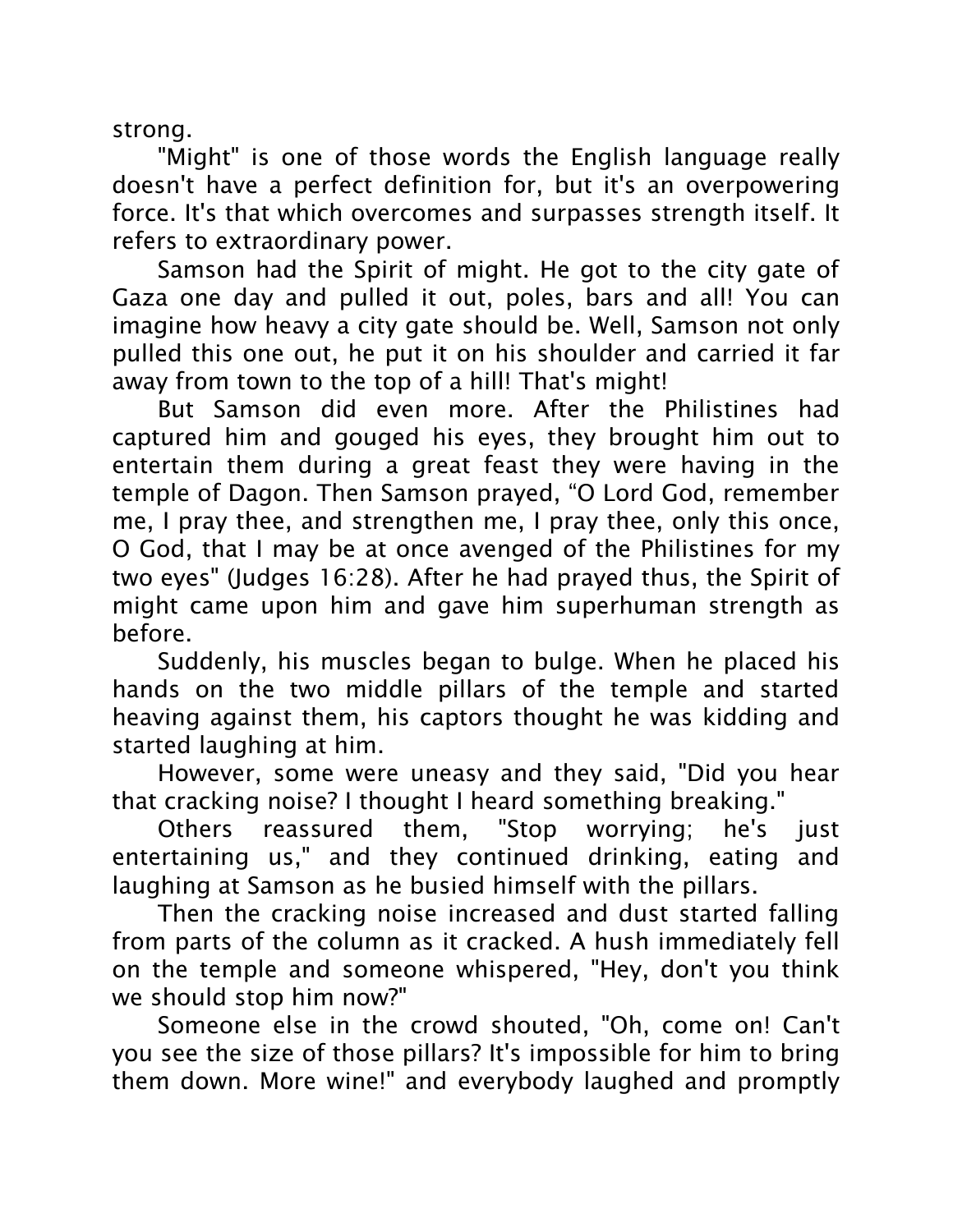resumed their revelling. But before they knew what was happening, huge slabs of rock started pelting down as the supporting columns gave way. Their laughter turned into screams of terror as they were crushed under the huge stones that fell from everywhere in the building.

Samson brought the whole building down on over three thousand people and not one of them escaped; he killed more Philistines in his death than in his lifetime. He was indeed a mighty man of valour, the champion of Israel.

Now I know you're thinking, "Well, that was Samson; no normal human being could do that!" You're right. But if you're born again, you're not a "normal" human being. You've been called into a life of the supernatural and you ought to have the Spirit of might functioning in you to live that life, for He's the One Who empowers you to do superhuman things.

#### **Be Strengthened With Might**

Paul prayed a beautiful prayer for the Ephesian Church but it is also a prayer of the Spirit for all God's children:

#### **"For this cause I bow my knees unto the**

**Father of our Lord Jesus Christ, of whom the whole family in Heaven and earth is named that He would grant you according to the riches of His glory to be strengthened with might by His Spirit in the inner man"**

#### **(Ephesians 3:14-16).**

"Might" is from the Greek word "dunamis." Remember that in Acts 1:8, Jesus said to His disciples, "Ye shall receive power after that the Holy Ghost is come upon you." The word "power" in Acts 1:8 is from the same Greek word "dunamis" translated "might" in Ephesians 3:16.

Power is the inherent, dynamic ability to cause changes. If you want changes in your body, family, job, or finances, you received the inherent, dynamic ability to effect those changes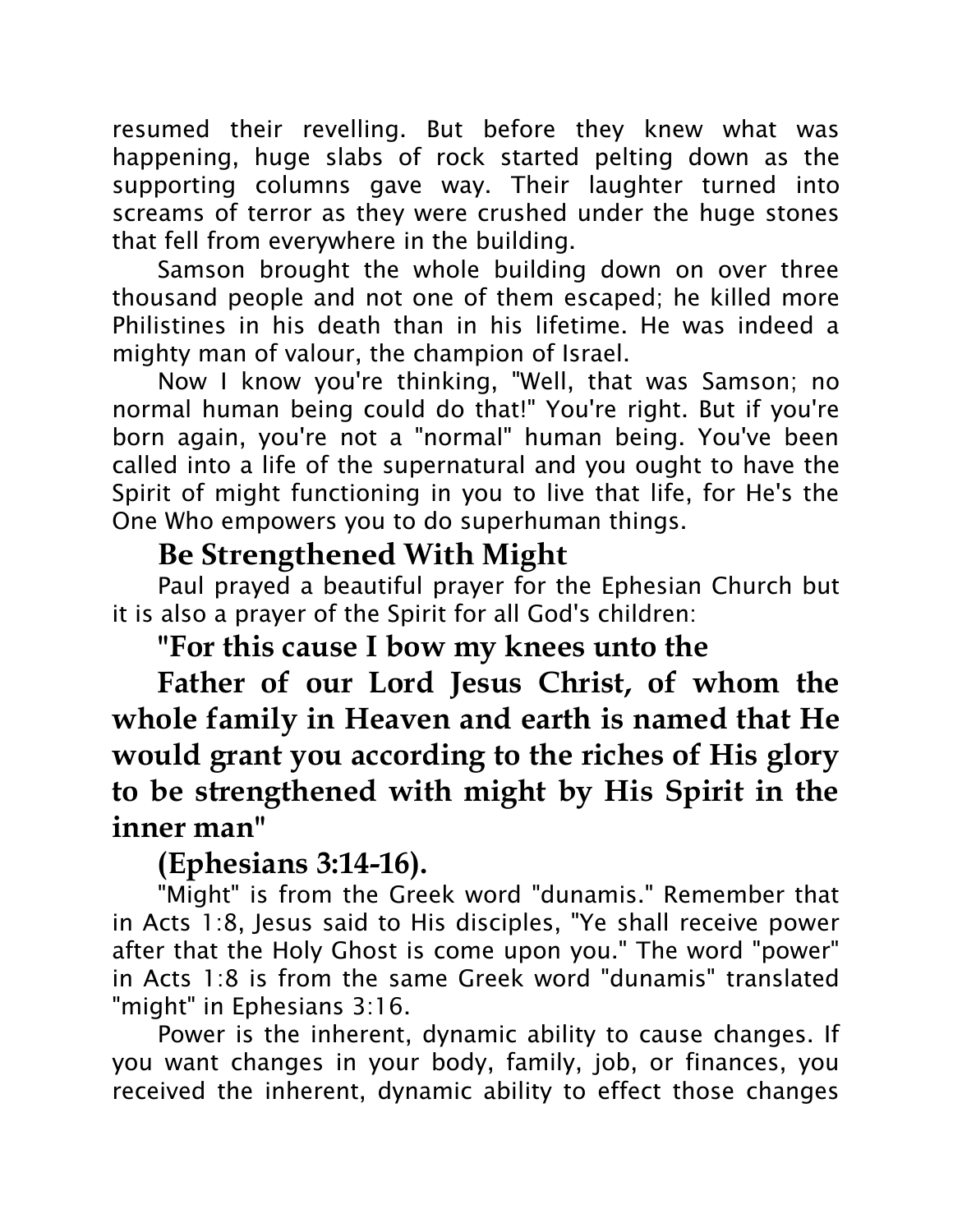when you received the Holy Ghost!

However, when Paul prayed for the Church to be strengthened or invigorated from within, he used the word "might" instead of "power." There's a reason for his choosing the word "might" this time. You must understand that the scriptures were given to us with words carefully chosen by the Holy Ghost, and He guided Paul to use the word "might" in order to communicate His mind to us.

"Might" in Ephesians 3:16 connotes miracle-working power. So Paul's prayer is that we be invigorated with miracle-working power, not in the church, but in our spirits.

This mighty power overcomes strength, and God wants it working in us. Therefore, I give you the same charge Paul gave the Ephesian church: "Finally, my brethren, be strong in the Lord, and in the power of his might" (Ephesians 6:10). Become conscious of the presence of the Spirit of might and allow Him to have expression in and through you.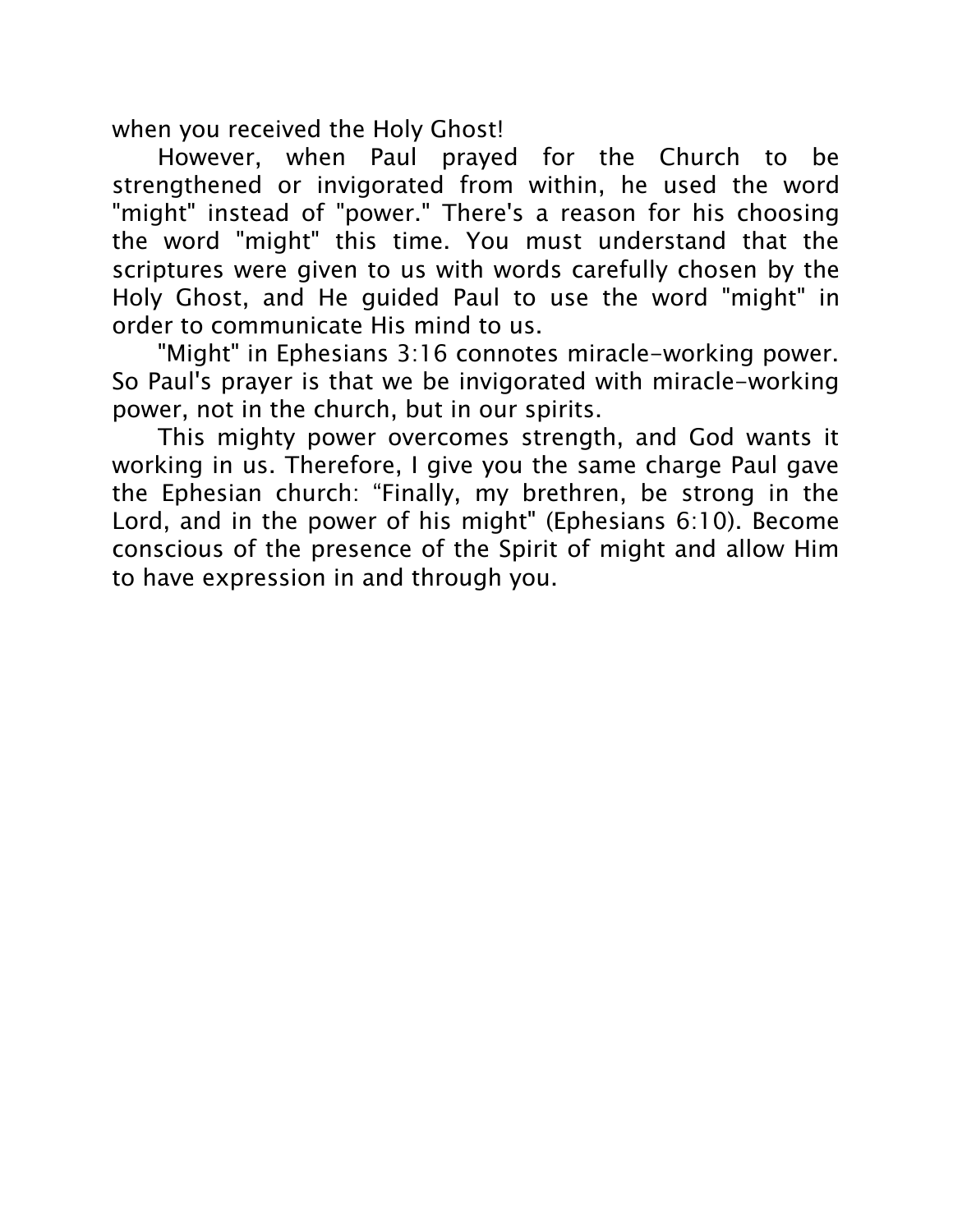## THE SPIRIT OF KNOWLEDGE

<span id="page-50-0"></span> $M_{\text{ost}}$  times, the difference between a successful, victorious Christian and the one who's not is not so much their gifts, but the knowledge they have.

Your limitations and your achievements today are a direct function and clear reflection of your knowledge or the lack of it. But with the right kind of knowledge, you can always be greater and better than you presently are.

The focus in this chapter is on the Spirit of knowledge, but first we must understand what real knowledge is, for until we do, we cannot appreciate or recognize the ministry of the Spirit of knowledge in our lives.

#### **Revelation Knowledge**

Knowledge, according to the Webster Dictionary, is "the fact or condition of being aware of something, or knowing something with familiarity gained through experience or association." It also means "acquaintance with or understanding of a science, art, or technique." Knowledge could also mean "the circumstance or condition of apprehending truth or fact through reasoning."

However, these definitions would not suffice for the kind of knowledge we're dealing with here—knowledge that comes by the Spirit— **revelation knowledge.**

Revelation knowledge is exact knowledge. It is specific, specialized and absolute knowledge. It is far removed from sense knowledge, which the Webster Dictionary has so articulately defined for us. Revelation knowledge is knowledge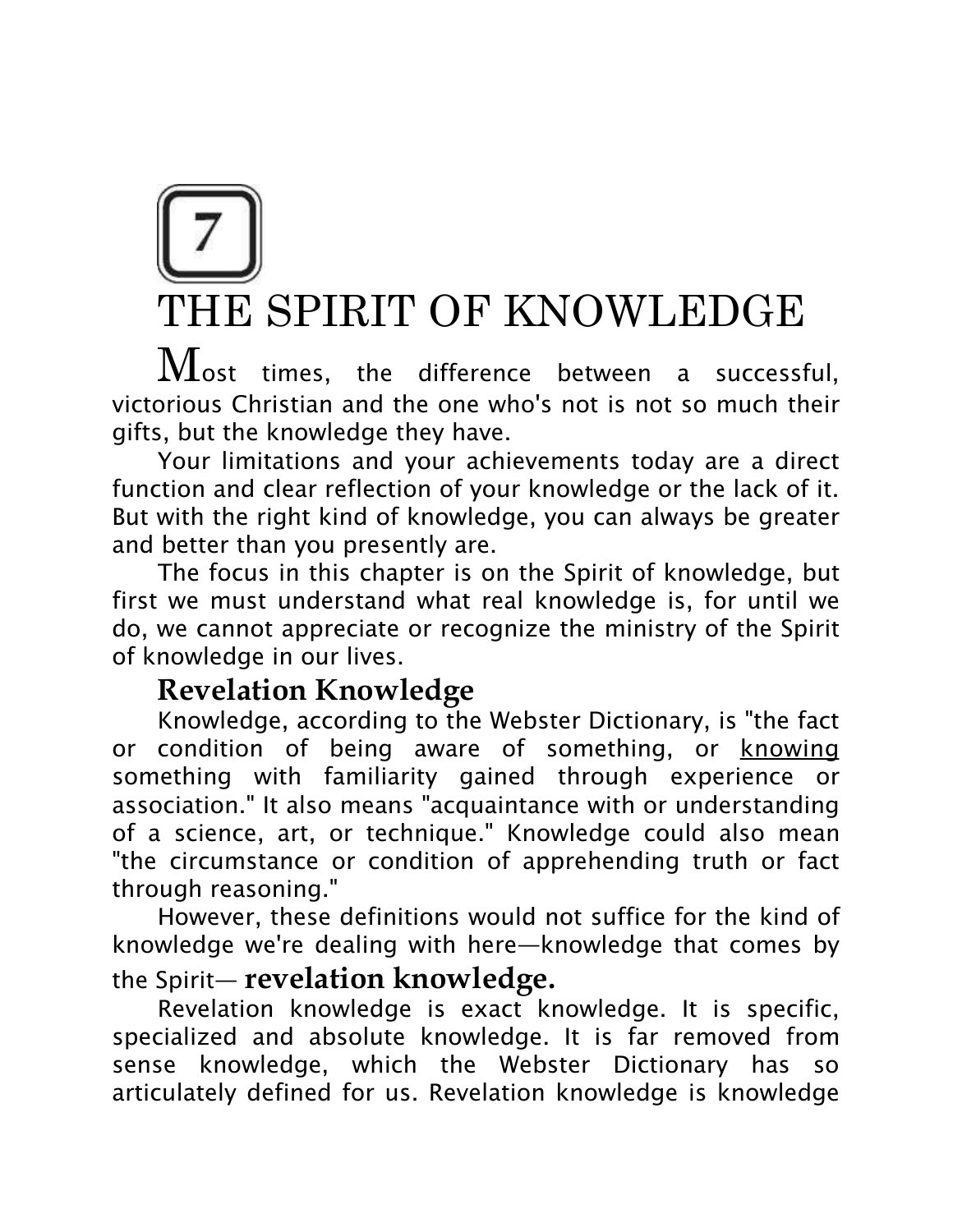from the

Spirit of God that is imparted to your human spirit without any material medium. It is not a knowledge of the senses; it therefore transcends the mental realm. In the arena of revelation knowledge, there are no assumptions. You just know that you know what you know.

#### **Heart-Knowledge Versus Head-Knowledge**

There's an astronomical difference between senseknowledge and revelation knowledge, and the incognizance of that difference has caused many Christians frustrations in their lives. They feel they know God's Word better than the results they're experiencing in their lives indicate. So they keep wondering and asking, "What's the problem? Why am I not getting better results than these?"

The problem with such people is that the knowledge is in their heads and not their hearts. That's the reason they just can't seem to put what they know to work and get better results.

You can't really say you've known anything that is of God or from God if you haven't received it as a revelation in your spirit. Revelation knowledge is of the Spirit, and it's a light through which God guides your spirit. Sense knowledge, however, is a gamble.

When you know something by revelation, you'd walk in the light of it. The fact that you walk in it is evidence of your knowledge.

I've had people ask me, "What if you know something but don't put it to use?"

If it's revelation knowledge, that'll be very difficult. It will be the most difficult thing to know God's Word in your spirit and not live or act accordingly. When someone says he knows what to do but doesn't do it, what he has is mere sense knowledge. That knowledge is in his head and not his heart. He may even talk it, but it won't work, because it's mere information in his brain and not a life-force proceeding from his heart.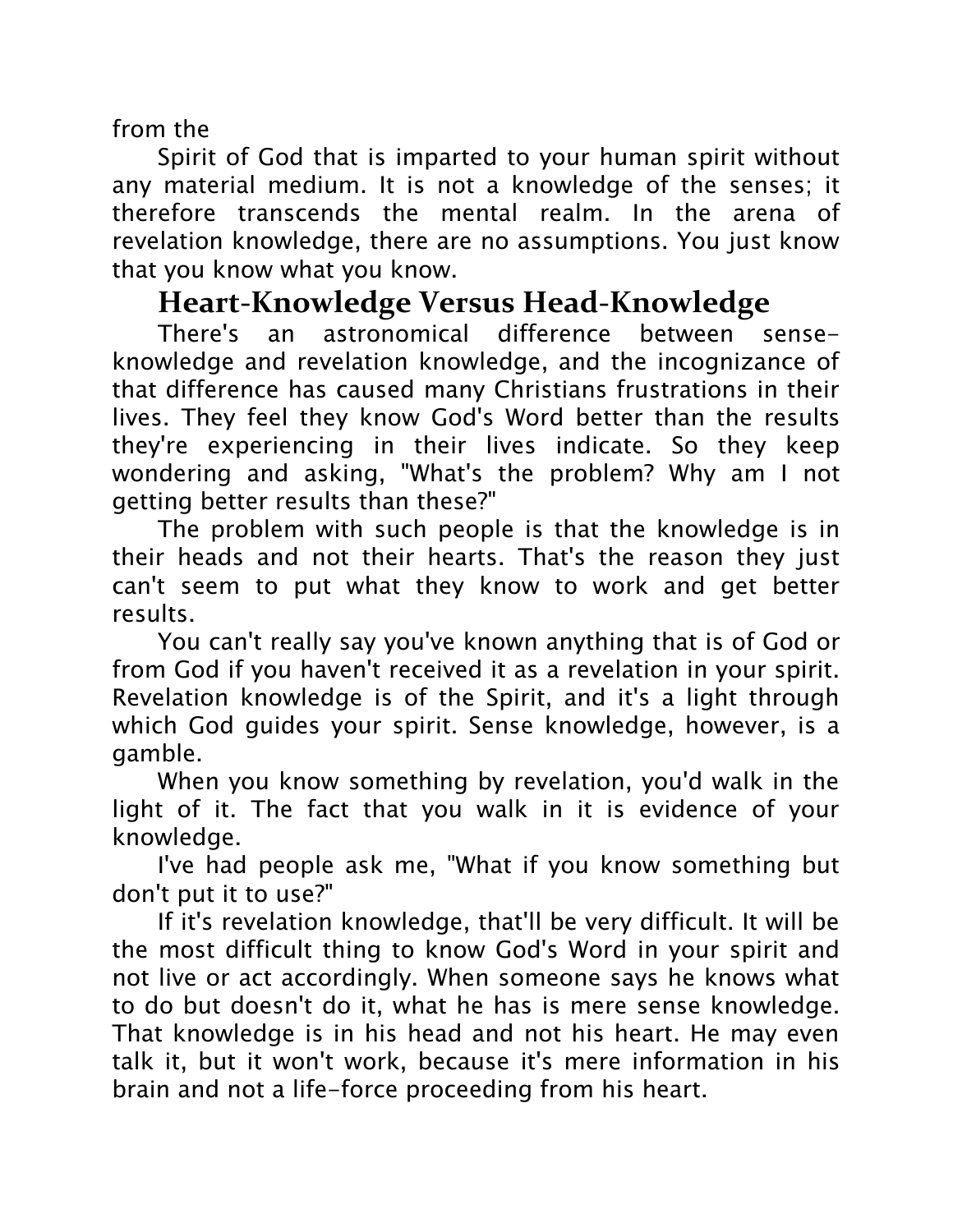However, revelation knowledge works differently; it spurs you to action. When you really know something in your spirit, you'll do it. If you don't do it, that's proof-positive you don't know it.

It's practically impossible to not act on what you know in your spirit. That's because as the revelation knowledge of God's Word comes into your spirit, something happens within you. It works in your mind, renews your thinking, and becomes in you a vital force that causes you to live accordingly. It produces what it talks about in you and moves you from one level of glory to another. Revelation knowledge imparts wisdom to you, praise God!

#### **The Spirit of Knowledge Brings Awareness**

**"Now we have received, not the spirit of the world, but the spirit which is of God; that we might know the things that are freely given to us of God"**

#### **(1 Corinthians 2:12).**

What Paul is saying here is quite instructive and we can get the import of it from the Greek text. For the word translated "know" here, Paul used a Greek word "eido," which means "to become aware." Replacing "know" with the phrase "become aware of" gives us a better picture of what he's showing us:

**"...we have received, not the spirit of the world, but the spirit which is of God; that we might become aware of the things that are freely given to us of God."**

#### **(1 Corinthians 2:12).**

This is a very significant point, but what does it mean? Think about it this way: You're brought into a large, dark building you've never been in before. Then someone turns on the lights, and suddenly, you become aware there are things in there—furniture, home entertainment systems, electronic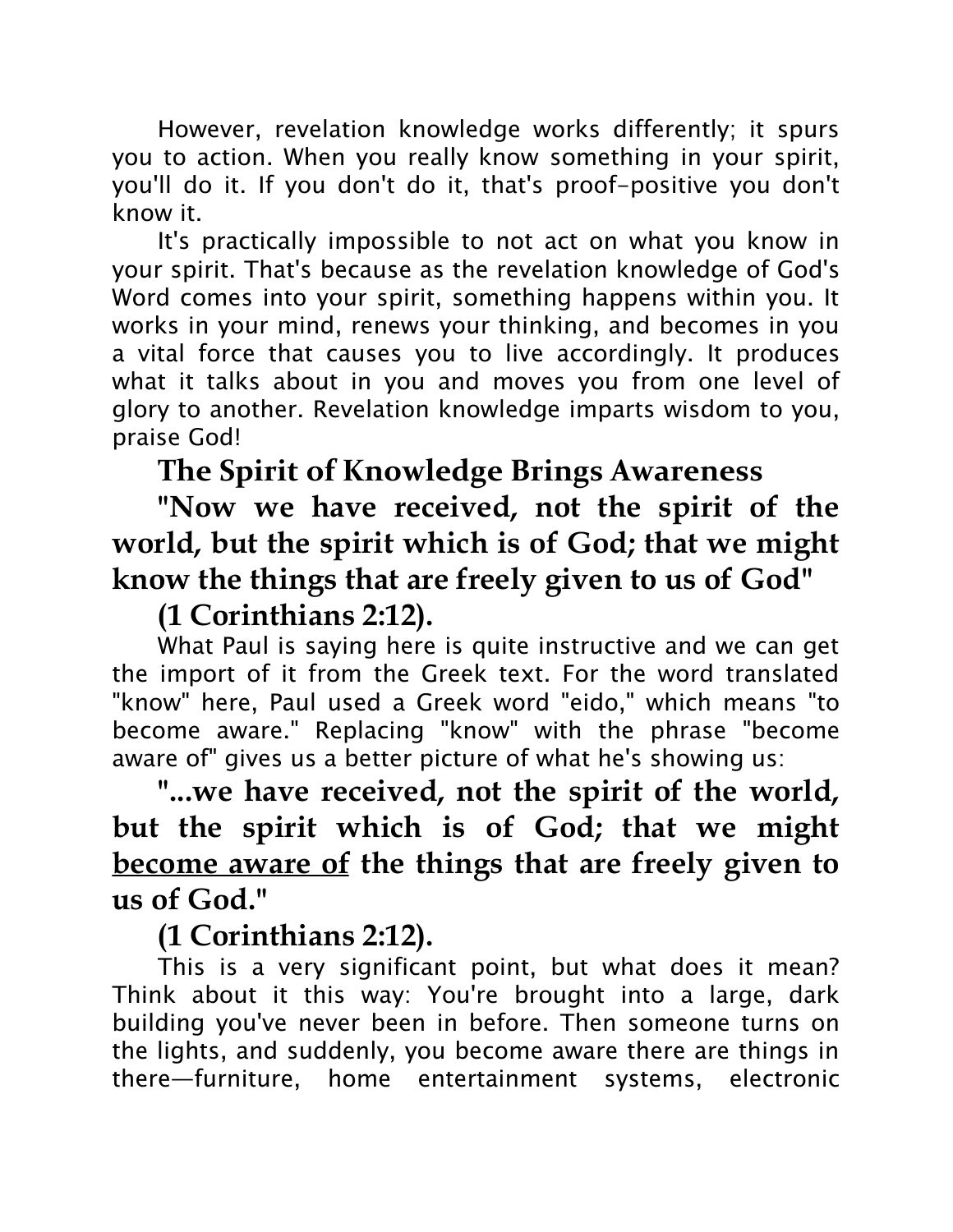gadgets, computers, lights, switches, doors, locks, etc. You become aware that all these things are there in the house.

This is the first thing that happens when the Spirit of knowledge comes into your life. He turns on the light in your life and you become aware of the things that are yours in Christ.

However, the fact that you're now aware of all the things in the house and that they're there for you to use doesn't mean you know how they function or how to operate them. So, even though you're in the house and you're aware that all the things in it are yours to use, you may still be at a loss.

This is why many uninformed believers find themselves feeling lost. They've come into this new kind of life, but nothing seems to be working. So they wonder, "Are these things for real or have I made a mistake?" No you haven't made a mistake. The Spirit of knowledge has only just made you aware. But there's more He wants to do than just bring you an awareness.

**The Spirit of Knowledge Brings You Full Understanding**

**Ephesians 3:17-19,**

**"That Christ may dwell in your hearts by faith; that ye, being rooted and grounded in love, May be able to comprehend with all saints what is the breadth, and length, and depth, and height; And to know the love of Christ, which passeth knowledge, that ye might be filled with all the fulness of God."**

Observe Paul's choice of words carefully; he said, "And to *know* the love of Christ which surpasses *knowledge*How can you know something that surpasses knowledge? What was he talking about when he said for us to have the knowledge of the love of Christ that surpasses knowledge?

There are two words here I want you to mark: "Know" and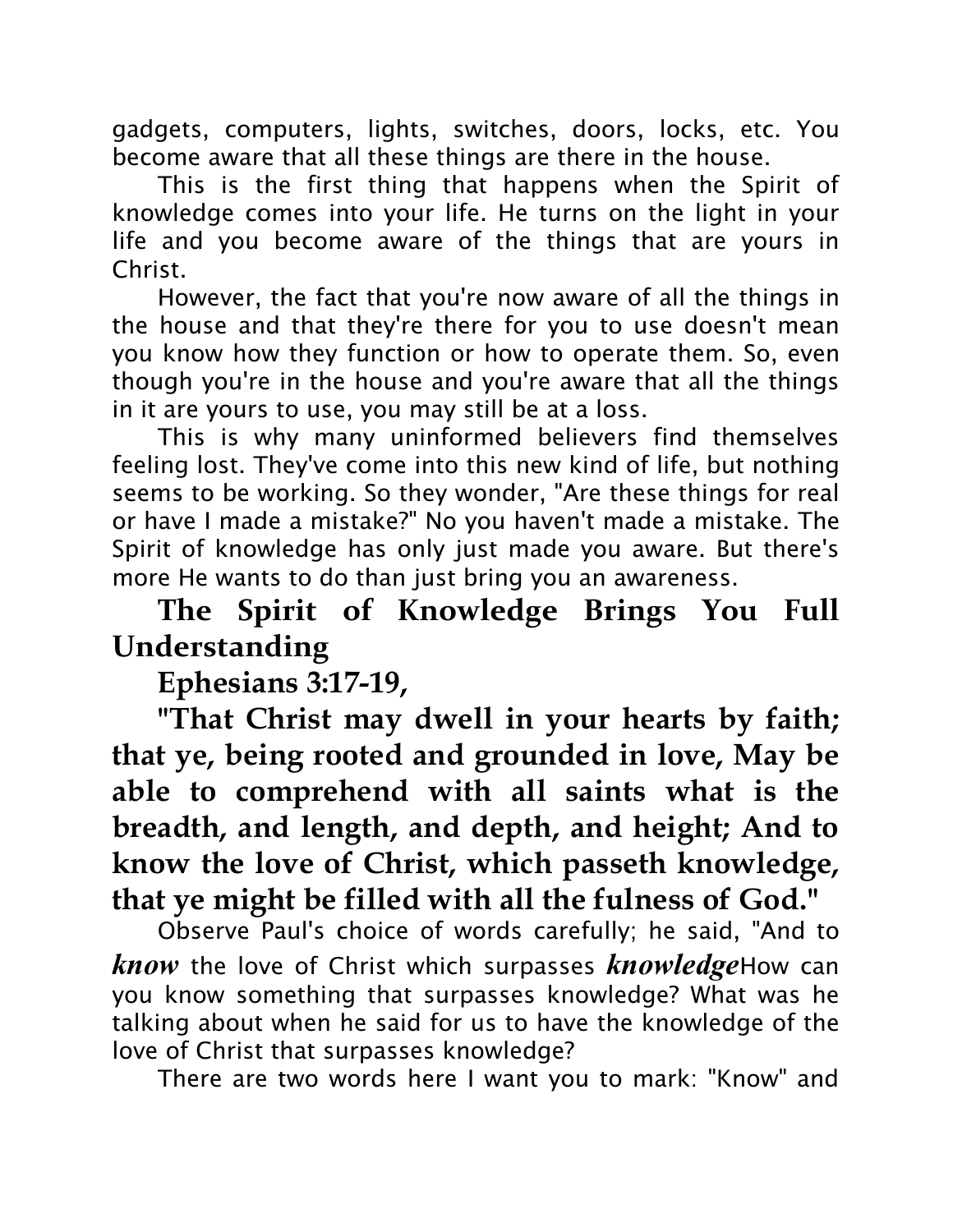"Knowledge."

The Greek word translated "know" is "Ginosko." It refers to revelation knowledge, which is absolute knowledge. So Paul was saying in essence, "*And to have the absolute knowledge of the love of Christ,"* which means, "to know the love of Christ by revelation."

For the other word, *"knowledge,"* Paul chooses the Greek word "gnosis," which is knowledge based on science, a discovery.

Putting both together, Paul would have said, "to '*ginosko'* the love of Christ which surpasses *'gnosis'*" that is, "to *have a revelation* of the love of Christ which surpasses *scientific knowledge or human discovery."* He was talking about knowing the love of Christ beyond your senses and human definitions, but according to revelation. And this doesn't just happen; it comes by the Spirit of knowledge.

#### **He "Brings You Into" Esoteric Knowledge**

This is yet another ministry of the Spirit of knowledge: He brings you into esoteric knowledge:

**"That the communication [participation] of thy faith may become effectual by the acknowledging of every good thing which is in you in Christ Jesus"**

**(Philemon 1:6).**

Here, Paul chooses another word, "epignosis," which is translated "acknowledging." You may have observed that there are similarities between all these Greek words, but there are also very significant nuances of meaning that must be clearly understood.

"Epignosis" is a derivative of another Greek word "epiginosko" (which is actually a combination of two root words, "epi" and "ginosko"), and it means to recognize, perceive, or become fully acquainted with. It doesn't just imply an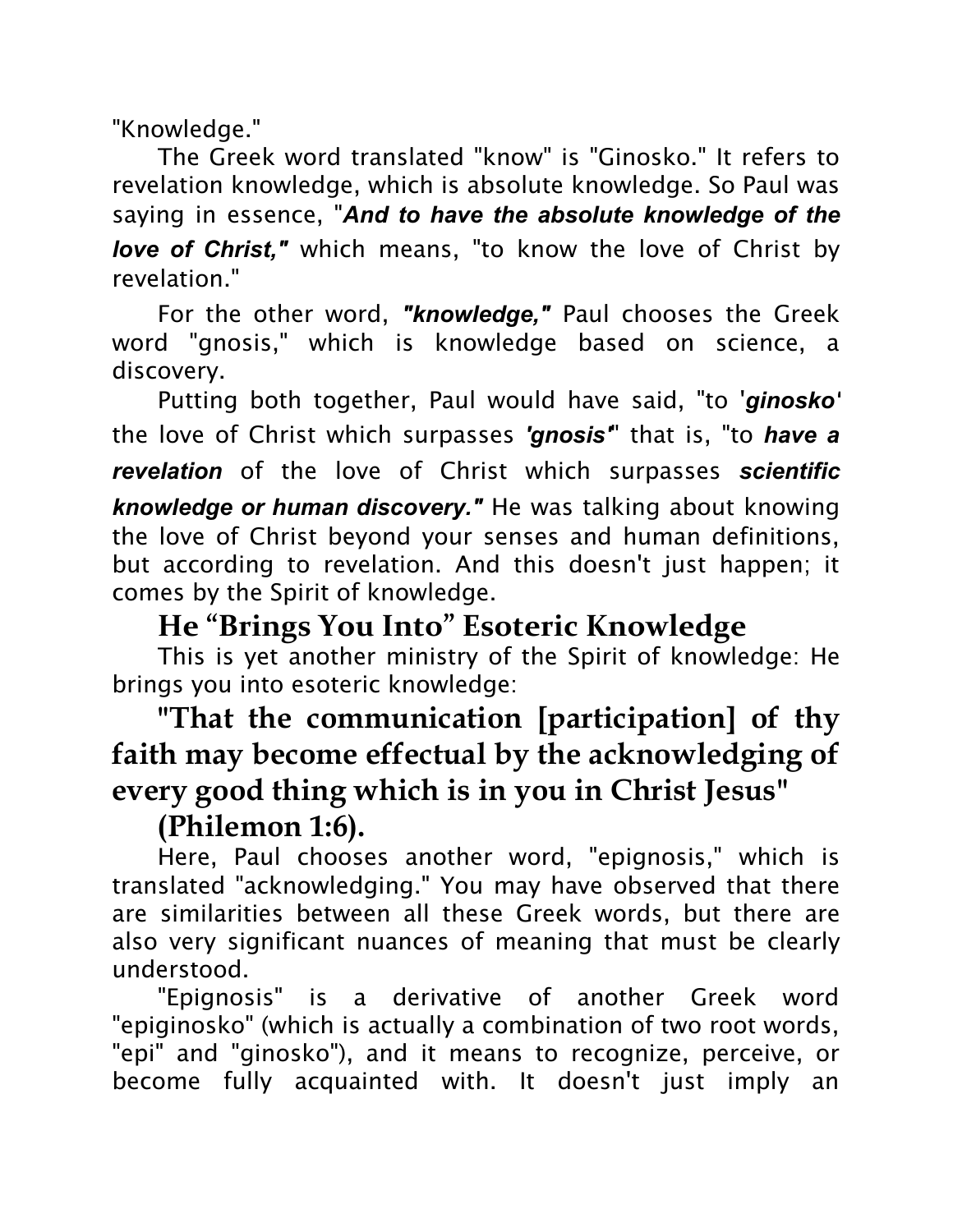awareness, but a bringing into esoteric knowledge, a discernment, a full understanding of the subject.

I call it a ''bringing into esoteric knowledge,'' because, not only does this knowledge come to you, you're brought into it. And it's esoteric because it's knowledge meant only for the "initiated." This is what the Spirit of Knowledge does—He brings you into esoteric knowledge.

Paul says the communication of your faith becomes effective by the "epignosis" of every good thing in you in Christ Jesus. This means that as you're brought into this full and special knowledge of all the good things that are in you in Christ Jesus, the sharing of your faith becomes more productive.

Do you know the good things which are in you in Christ Jesus? You can only know them and understand them fully through the Spirit of knowledge. Not only will He help you discover, He'll also bring you into the full knowledge of these things and how to put them to work. Then you would have a super life, praise God!

#### **You Have "Ginosko"**

**"Howbeit we speak wisdom among them that are perfect: yet not the wisdom of this world, nor of the princes of this world, that come to nought: But we speak the wisdom of God in a mystery (esoteric language), even the hidden wisdom, which God ordained before the world unto our glory: Which none of the princes of this world knew: for had they known (ginosko) it, they would not have crucified the Lord of glory"**

#### **(1 Corinthians 2:6-8).**

The rulers of the world in Jesus' day had no ginosko revelation knowledge—for had they had ginosko, they would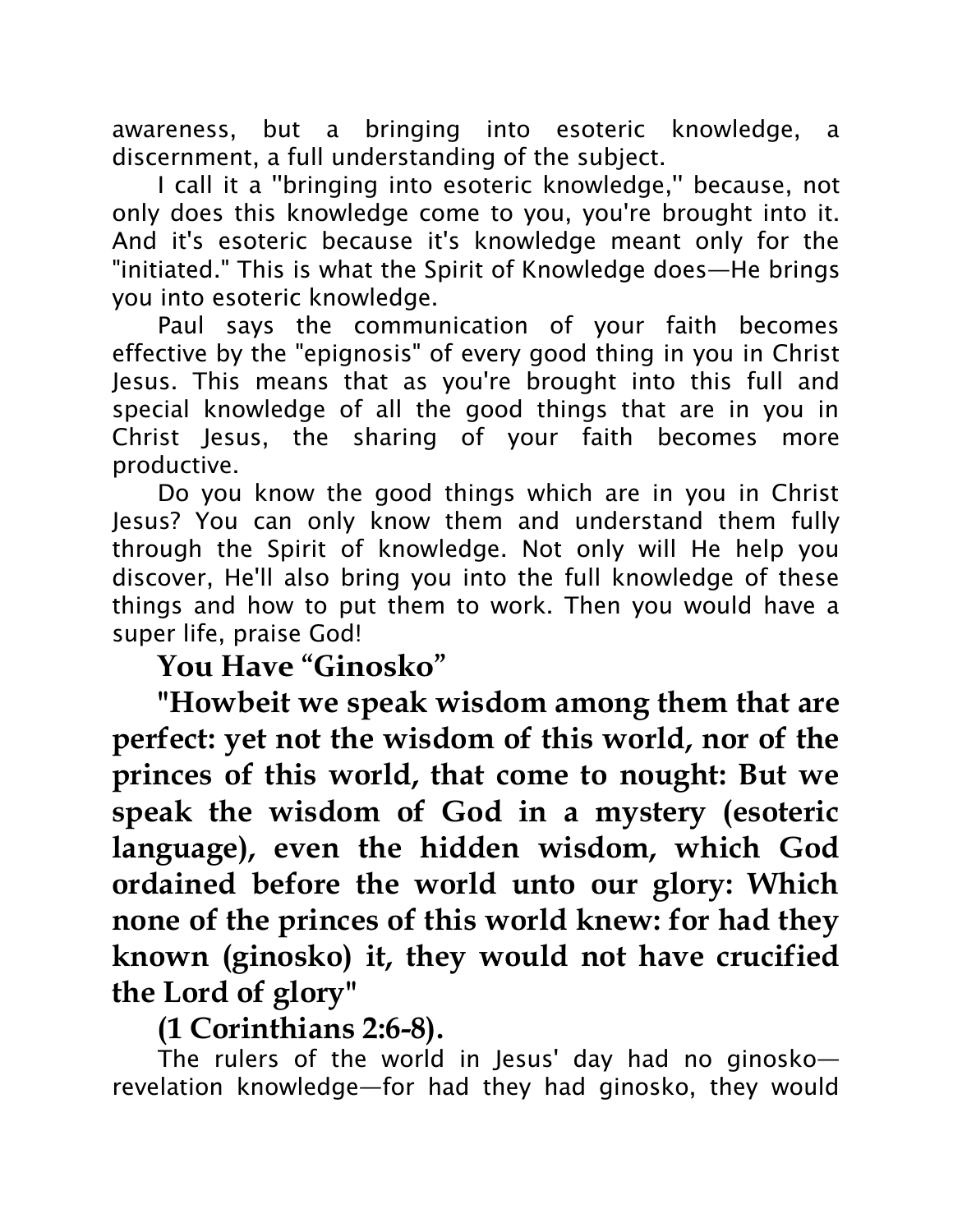not have crucified the Lord of glory. But thank God, it's different with us:

**"But as it is written, Eye hath not seen, nor ear heard, neither have entered into the heart of man, the things which God hath prepared for them that love him. But**

**God hath revealed them unto us by his Spirit: for the Spirit searcheth all things, yea, the deep things of God"**

**(1 Corinthians 2:9-10).**

This is the Spirit of Knowledge at work in us. By Him, God reveals all these things to us. We're not at a loss. We're not trying to find out about God. There's a revelation of God granted us by His Spirit.

Remember, the first thing He does is to make you aware of all the things that are yours in Christ, then He brings you into full knowledge of them. However, the question now is: What does this knowledge mean to you and what can you do with it? How does it affect you?

When you come into full knowledge and understanding of these things, your mentality is affected. There are certain ways you just can't reason anymore. Your mind (your whole mentality and thinking processes) becomes renewed through the Word.

Many people remain in a sorry state even after they've been born again because they refuse revelation knowledge. God Himself said, "My people are destroyed (crushed, brought under, made poor, oppressed) for lack of knowledge" (Hosea 4:6). This is not the lack of knowledge of economics, government, physics or theology; He's talking about lack of "ginosko," which is revelation knowledge or spiritual knowledge of God's Word.

When revelation knowledge comes into your spirit, it enlightens you and catapults you to a higher realm of life. And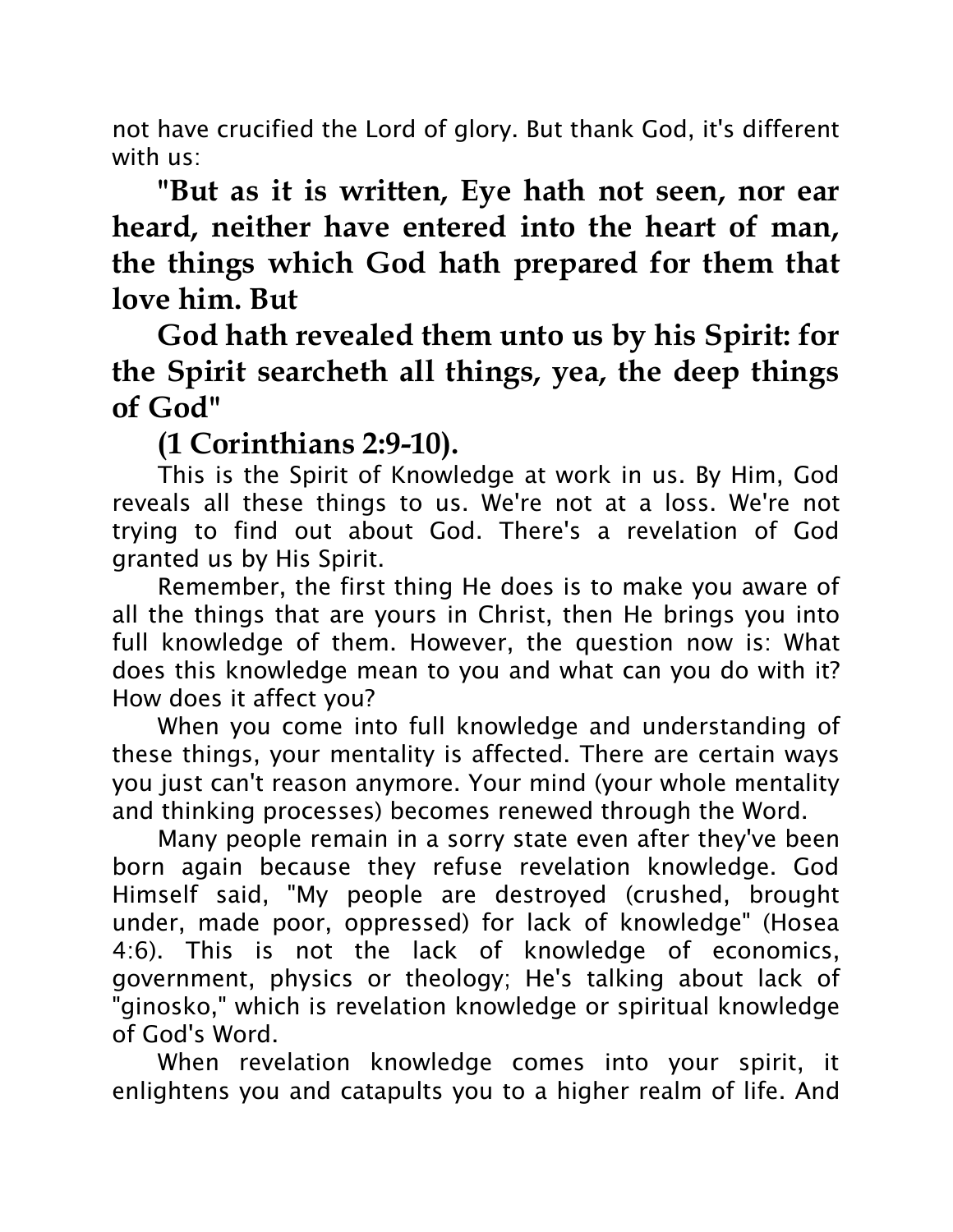when you start living according to revelation knowledge, people would think you're a boaster, because you don't think or talk like the rest of the world.

Get acquainted with the Spirit of knowledge. He is the Teacher; He will teach you the Word of God and impart to your spirit the revelations of God's Word that will cause you to walk in His wisdom, power, and glory. Hallelujah!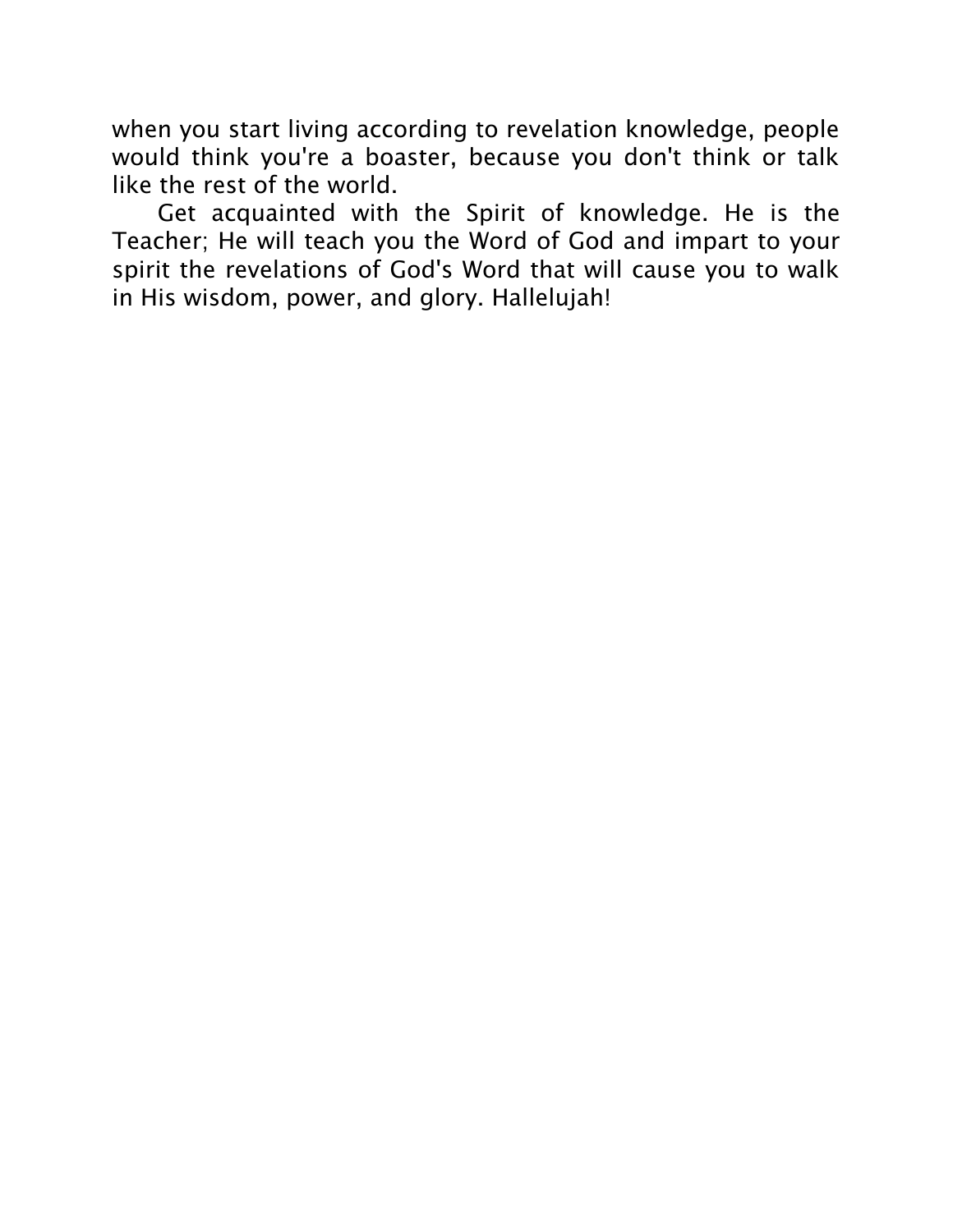

### <span id="page-58-0"></span>THE SPIRIT OF THE FEAR OF THE LORD

**And the spirit of the Lord shall rest upon him, the spirit of wisdom and understanding, the spirit of counsel and might, the spirit of knowledge and of the fear of the Lord:"**

#### **(Isaiah 11:2).**

Now we meet the last, but not the least, of the seven Spirits of God listed in Isaiah 11:2. The Spirit of the fear of the Lord is also referred to as the **Spirit of reverence. Psalm 111:4-**  $10$  tells us:

**"He hath made his wonderful works to be remembered: the Lord is gracious and full of compassion. He hath given meat unto them that fear him: he will ever be mindful of his covenant. He hath shewed his people the power of his works, that he may give them the heritage of the heathen. The works of his hands are verity and judgment; all his commandments are sure. They stand fast for ever and ever, and are done in truth and uprightness. He sent redemption unto his people: he hath commanded his covenant for ever:** *holy and reverend* **is**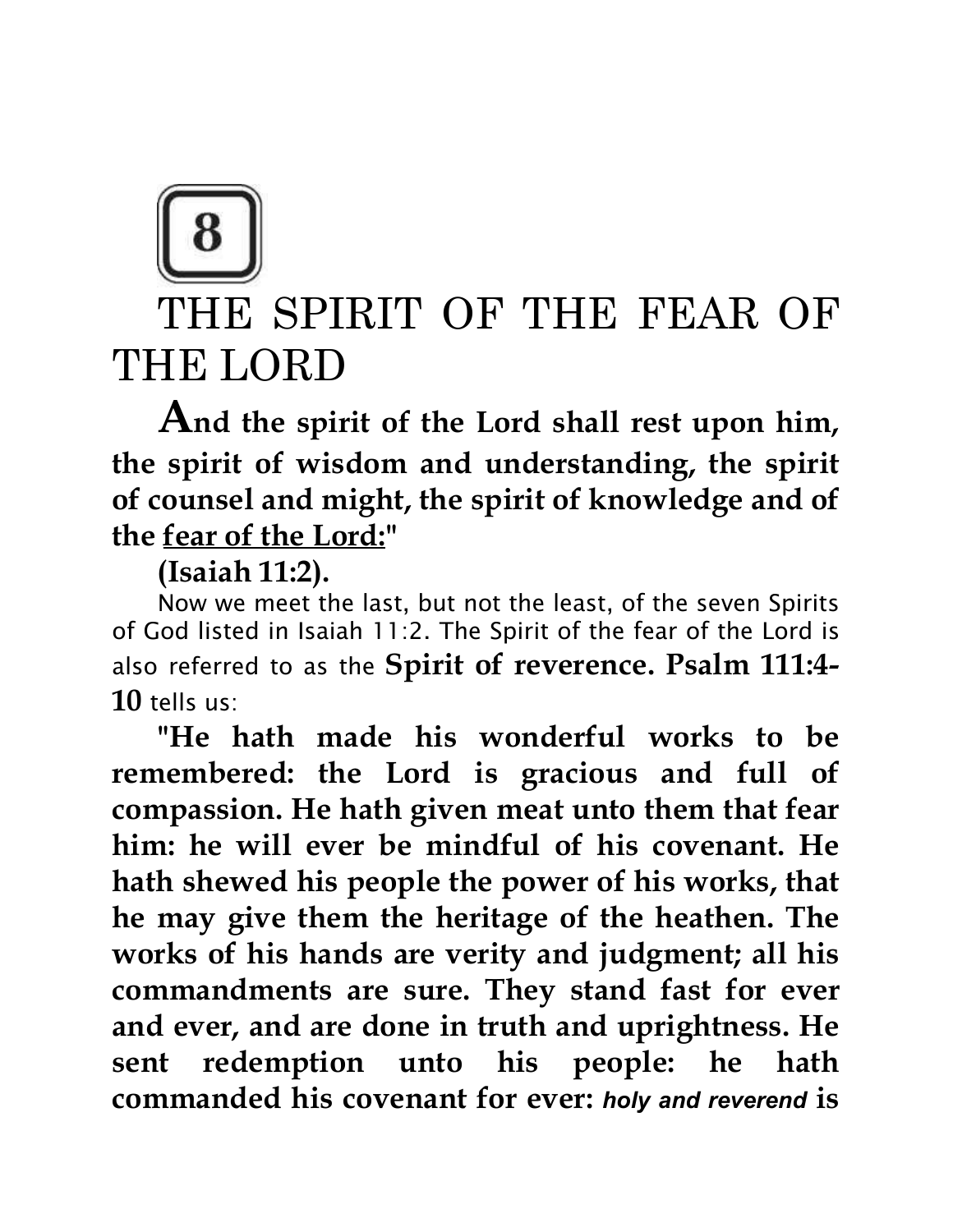**his name. The fear of the Lord is the beginning of wisdom: a good understanding have all they that do his commandments: his praise endureth for ever."**

This is the Spirit that worked with the priests in the Old Testament. Samuel was both prophet and priest to the children of Israel, and the Bible says he *"called to the Lord, and the Lord sent* thunder and rain that day; and all the people greatly feared the Lord and Samuel" (1 Samuel 12:18). That was orchestrated by the Spirit of the fear of the Lord.

#### **The Spirit of The Fear of The Lord Insists on Reverence**

When this Spirit of reverence comes into a place, things change. He disciplines people and sets things in order. He does something big and everybody becomes quiet and humble in God's presence. You've got to watch out for this Spirit! When Ananias and Sapphira misbehaved, He struck them dead and great fear came upon the people (Acts 5:1-11).

Any time the anointing of God's Spirit is so strong and something spectacular like this happens, fear (holy awe, reverence) comes upon the people. That's the Spirit of the fear of the Lord in action. He insists that you have reverence for God and for the things of God.

Some people come late for a church service and just walk around as if they own the whole place. They go from row to row, looking for a good seat while the message is going on, and distracting everybody in the process. Such people have no reverence!

If you're like that, you've got to be careful. Next time you're late for a service and the message is on, find a seat quickly, because there's a Spirit in that place Who doesn't take kindly to an irreverent attitude.

Sometimes, in a meeting, a word of the Spirit is given and a call is made. At such times, there has to be reverence. For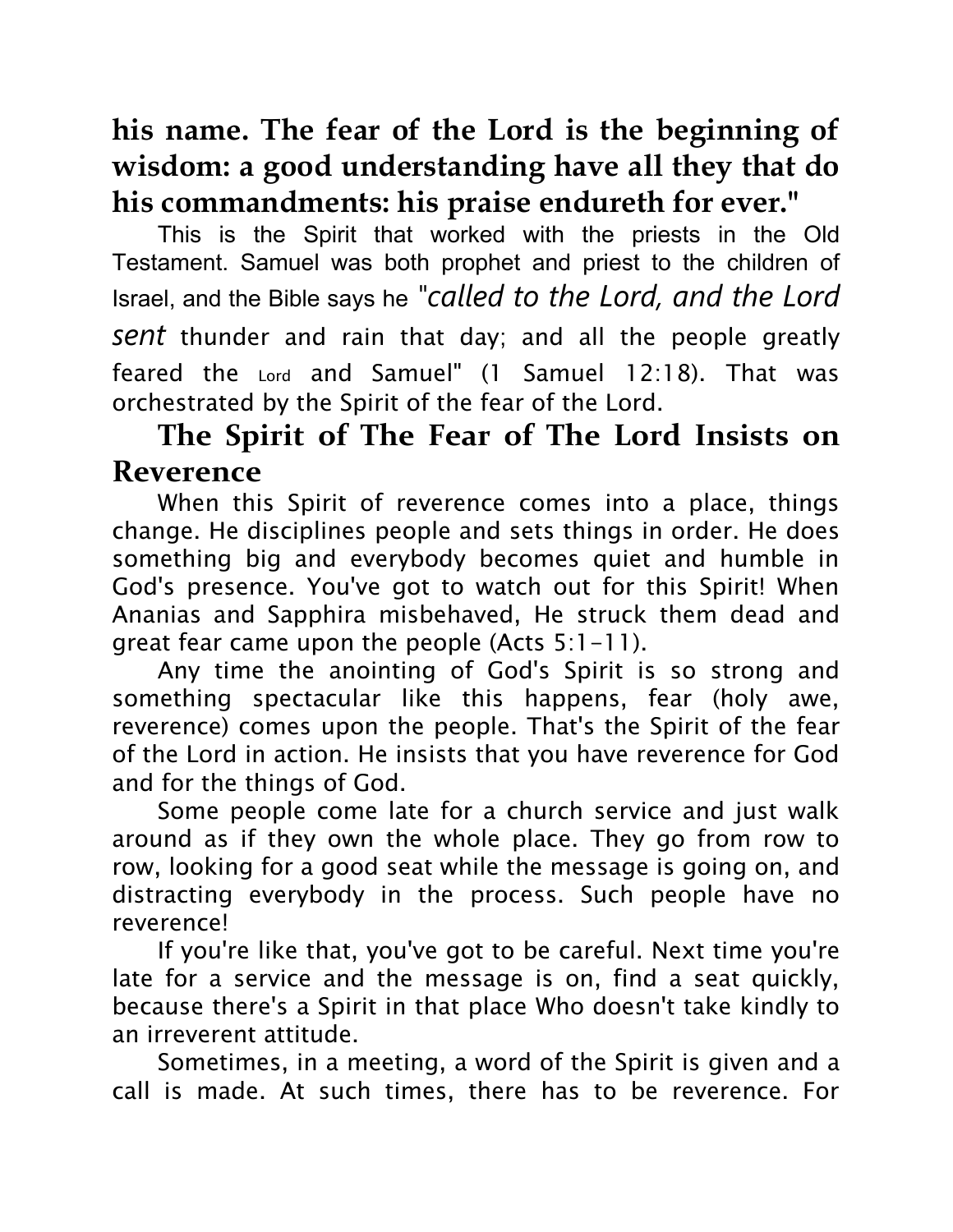instance, the minister may say, "There's a man here who's being healed of arthritis. I want that man to come forward." If a woman decides to come forward even when she heard clearly that the call was for a man, such a woman doesn't have that Spirit of the fear of the Lord in her. I've seen people like that knocked down under the anointing of God's Spirit!

Understand what I'm talking about. There's a time when the Spirit of God comes into a place and He insists on absolute reverence.

They didn't have such reverence in the early Corinthian church. Even though they were walking in the manifestations of the gifts of the Spirit, they lacked the Spirit of the fear of the Lord. They were scrambling for food meant for the Holy Communion (1 Corinthians 11:20-22). They were committing abominable sins (1 Corinthians 5:1) and there was so much envy, strife and division among them (1 Corinthians 3:3-4). They had no reverence for spiritual things.

#### **Submit And Be Humble**

There's something about the Spirit of the fear of the Lord that produces humility in you. He instils in you the fear (reverence) of God and makes you say the right words.

Insulting words cannot come out of your mouth when you have the Spirit of the fear of the Lord. He makes you humble. It doesn't matter who's chairing a meeting in which you're present, you remain humble because you recognize He's in that place.

The apostle Paul said, "Submitting yourselves one to another in the fear of God." Take Peter's advice in 1 Peter 5:5-6: "all of you be subject one to another, and be clothed with humility: for God resisteth the proud, and giveth grace to the humble. Humble yourselves therefore under the mighty hand of God, that he may exalt you in due time:"

Yield yourself to this Spirit. He will cause you to walk in reverence and humility, and exalt you in the due course of time.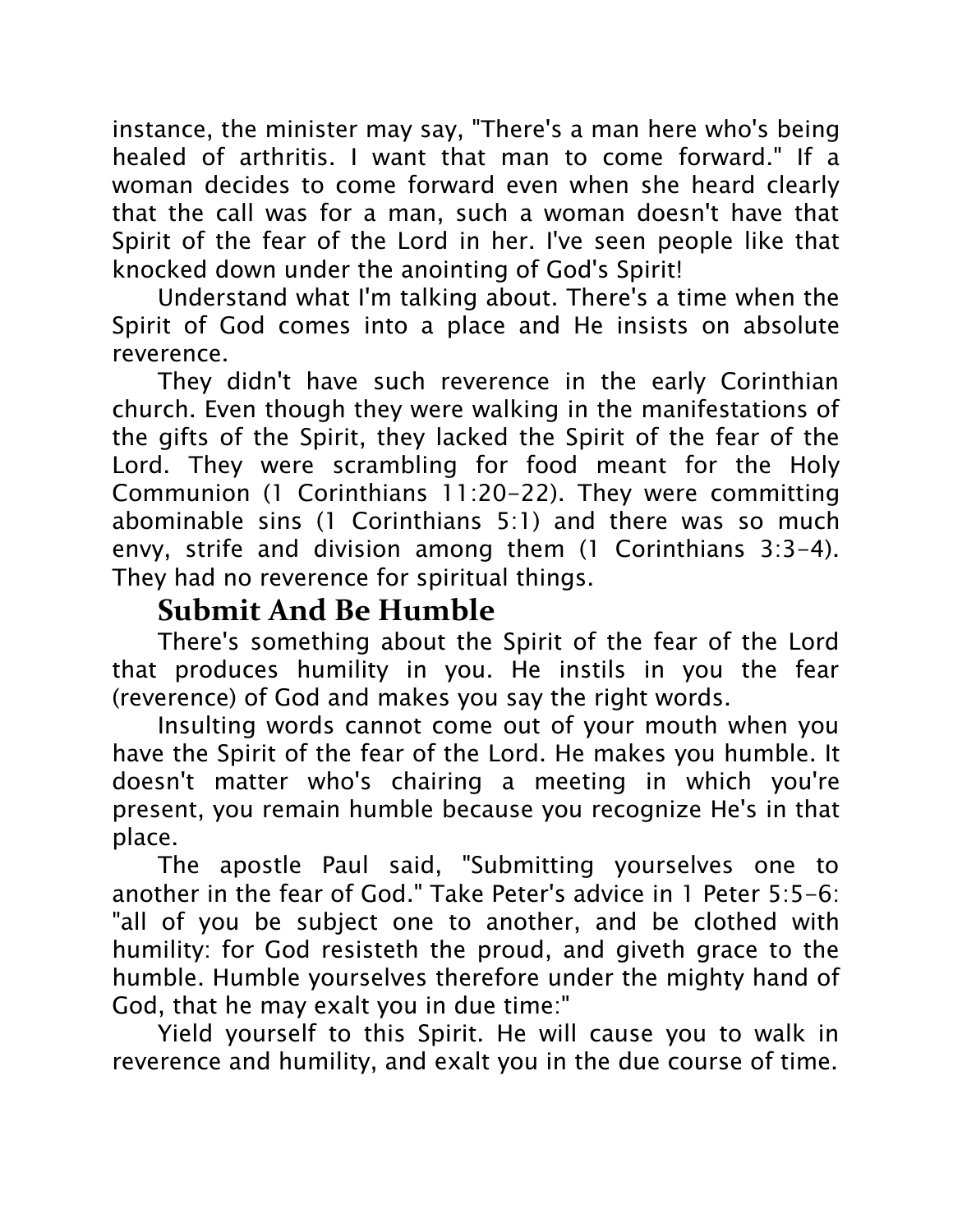## <span id="page-61-0"></span>THE FULLNESS OF SPIRIT

**N**ow you understand that the Holy Spirit can function in your life in a greater measure and you can participate fully in the divine nature.

When all seven Spirits of God are functioning in your life, there'll be no confusion. You'll be balanced. You'll be full of power by the Spirit of the Lord and the Spirit of might.

You'll also be full of the Word because of the Spirit of wisdom, the Spirit of knowledge, the Spirit of understanding, and the Spirit of counsel.

And then, the Spirit of the fear of the Lord will balance these up with humility. You will not become puffed up because of the abundance of power and revelation manifested in your life.

In Ephesians 3:16-19, Paul prays for the Ephesian Christians:

**That he (God) would grant you, according to the riches of his glory, to be strengthened with might by his Spirit in the inner man; That Christ may dwell in your hearts by faith; that ye, being rooted and grounded in love, May be able to comprehend with all saints what is the breadth, and length, and depth, and height; And to know the love of Christ, which**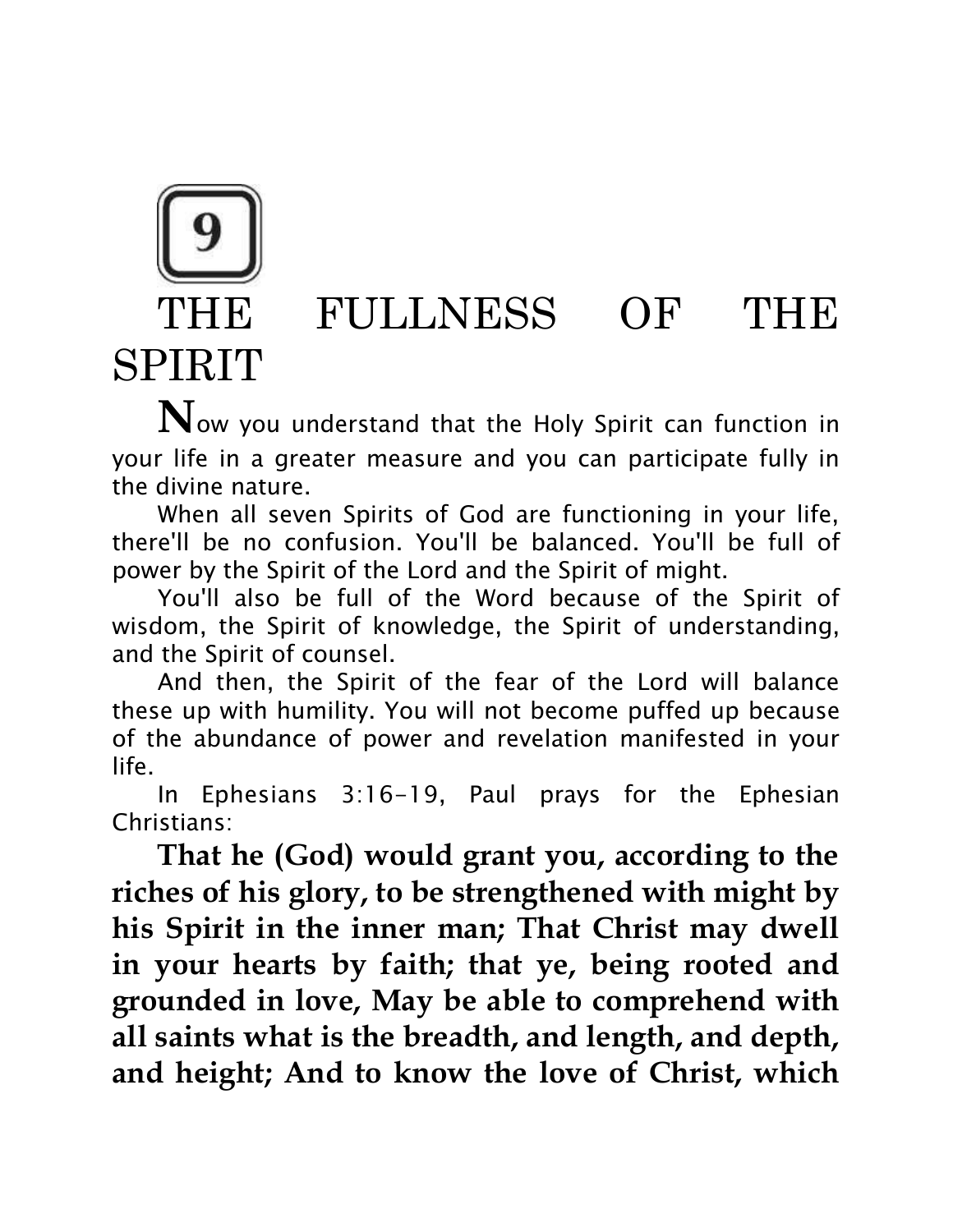#### **passeth knowledge, that ye might be filled with all the fulness of God."**

This is so beautiful. Here we see Paul praying for the manifestation of the Spirit of might, the Spirit of understanding, and the Spirit of knowledge. Then he caps it all up when he prays, "that ye might be filled with all the fullness of God." That's depicting all the seven Spirits of God. If this was good and necessary for the Ephesian Christians, we need it even more today.

God really wants to do something in your life. It's not right for you to walk only in a measure of God's Spirit; you'll lose out that way. You need to be filled with all the fullness of God's Spirit.

#### **Make Room For The Spirit**

Now the question is: Do you have room in your life for the Spirit? Is there still any space in your heart for Him or have you clogged your heart with all kinds of cares and concerns? You must consciously get rid of the dross and make room for the Spirit in your life.

#### In **Luke 4:18,** Jesus said,

**"The Spirit of the Lord is upon me, because he hath anointed me to preach the gospel to the poor; he hath sent me to heal the brokenhearted, to preach deliverance to the captives, and recovering of sight to the blind, to set at liberty them that are bruised, "**

The Spirit of the Lord is the One Who helps you with power to do things, and He's functioning in you even now as you read. You may be a minister reading this book; you've got to have the Spirit of the Lord anoint you. That unction has to be there in your ministry, otherwise, it will be empty.

Remember, the Holy Spirit of God is a Person. He's not a thing, nor is He fluid, oil, water, a cloud or gas. So don't think, "Well, they poured the anointing oil on me to ordain me. If it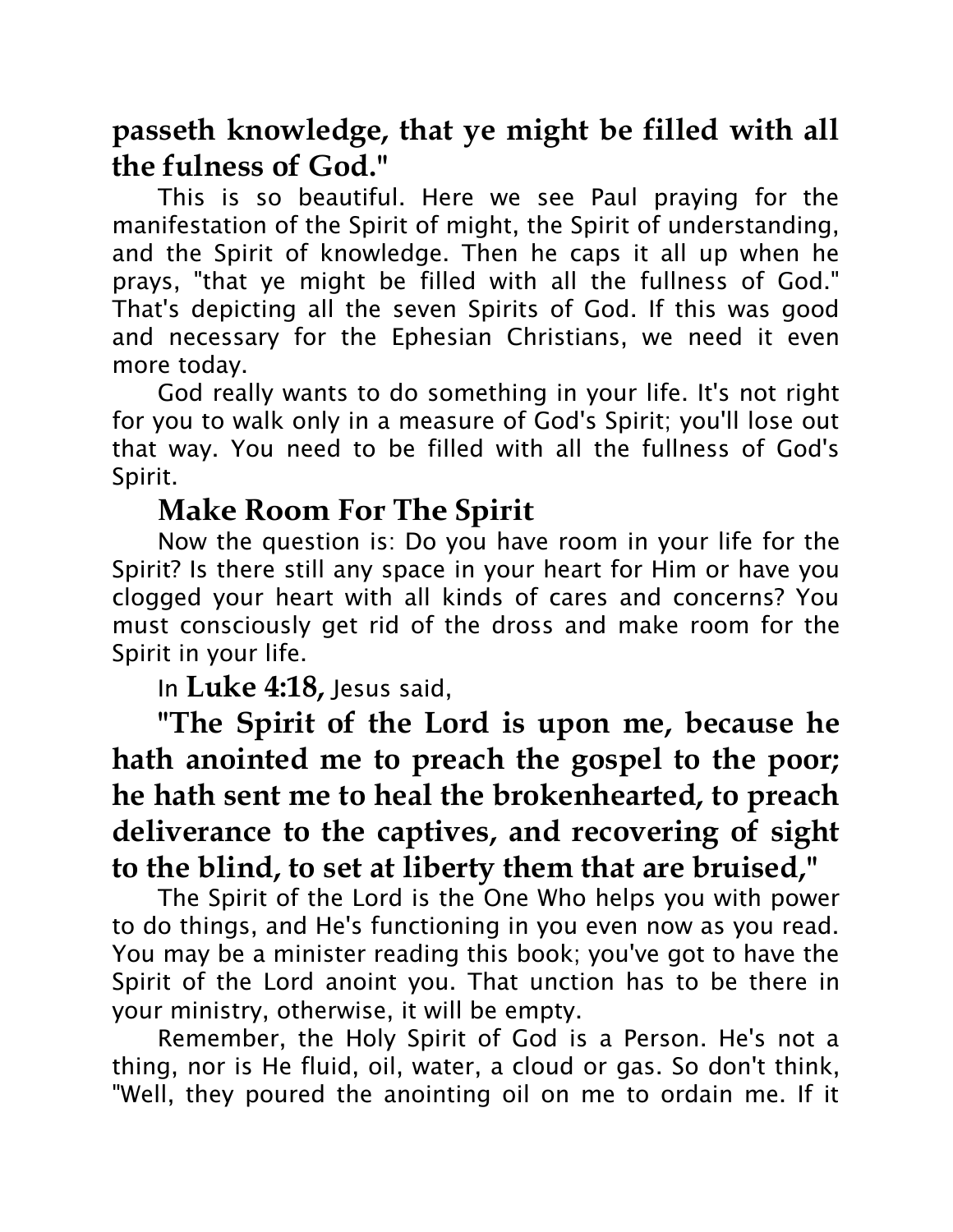was on me then, it's still on me now."

True, the anointing came on you the day you were ordained a minister, but how much anointing are you walking in now? For some people, all they've got left in their life is only one of the seven Spirits of God, Who's there just to make sure they get to heaven. It ought not to be that way. You can be filled with all the fullness of God!

Remember, the Bible says, these seven Spirits of God have been sent forth into all the earth (Revelation 5:6). This means the Spirit of God in

His full manifestation is working all over the world. He's always doing something big with those who walk with Him.

There may be a Christian whose life is empty and uninspiring. All he does is read one or two verses everyday and pray some religious prayer: "O God, thank You for yesterday, today and tomorrow. Bless me and my family. Bless everybody. Bless the whole world. Plus God, minus devil, in Jesus' Name. Amen." That's about all he knows to pray!

For some others, they pray today to cover the entire week. They say they don't have time to pray in the mornings because they go to work very early. So they pray all their prayer for the week at every Sunday service. They say, "Lord, this is for Monday, Tuesday, Wednesday, Thursday, Friday, and Saturday," and they pray extra hard, imagining that they're stocking their prayer reservoir full for the week. So they go on to do whatever they like from Monday to Saturday. Come another Sunday, they're in church, ready for another weekly stockpiling of prayer. God doesn't want you living like that.

When God sent manna from heaven to feed the children of Israel, He told them, "You've got to eat today's manna today. Don't keep some for tomorrow, for tomorrow, there'll be a fresh one for you to eat" (Exodus 16:19).

This is letting us know we're supposed to receive the ministry of the Spirit everyday, because we require His guidance in our lives everyday. Yesterday's guidance will not suffice for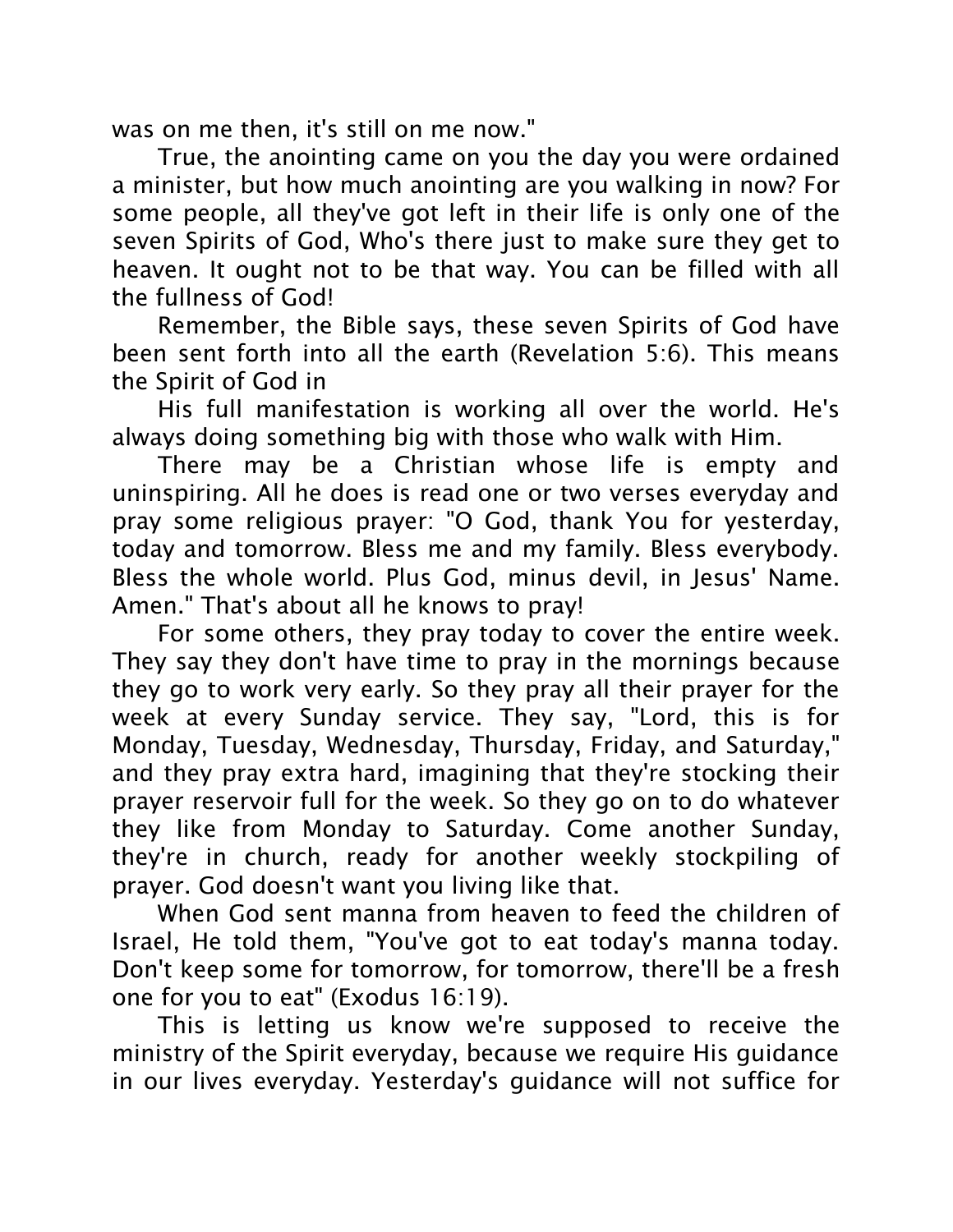today, and today's will not suffice for tomorrow. We have to have a relationship with Him today, and in the "now" of our lives. We must walk with the Spirit and in the Spirit today!

#### **How To Pray And Be Filled With The Spirit**

If you would pray and get filled with the Holy Spirit and let Him take charge of your day, you'll begin to experience tremendous increase in every area of your life. That's why you've got to learn to pray like this:

**"Father, in the Name of the Lord Jesus, I understand from the Word of God that You'll take charge of my circumstances if I let You. You are the Lord of my life, and I pray that You order my steps today in the course that You've already planned for me. I want to meet only the people that You plan for me to meet today, and hear the things that You plan for me to hear, and say the things You plan for me to say.**

**"I function as a child of God today in the anointing of the Holy Ghost. I walk in Your light, in the Name of the Lord Jesus. There's nobody coming into my world as an accident today. The Spirit of dominion is at work in me today, in the Name of the Lord Jesus.**

**"I refuse to fear, for though I walk through the valley of the shadow of death, I fear no evil, for You are with me; Your rod and Your staff comfort me. I refuse to be defeated today, for I'm a victor in Christ Jesus. I'm more than a conqueror, in the Name of the Lord Jesus.**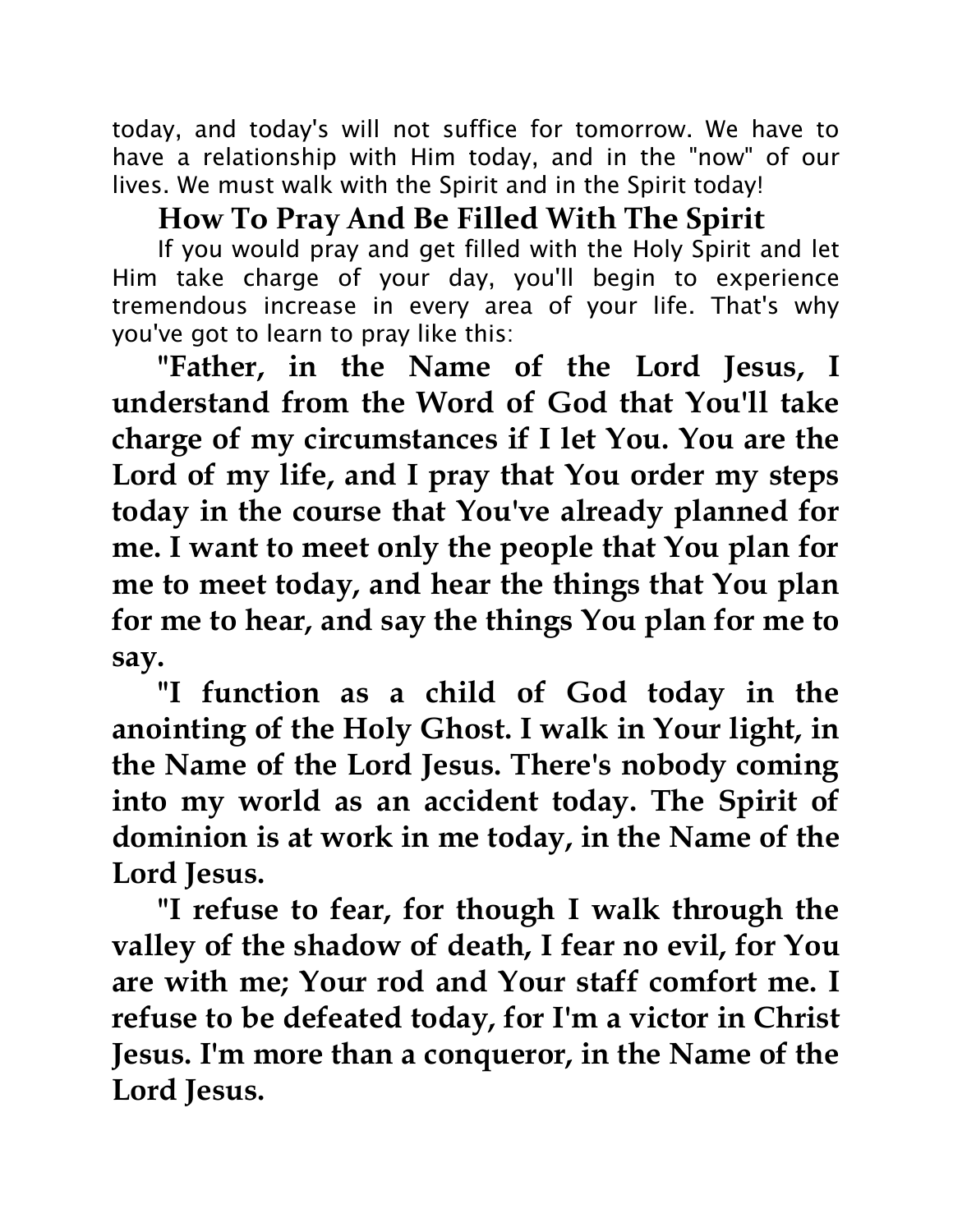**"Thank You Lord for Your presence is with me today. I thank You for the Spirit of excellence is at work in me. I do not act foolishly or utter a foolish word. The wisdom of God is found in my mouth, and I give counsel by the Spirit today. I deal with people by the Spirit today. I see with the eyes of God today, in the Name of the Lord Jesus Christ.**

**"Oh Lord God, I thank You, because good things are coming my way today. I receive in the Name of the Lord Jesus. And I'm a giver today; I'm a blesser today, in the Name of the Lord Jesus. My body is yielded to You, every fibre of my being and every bone of my body is for the Holy Ghost. I'm Your living tabernacle today.**

**Talk through me; move through me; walk in me; talk in me, in the Name of the Lord Jesus.**

**"The health of God is in me. I refuse to let my body be subject to sickness, disease and infirmity. Every fibre of my being is inundated by the life of God. I'm walking in divine health, in the Name of Jesus.**

#### **Glory to God!"**

How can you be defeated when you pray like this? Your spirit has arisen to the occasion! Don't quit praying at this point, because there's more. You continue and declare:

**"Lord, I thank You for the Spirit of understanding and the Spirit of knowledge are functioning in me. I study the Word of God today**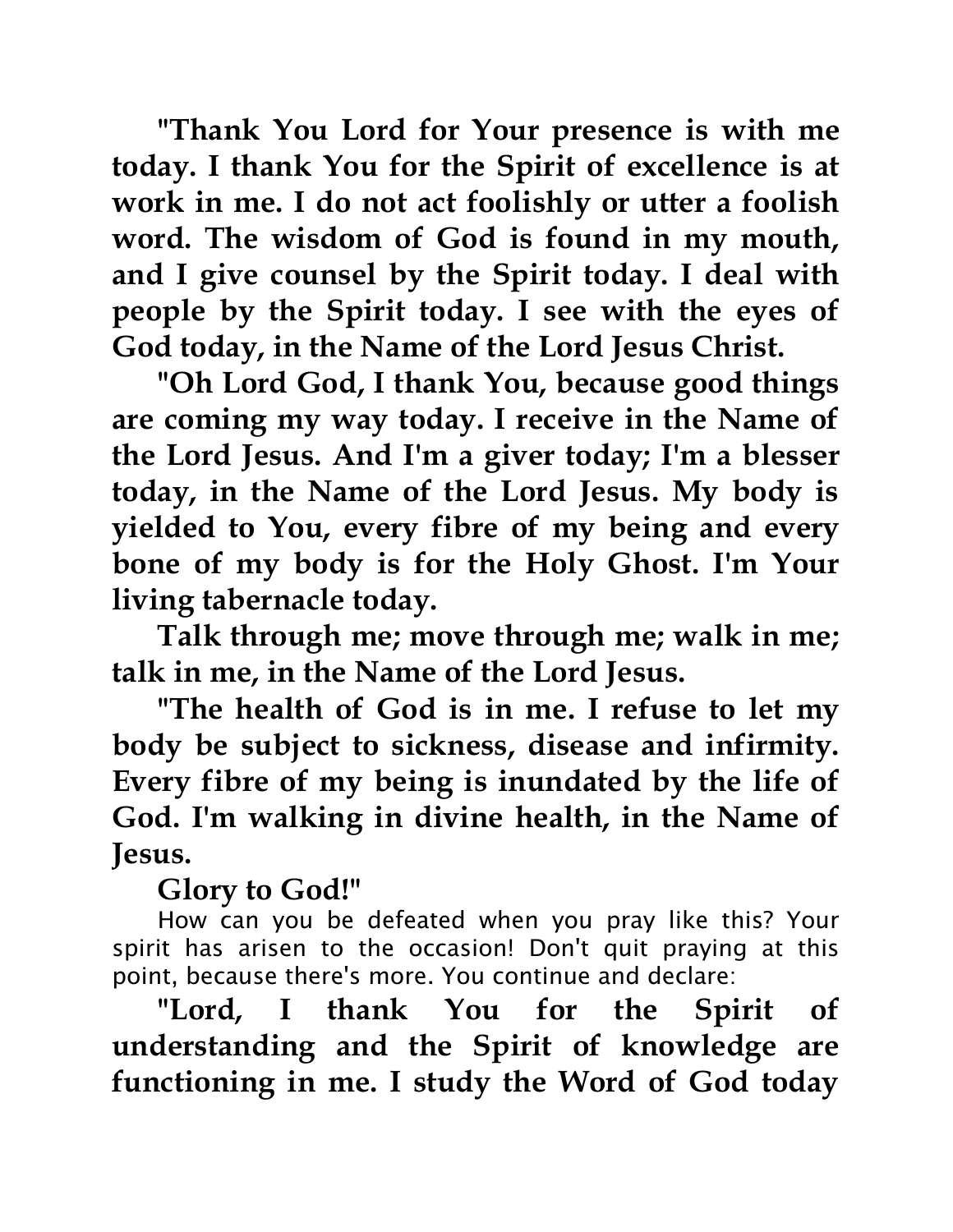**and I understand it. I can see the Word, I can hear the Word, I can understand the Word and so it's working in me, and my mouth cannot be shut. I will speak boldly concerning the things of God and the revelations of God that I receive, in the Name of the Lord Jesus.**

**"The nations of the world are waiting for me and I'm coming in the Name of the Lord. I've been commissioned and sent of God. I've got a message from Him to the world, and they will hear it, in the Name of Jesus. Watch out world, I'm coming!"**

You can also pray in the Spirit for your family members and the people you work with. You can rephrase this prayer to suit you, and include the names of your family members, friends, colleagues, etc. in the appropriate places:

**"I thank You Father for my children. The anointing is upon them. They can't but do the will of God. They can't but work the works of God. They can't but live in the Word of God, in the Name of Jesus.**

**No devil hatched out of hell can touch them. I thank You Father, for Wisdom is in the mouth of my wife and in her heart.**

**She functions in the things of God today, in the Name of the Lord Jesus.**

**"I pray for every one of my staff in the Name of Jesus. They cannot but do the will of God and think the thoughts of God. In their going out and in their**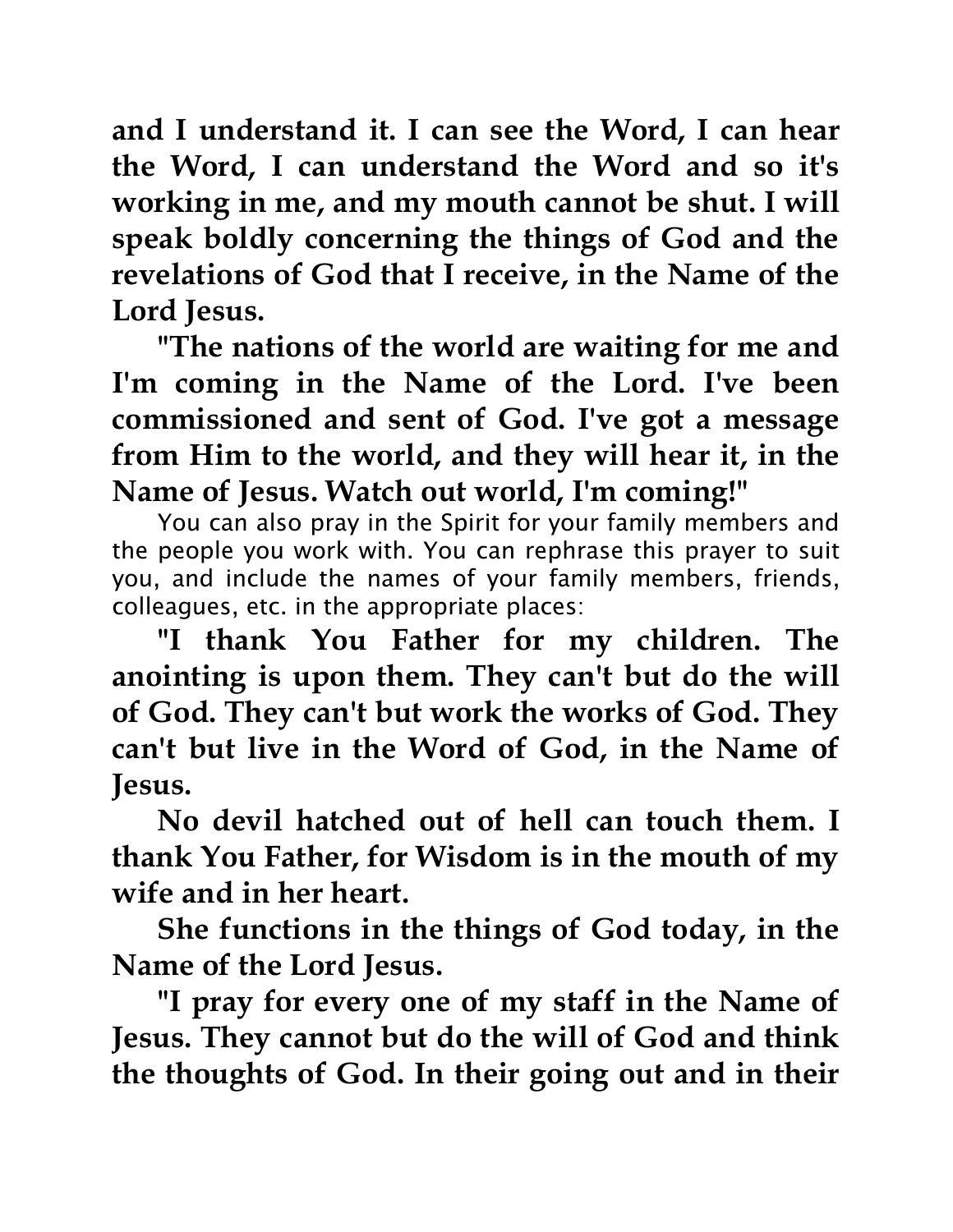**coming in, not one of them is subject to the devil. The Word of God is in their hearts and in their mouths in the Name of the Lord Jesus!"**

Glory to God! This is how I pray. Now, isn't this better than praying, "Oh God, help me. Oh God, bless me, Oh God deliver me..."?

I can't pray dumb and negative prayers. I lift my hands up to God and declare, "Father, I'm so blessed. I'm such a blessed man. I don't know how to thank You enough, for You've blessed me so much, I'm embarrassed. You said in Your Word that You've blessed me and I looked at my life and found it so, and everybody that comes into my world is blessed. Glory to God, I'm blessed!"

This is the way I pray, because this is the way He told us to pray. When I pray like this, I get full of the Holy Ghost. Sometimes I say, "Lord, You told us to be filled with the Spirit, speaking to ourselves in psalms and hymns. Now, I'm going to make You some psalms and sing You some hymns..." and when I start doing that, I get full of God's Spirit.

Even now as you're reading, God's Spirit is already working in you. Something is happening in your spirit right now. The fire of the Holy Ghost is burning in your heart. So don't wait; get in the flow!

Go ahead and begin to worship God and thank Him. Begin to declare His Word in prayer, praise, and prophecy. Speak to yourself in psalms, hymns, and spiritual songs, and you will be filled with the Spirit.

Remember, we've been made kings and priests unto God (Revelation 1:6). So begin to pray in the Holy Ghost. Sing in the Holy Ghost. Dance in the Spirit. Laugh in the Spirit. Keep praising God and rejoicing in His presence, for in His presence, there's fullness of joy. Don't hold back. Get so full of the Holy Ghost until you're drunk in Him. That's where you function in all seven Spirits of God, and that's the secret to a life of the unending miraculous.